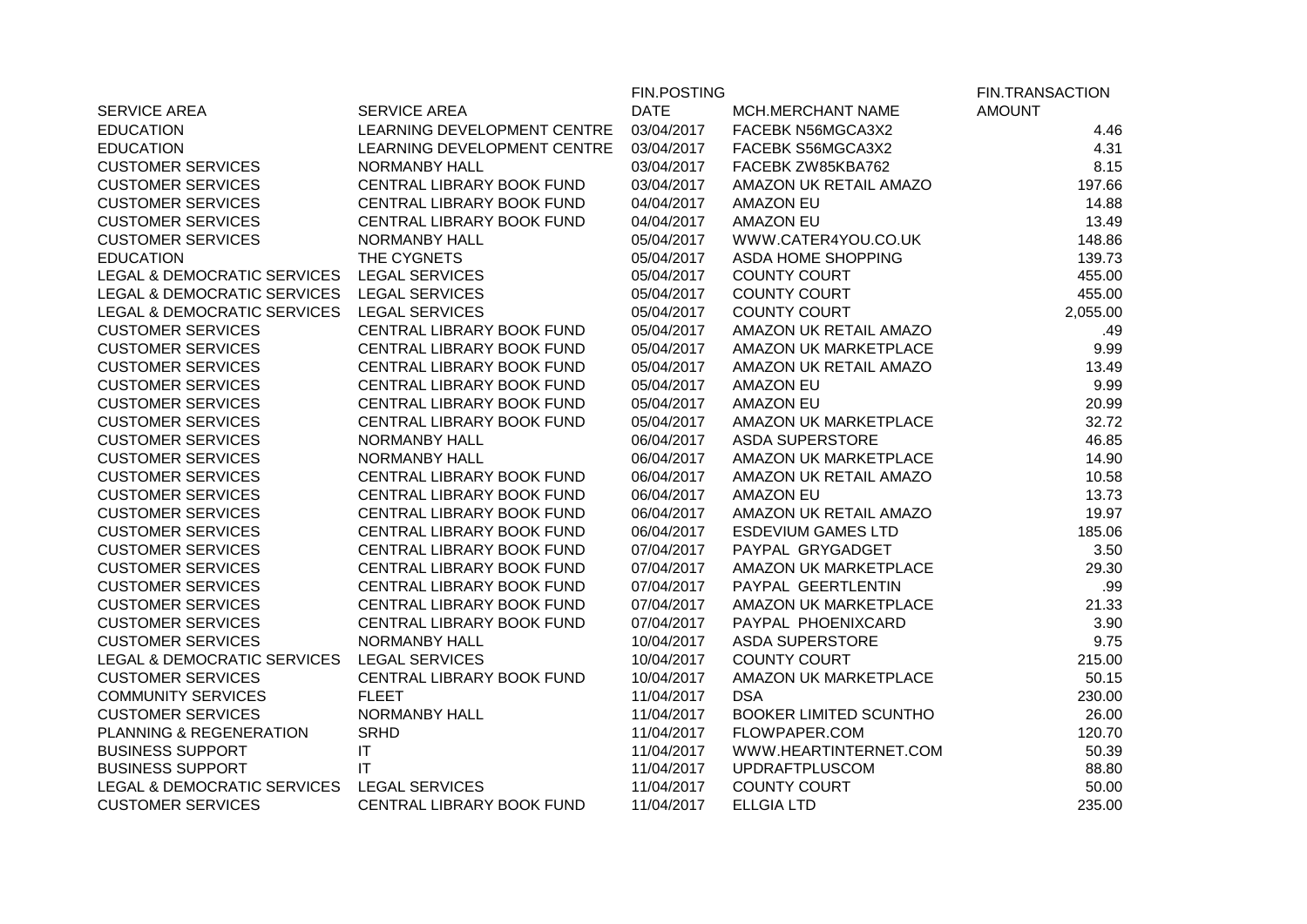| <b>COMMUNITY SERVICES</b>   | <b>FLEET</b>                | 12/04/2017 | <b>DSA</b>                | 230.00    |
|-----------------------------|-----------------------------|------------|---------------------------|-----------|
| <b>EDUCATION</b>            | LEARNING DEVELOPMENT CENTRE | 12/04/2017 | AMAZON UK MARKETPLACE     | 3.95      |
| <b>CUSTOMER SERVICES</b>    | <b>NORMANBY HALL</b>        | 12/04/2017 | SAINSBURYS SACAT 2077     | 11.20     |
| <b>CUSTOMER SERVICES</b>    | <b>NORMANBY HALL</b>        | 12/04/2017 | WWW.DENNYS.CO.UK          | 41.40     |
| <b>EDUCATION</b>            | THE CYGNETS                 | 12/04/2017 | ASDA HOME SHOPPING        | $-2.78$   |
| <b>EDUCATION</b>            | THE CYGNETS                 | 12/04/2017 | ASDA HOME SHOPPING        | $-40$     |
| <b>EDUCATION</b>            | THE CYGNETS                 | 12/04/2017 | ASDA HOME SHOPPING        | 164.25    |
| <b>BUSINESS SUPPORT</b>     | $\mathsf{I}\mathsf{T}$      | 12/04/2017 | WWW.HEARTINTERNET.COM     | 34.76     |
| <b>CUSTOMER SERVICES</b>    | CENTRAL LIBRARY BOOK FUND   | 12/04/2017 | AMAZON UK RETAIL AMAZO    | 88.21     |
| <b>CUSTOMER SERVICES</b>    | CENTRAL LIBRARY BOOK FUND   | 12/04/2017 | AMAZON UK MARKETPLACE     | 6.79      |
| <b>CUSTOMER SERVICES</b>    | CENTRAL LIBRARY BOOK FUND   | 12/04/2017 | AMAZON UK RETAIL AMAZO    | 28.31     |
| <b>CUSTOMER SERVICES</b>    | CENTRAL LIBRARY BOOK FUND   | 12/04/2017 | AMAZON UK RETAIL AMAZO    | 22.50     |
| <b>CUSTOMER SERVICES</b>    | CENTRAL LIBRARY BOOK FUND   | 12/04/2017 | AMAZON UK RETAIL AMAZO    | 7.97      |
| <b>COMMUNITY SERVICES</b>   | <b>FLEET</b>                | 13/04/2017 | <b>DSA</b>                | $-115.00$ |
| <b>EDUCATION</b>            | LEARNING DEVELOPMENT CENTRE | 13/04/2017 | AMAZON UK MARKETPLACE     | 6.87      |
| <b>EDUCATION</b>            | LEARNING DEVELOPMENT CENTRE | 13/04/2017 | AMAZON UK RETAIL AMAZO    | 4.99      |
| <b>CUSTOMER SERVICES</b>    | <b>NORMANBY HALL</b>        | 13/04/2017 | AMAZON UK MARKETPLACE     | 9.96      |
| <b>BUSINESS SUPPORT</b>     | IT                          | 13/04/2017 | <b>QUALITY UNIT</b>       | 39.16     |
| <b>CUSTOMER SERVICES</b>    | CENTRAL LIBRARY BOOK FUND   | 13/04/2017 | AMAZON UK RETAIL AMAZO    | 40.58     |
| <b>CUSTOMER SERVICES</b>    | CENTRAL LIBRARY BOOK FUND   | 13/04/2017 | AMAZON UK MARKETPLACE     | 50.78     |
| <b>CUSTOMER SERVICES</b>    | CENTRAL LIBRARY BOOK FUND   | 13/04/2017 | AMAZON UK MARKETPLACE     | 4.90      |
| <b>CUSTOMER SERVICES</b>    | CENTRAL LIBRARY BOOK FUND   | 13/04/2017 | AMAZON UK RETAIL AMAZO    | 30.98     |
| <b>CUSTOMER SERVICES</b>    | CENTRAL LIBRARY BOOK FUND   | 13/04/2017 | AMAZON UK RETAIL AMAZO    | 39.59     |
| <b>CUSTOMER SERVICES</b>    | CENTRAL LIBRARY BOOK FUND   | 14/04/2017 | <b>WP-KOOL KINGDOM LT</b> | 312.10    |
| <b>CUSTOMER SERVICES</b>    | CENTRAL LIBRARY BOOK FUND   | 14/04/2017 | AMAZON UK RETAIL AMAZO    | 66.15     |
| <b>EDUCATION</b>            | LEARNING DEVELOPMENT CENTRE | 18/04/2017 | AMAZON UK MARKETPLACE     | 69.22     |
| <b>CUSTOMER SERVICES</b>    | <b>NORMANBY HALL</b>        | 19/04/2017 | <b>CURRYS ONLINE</b>      | 89.99     |
| <b>EDUCATION</b>            | THE CYGNETS                 | 19/04/2017 | ASDA HOME SHOPPING        | 161.07    |
| LEGAL & DEMOCRATIC SERVICES | <b>LEGAL SERVICES</b>       | 19/04/2017 | <b>COUNTY COURT</b>       | 155.00    |
| <b>CUSTOMER SERVICES</b>    | CENTRAL LIBRARY BOOK FUND   | 19/04/2017 | <b>WP-KOOL KINGDOM LT</b> | 242.40    |
| <b>CUSTOMER SERVICES</b>    | CENTRAL LIBRARY BOOK FUND   | 19/04/2017 | AMAZON UK RETAIL AMAZO    | 8.83      |
| <b>CUSTOMER SERVICES</b>    | CENTRAL LIBRARY BOOK FUND   | 19/04/2017 | C AND C DISTRIBUTION L    | 205.20    |
| <b>EDUCATION</b>            | THE CYGNETS                 | 20/04/2017 | ASDA HOME SHOPPING        | 51.93     |
| <b>CUSTOMER SERVICES</b>    | CENTRAL LIBRARY BOOK FUND   | 20/04/2017 | <b>AMAZON EU</b>          | 10.00     |
| <b>CUSTOMER SERVICES</b>    | CENTRAL LIBRARY BOOK FUND   | 20/04/2017 | AMAZON UK RETAIL AMAZO    | 9.99      |
| <b>CUSTOMER SERVICES</b>    | CENTRAL LIBRARY BOOK FUND   | 20/04/2017 | AMAZON UK RETAIL AMAZO    | 21.67     |
| <b>CUSTOMER SERVICES</b>    | CENTRAL LIBRARY BOOK FUND   | 20/04/2017 | AMAZON UK RETAIL AMAZO    | 28.98     |
| <b>CUSTOMER SERVICES</b>    | CENTRAL LIBRARY BOOK FUND   | 20/04/2017 | AMAZON UK MARKETPLACE     | 4.74      |
| <b>CUSTOMER SERVICES</b>    | CENTRAL LIBRARY BOOK FUND   | 20/04/2017 | <b>AMAZON EU</b>          | 12.02     |
| <b>CUSTOMER SERVICES</b>    | CENTRAL LIBRARY BOOK FUND   | 20/04/2017 | AMAZON UK RETAIL AMAZO    | 5.99      |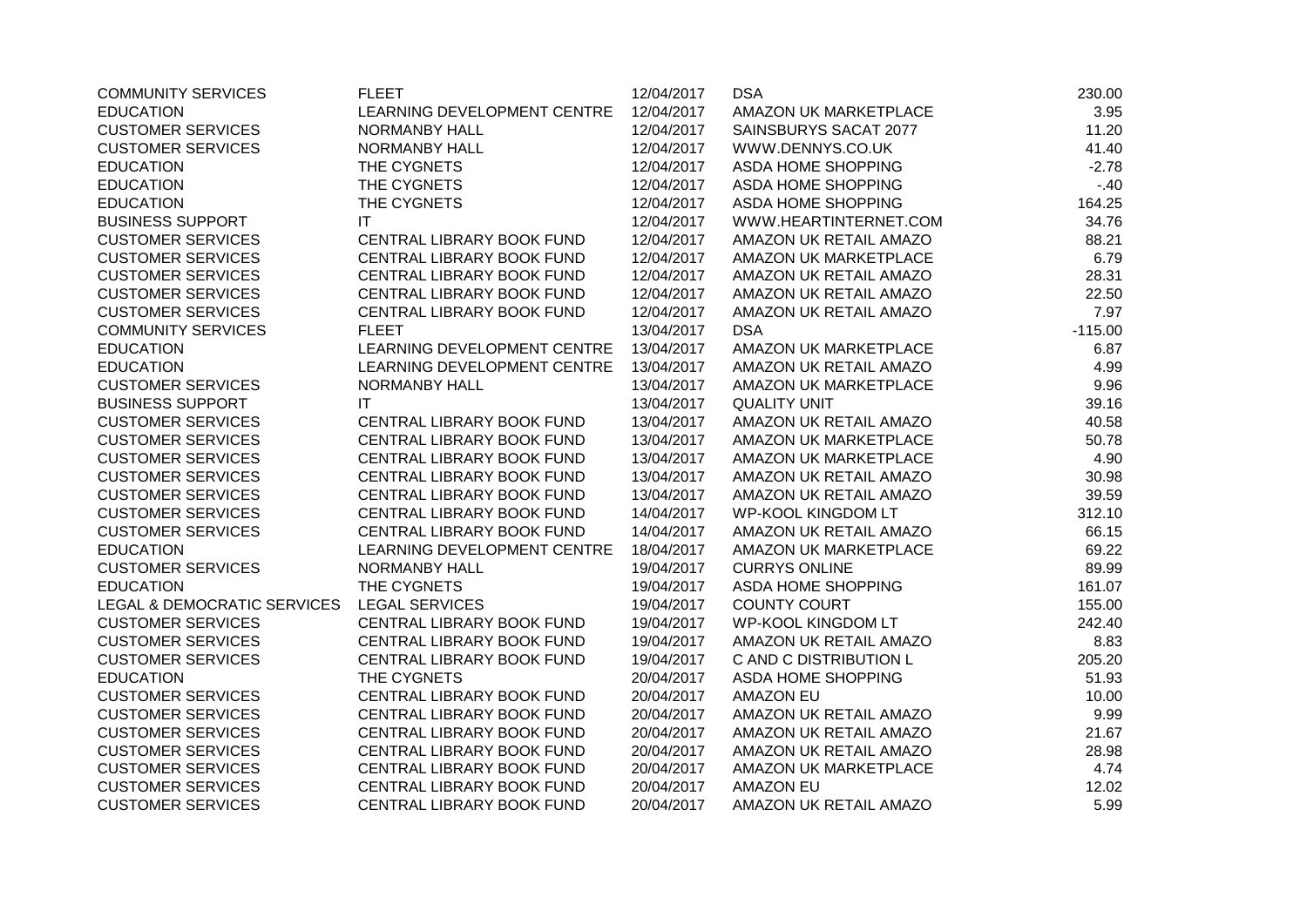| LEGAL & DEMOCRATIC SERVICES LEGAL SERVICES |                              | 21/04/2017 | HMCOURTS-SERVICE.G            | 226.00 |
|--------------------------------------------|------------------------------|------------|-------------------------------|--------|
| <b>CUSTOMER SERVICES</b>                   | CENTRAL LIBRARY BOOK FUND    | 21/04/2017 | AMAZON UK RETAIL AMAZO        | 69.95  |
| <b>CUSTOMER SERVICES</b>                   | CENTRAL LIBRARY BOOK FUND    | 21/04/2017 | AMAZON UK MARKETPLACE         | 9.99   |
| <b>CUSTOMER SERVICES</b>                   | CENTRAL LIBRARY BOOK FUND    | 21/04/2017 | AMAZON UK RETAIL AMAZO        | 13.86  |
| <b>CUSTOMER SERVICES</b>                   | CENTRAL LIBRARY BOOK FUND    | 21/04/2017 | AMAZON UK RETAIL AMAZO        | 16.20  |
| <b>CUSTOMER SERVICES</b>                   | CENTRAL LIBRARY BOOK FUND    | 21/04/2017 | AMAZON UK MARKETPLACE         | 3.03   |
| <b>EDUCATION</b>                           | LEARNING DEVELOPMENT CENTRE  | 24/04/2017 | SILICA LODGE GARDEN CE        | 53.88  |
| PREVENTION & COMMISSIONING                 | <b>HEWSON HOUSE (PEOPLE)</b> | 24/04/2017 | <b>AMAZON EU</b>              | 22.99  |
| <b>CUSTOMER SERVICES</b>                   | CENTRAL LIBRARY BOOK FUND    | 24/04/2017 | AMAZON UK RETAIL AMAZO        | 4.99   |
| <b>EDUCATION</b>                           | LEARNING DEVELOPMENT CENTRE  | 25/04/2017 | SILICA LODGE GARDEN CE        | 57.94  |
| <b>EDUCATION</b>                           | LEARNING DEVELOPMENT CENTRE  | 25/04/2017 | <b>WILKO RETAIL LIMIT</b>     | 10.00  |
| <b>CUSTOMER SERVICES</b>                   | CENTRAL LIBRARY BOOK FUND    | 25/04/2017 | <b>DRACCO</b>                 | 193.88 |
| <b>CUSTOMER SERVICES</b>                   | CENTRAL LIBRARY BOOK FUND    | 25/04/2017 | AMAZON UK MARKETPLACE         | 8.75   |
| <b>EDUCATION</b>                           | LEARNING DEVELOPMENT CENTRE  | 26/04/2017 | SILICA LODGE GARDEN CE        | 5.99   |
| <b>CUSTOMER SERVICES</b>                   | <b>NORMANBY HALL</b>         | 26/04/2017 | <b>BOOKER LIMITED SCUNTHO</b> | 11.34  |
| <b>EDUCATION</b>                           | THE CYGNETS                  | 26/04/2017 | ASDA HOME SHOPPING            | $-.40$ |
| <b>EDUCATION</b>                           | THE CYGNETS                  | 26/04/2017 | ASDA HOME SHOPPING            | 174.06 |
| <b>COMMUNITY SERVICES</b>                  | <b>FLEET</b>                 | 27/04/2017 | <b>DVLA VEHICLE TAX</b>       | 242.50 |
| <b>COMMUNITY SERVICES</b>                  | <b>FLEET</b>                 | 27/04/2017 | <b>DVLA VEHICLE TAX</b>       | 242.50 |
| <b>COMMUNITY SERVICES</b>                  | <b>FLEET</b>                 | 27/04/2017 | <b>DVLA VEHICLE TAX</b>       | 242.50 |
| <b>COMMUNITY SERVICES</b>                  | <b>FLEET</b>                 | 27/04/2017 | <b>DVLA VEHICLE TAX</b>       | 242.50 |
| <b>COMMUNITY SERVICES</b>                  | <b>FLEET</b>                 | 27/04/2017 | <b>DVLA VEHICLE TAX</b>       | 167.50 |
| <b>COMMUNITY SERVICES</b>                  | <b>FLEET</b>                 | 27/04/2017 | DVLA VEHICLE TAX              | 242.50 |
| <b>COMMUNITY SERVICES</b>                  | <b>FLEET</b>                 | 27/04/2017 | <b>DVLA VEHICLE TAX</b>       | 202.50 |
| <b>COMMUNITY SERVICES</b>                  | <b>FLEET</b>                 | 27/04/2017 | <b>DVLA VEHICLE TAX</b>       | 167.50 |
| <b>COMMUNITY SERVICES</b>                  | <b>FLEET</b>                 | 27/04/2017 | <b>DVLA VEHICLE TAX</b>       | 652.50 |
| <b>COMMUNITY SERVICES</b>                  | <b>FLEET</b>                 | 27/04/2017 | <b>DVLA VEHICLE TAX</b>       | 242.50 |
| <b>COMMUNITY SERVICES</b>                  | <b>FLEET</b>                 | 27/04/2017 | <b>DVLA VEHICLE TAX</b>       | 652.50 |
| <b>COMMUNITY SERVICES</b>                  | <b>FLEET</b>                 | 27/04/2017 | <b>DVLA VEHICLE TAX</b>       | 242.50 |
| <b>COMMUNITY SERVICES</b>                  | <b>FLEET</b>                 | 27/04/2017 | <b>DVLA VEHICLE TAX</b>       | 242.50 |
| <b>COMMUNITY SERVICES</b>                  | <b>FLEET</b>                 | 27/04/2017 | <b>DVLA VEHICLE TAX</b>       | 202.50 |
| <b>COMMUNITY SERVICES</b>                  | <b>FLEET</b>                 | 27/04/2017 | <b>DVLA VEHICLE TAX</b>       | 242.50 |
| <b>COMMUNITY SERVICES</b>                  | <b>FLEET</b>                 | 27/04/2017 | <b>DVLA VEHICLE TAX</b>       | 167.50 |
| <b>COMMUNITY SERVICES</b>                  | <b>FLEET</b>                 | 27/04/2017 | <b>DVLA VEHICLE TAX</b>       | 242.50 |
| <b>COMMUNITY SERVICES</b>                  | <b>FLEET</b>                 | 27/04/2017 | <b>DVLA VEHICLE TAX</b>       | 242.50 |
| <b>EDUCATION</b>                           | LEARNING DEVELOPMENT CENTRE  | 27/04/2017 | SILICA LODGE GARDEN CE        | 40.00  |
| <b>EDUCATION</b>                           | LEARNING DEVELOPMENT CENTRE  | 27/04/2017 | SILICA LODGE GARDEN CE        | 40.00  |
| <b>CUSTOMER SERVICES</b>                   | <b>NORMANBY HALL</b>         | 27/04/2017 | SAINSBURYS SACAT 2077         | 8.80   |
| <b>BUSINESS SUPPORT</b>                    | ΙT                           | 27/04/2017 | WWW.HEARTINTERNET.COM         | 36.00  |
| LEGAL & DEMOCRATIC SERVICES                | <b>LEGAL SERVICES</b>        | 27/04/2017 | <b>NLC REGISTRARS</b>         | 10.00  |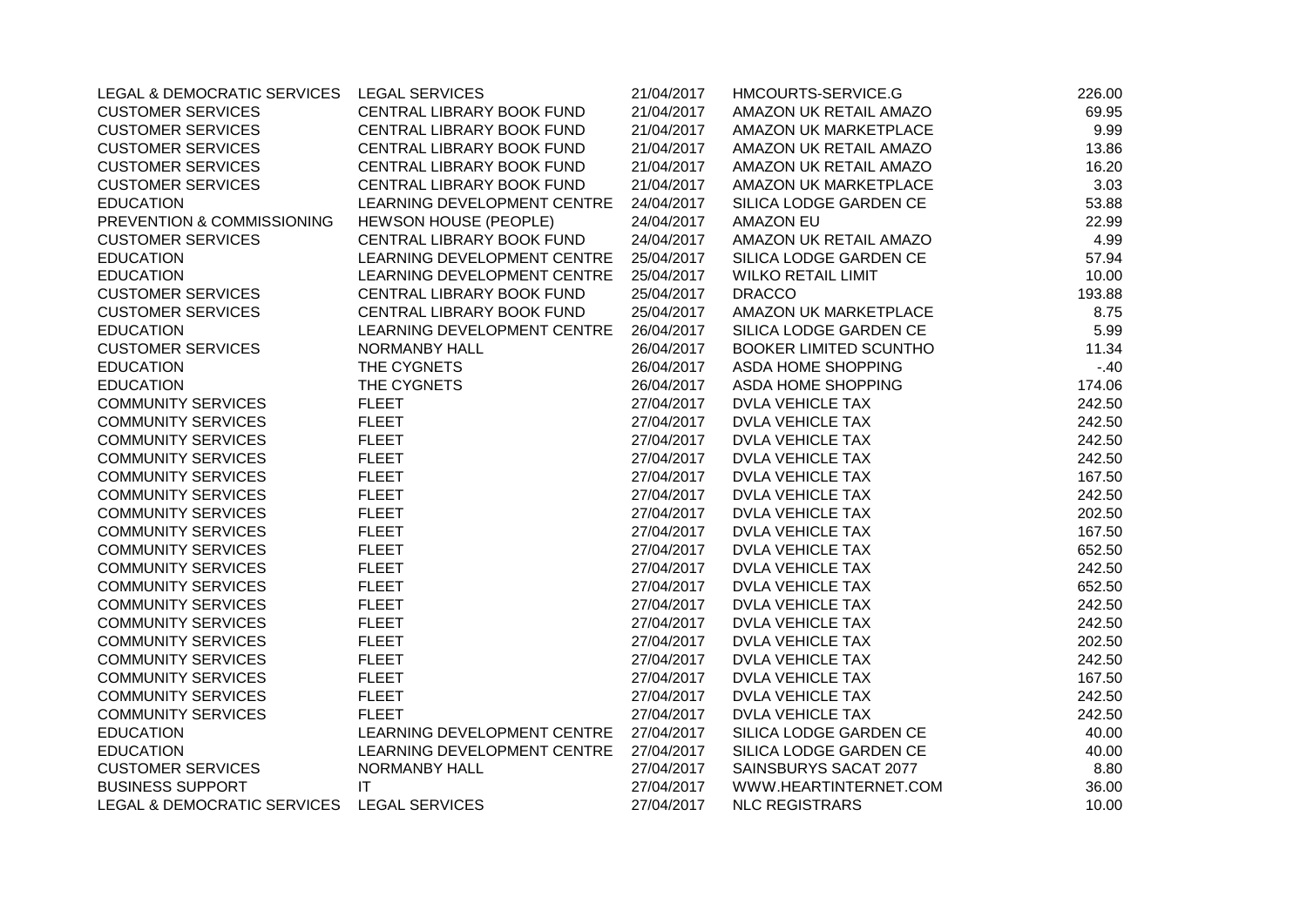| <b>CUSTOMER SERVICES</b>                   | CENTRAL LIBRARY BOOK FUND   | 27/04/2017 | WWW.MAGICMADHOUSE.CO.U    | 10.95     |
|--------------------------------------------|-----------------------------|------------|---------------------------|-----------|
| <b>EDUCATION</b>                           | LEARNING DEVELOPMENT CENTRE | 28/04/2017 | AMAZON UK RETAIL AMAZO    | 25.03     |
| <b>COMMUNITY SERVICES</b>                  | <b>RESOURCE TEAM</b>        | 28/04/2017 | <b>CIEH LIMITED</b>       | 50.00     |
| LEGAL & DEMOCRATIC SERVICES                | <b>LEGAL SERVICES</b>       | 28/04/2017 | <b>NLC REGISTRARS</b>     | 10.00     |
| <b>CUSTOMER SERVICES</b>                   | CENTRAL LIBRARY BOOK FUND   | 28/04/2017 | ADY LULU                  | 54.49     |
| <b>CUSTOMER SERVICES</b>                   | CENTRAL LIBRARY BOOK FUND   | 28/04/2017 | <b>DRACCO</b>             | 358.20    |
| <b>CUSTOMER SERVICES</b>                   | CENTRAL LIBRARY BOOK FUND   | 28/04/2017 | C AND C DISTRIBUTION L    | $-3.67$   |
| <b>CUSTOMER SERVICES</b>                   | CENTRAL LIBRARY BOOK FUND   | 28/04/2017 | C AND C DISTRIBUTION L    | $-3.02$   |
| <b>EDUCATION</b>                           | LEARNING DEVELOPMENT CENTRE | 01/05/2017 | FACEBK HTH78C23X2         | 1.05      |
| <b>EDUCATION</b>                           | THE CYGNETS                 | 01/05/2017 | ASDA HOME SHOPPING        | 55.00     |
| <b>BUSINESS SUPPORT</b>                    | IT                          | 01/05/2017 | AMAZON UK MARKETPLACE     | 9.98      |
| <b>BUSINESS SUPPORT</b>                    | $\mathsf{I}\mathsf{T}$      | 01/05/2017 | <b>CRAZY EGG.COM</b>      | 948.57    |
| <b>CUSTOMER SERVICES</b>                   | CENTRAL LIBRARY BOOK FUND   | 01/05/2017 | AMAZON UK MARKETPLACE     | 10.24     |
| PEOPLE SERVICES                            | KINGFISHER LODGE            | 03/05/2017 | TVLICENSING.CO.UK         | 147.00    |
| <b>EDUCATION</b>                           | THE CYGNETS                 | 03/05/2017 | ASDA HOME SHOPPING        | 125.14    |
| PLANNING & REGENERATION                    | <b>SRHD</b>                 | 03/05/2017 |                           | 45.00     |
| <b>CUSTOMER SERVICES</b>                   | CENTRAL LIBRARY BOOK FUND   | 03/05/2017 | C AND C DISTRIBUTION L    | 199.21    |
| <b>CUSTOMER SERVICES</b>                   | CENTRAL LIBRARY BOOK FUND   | 03/05/2017 | AMAZON UK MARKETPLACE     | 11.95     |
| <b>LEGAL &amp; DEMOCRATIC SERVICES</b>     | <b>LEGAL SERVICES</b>       | 04/05/2017 | <b>NLC REGISTRARS</b>     | 20.00     |
| PREVENTION & COMMISSIONING                 | HEWSON HOUSE (PEOPLE)       | 04/05/2017 | AMAZON UK MARKETPLACE     | 23.99     |
| <b>CUSTOMER SERVICES</b>                   | CENTRAL LIBRARY BOOK FUND   | 04/05/2017 | <b>AMAZON EU</b>          | 44.66     |
| <b>COMMUNITY SERVICES</b>                  | <b>FLEET</b>                | 05/05/2017 | <b>DSA</b>                | 115.00    |
| <b>EDUCATION</b>                           | LEARNING DEVELOPMENT CENTRE | 05/05/2017 | <b>WILKO RETAIL LIMIT</b> | 12.35     |
| <b>BUSINESS SUPPORT</b>                    | <b>IT</b>                   | 05/05/2017 | WWW.HEARTINTERNET.COM     | 50.39     |
| <b>CUSTOMER SERVICES</b>                   | CENTRAL LIBRARY BOOK FUND   | 05/05/2017 | AMAZON UK RETAIL AMAZO    | 39.99     |
| <b>CUSTOMER SERVICES</b>                   | CENTRAL LIBRARY BOOK FUND   | 05/05/2017 | AMAZON UK RETAIL AMAZO    | 7.59      |
| <b>CUSTOMER SERVICES</b>                   | CENTRAL LIBRARY BOOK FUND   | 05/05/2017 | C AND C DISTRIBUTION L    | 237.95    |
| <b>EDUCATION</b>                           | LEARNING DEVELOPMENT CENTRE | 08/05/2017 | <b>HOMEBASE LTD 642</b>   | 33.58     |
| <b>CUSTOMER SERVICES</b>                   | CENTRAL LIBRARY BOOK FUND   | 08/05/2017 | AMAZON UK RETAIL AMAZO    | 19.71     |
| <b>CUSTOMER SERVICES</b>                   | CENTRAL LIBRARY BOOK FUND   | 08/05/2017 | AMAZON UK RETAIL AMAZO    | 9.99      |
| <b>COMMUNITY SERVICES</b>                  | <b>FLEET</b>                | 09/05/2017 | <b>DSA</b>                | 115.00    |
| <b>COMMUNITY SERVICES</b>                  | <b>FLEET</b>                | 09/05/2017 | <b>DSA</b>                | $-115.00$ |
| LEGAL & DEMOCRATIC SERVICES LEGAL SERVICES |                             | 09/05/2017 | NELC INTERNET             | 10.24     |
| LEGAL & DEMOCRATIC SERVICES LEGAL SERVICES |                             | 09/05/2017 | NELC INTERNET             | 10.24     |
| LEGAL & DEMOCRATIC SERVICES                | <b>LEGAL SERVICES</b>       | 09/05/2017 | NELC INTERNET             | 10.24     |
| <b>CUSTOMER SERVICES</b>                   | CENTRAL LIBRARY BOOK FUND   | 09/05/2017 | AMAZON UK MARKETPLACE     | 7.21      |
| <b>CUSTOMER SERVICES</b>                   | CENTRAL LIBRARY BOOK FUND   | 09/05/2017 | AMAZON UK RETAIL AMAZO    | 8.99      |
| <b>CUSTOMER SERVICES</b>                   | CENTRAL LIBRARY BOOK FUND   | 09/05/2017 | <b>WP-KOOL KINGDOM LT</b> | 223.74    |
| <b>FINANCIAL SERVICES</b>                  | <b>LOCAL TAXATION</b>       | 10/05/2017 | HMCOURTS-SERVICE.G        | 684.00    |
| <b>EDUCATION</b>                           | LEARNING DEVELOPMENT CENTRE | 10/05/2017 | AMAZON UK MARKETPLACE     | 121.99    |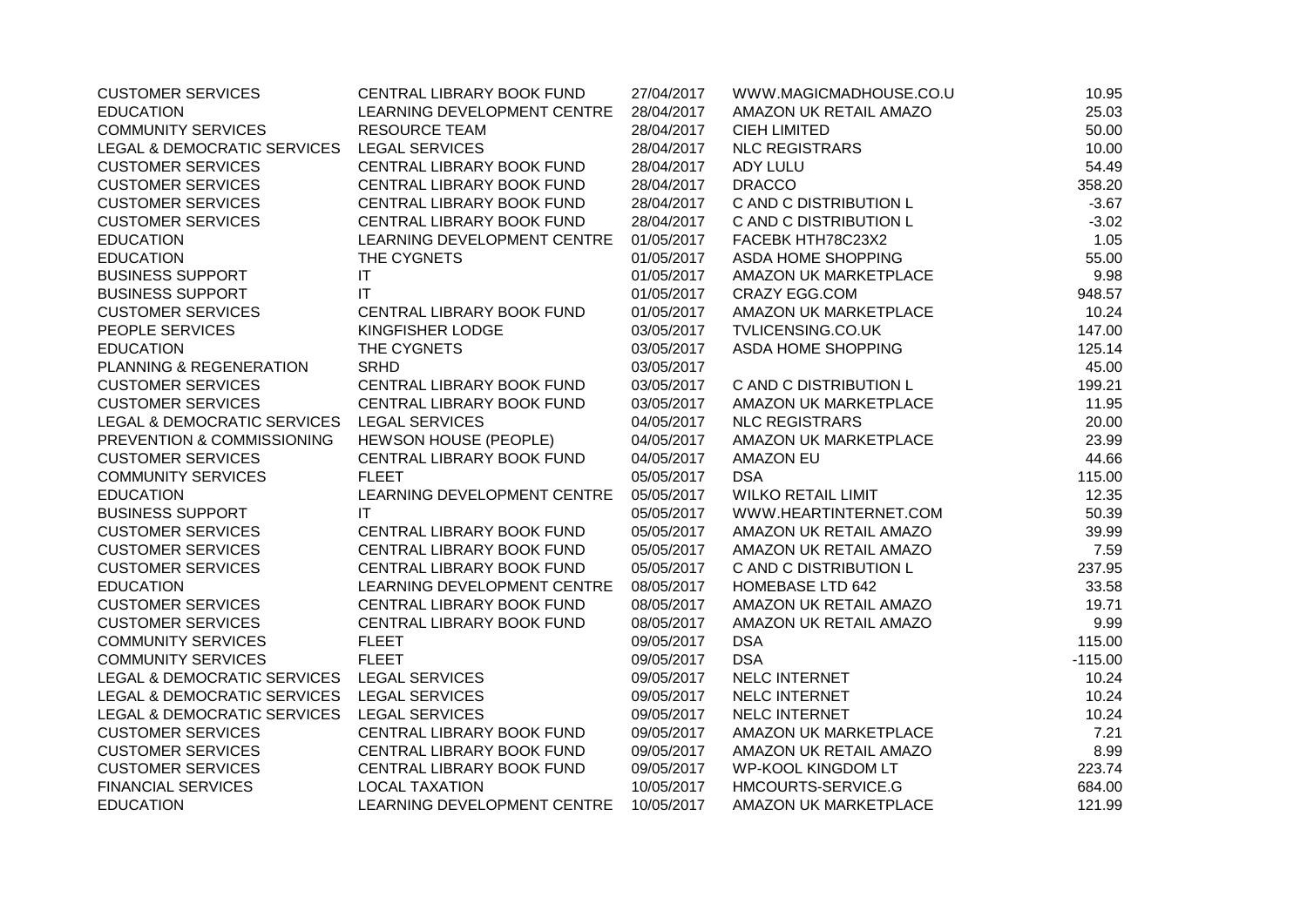| <b>EDUCATION</b>                           | THE CYGNETS                  | 10/05/2017 | ASDA HOME SHOPPING            | $-10$     |
|--------------------------------------------|------------------------------|------------|-------------------------------|-----------|
| <b>EDUCATION</b>                           | THE CYGNETS                  | 10/05/2017 | ASDA HOME SHOPPING            | 119.81    |
| <b>BUSINESS SUPPORT</b>                    | IT                           | 11/05/2017 | AMAZON UK MARKETPLACE         | 71.88     |
| LEGAL & DEMOCRATIC SERVICES LEGAL SERVICES |                              | 11/05/2017 | <b>COUNTY COURT</b>           | 2,055.00  |
| LEGAL & DEMOCRATIC SERVICES                | <b>LEGAL SERVICES</b>        | 11/05/2017 | <b>COUNTY COURT</b>           | 215.00    |
| LEGAL & DEMOCRATIC SERVICES                | <b>LEGAL SERVICES</b>        | 11/05/2017 | <b>COUNTY COURT</b>           | 155.00    |
| <b>CUSTOMER SERVICES</b>                   | CENTRAL LIBRARY BOOK FUND    | 11/05/2017 | <b>AMAZON EU</b>              | 66.04     |
| <b>CUSTOMER SERVICES</b>                   | CENTRAL LIBRARY BOOK FUND    | 11/05/2017 | <b>DRACCO</b>                 | 163.70    |
| <b>EDUCATION</b>                           | LEARNING DEVELOPMENT CENTRE  | 12/05/2017 | AMAZON UK MARKETPLACE         | 282.79    |
| <b>EDUCATION</b>                           | LEARNING DEVELOPMENT CENTRE  | 12/05/2017 | AMZ BEST4SYSTEMS              | $-118.00$ |
| <b>BUSINESS SUPPORT</b>                    | IT                           | 12/05/2017 | CODETWO                       | 299.32    |
| <b>BUSINESS SUPPORT</b>                    | IT                           | 12/05/2017 | <b>QUALITY UNIT</b>           | 38.63     |
| <b>COMMUNITY SERVICES</b>                  | <b>RESOURCE TEAM</b>         | 12/05/2017 | PAYPAL SOCIETYBROW            | 1.00      |
| LEGAL & DEMOCRATIC SERVICES                | <b>LEGAL SERVICES</b>        | 12/05/2017 | <b>COUNTY COURT</b>           | 155.00    |
| PREVENTION & COMMISSIONING                 | HEWSON HOUSE (PEOPLE)        | 12/05/2017 | PAYPAL INFO                   | 645.00    |
| <b>CUSTOMER SERVICES</b>                   | CENTRAL LIBRARY BOOK FUND    | 12/05/2017 | AMAZON UK RETAIL AMAZO        | 5.99      |
| <b>CUSTOMER SERVICES</b>                   | CENTRAL LIBRARY BOOK FUND    | 12/05/2017 | AMAZON UK MARKETPLACE         | 7.29      |
| <b>BUSINESS SUPPORT</b>                    | IT                           | 15/05/2017 | MICROSOFT OFFICE 36           | 79.99     |
| LEGAL & DEMOCRATIC SERVICES                | <b>LEGAL SERVICES</b>        | 15/05/2017 | <b>NLC REGISTRARS</b>         | 20.00     |
| <b>LEGAL &amp; DEMOCRATIC SERVICES</b>     | <b>LEGAL SERVICES</b>        | 15/05/2017 | <b>COUNTY COURT</b>           | 2,055.00  |
| LEGAL & DEMOCRATIC SERVICES                | <b>LEGAL SERVICES</b>        | 15/05/2017 | <b>COUNTY COURT</b>           | 2,055.00  |
| <b>CUSTOMER SERVICES</b>                   | CENTRAL LIBRARY BOOK FUND    | 15/05/2017 | AMAZON UK MARKETPLACE         | 2.98      |
| <b>CUSTOMER SERVICES</b>                   | CENTRAL LIBRARY BOOK FUND    | 15/05/2017 | AMZ AMAZON.CO.UK +44 2        | $-5.99$   |
| <b>CUSTOMER SERVICES</b>                   | CENTRAL LIBRARY BOOK FUND    | 15/05/2017 | AMAZON UK RETAIL AMAZO        | 77.01     |
| <b>CUSTOMER SERVICES</b>                   | CENTRAL LIBRARY BOOK FUND    | 16/05/2017 | AMAZON UK MARKETPLACE         | 15.47     |
| <b>CUSTOMER SERVICES</b>                   | CENTRAL LIBRARY BOOK FUND    | 16/05/2017 | <b>AMAZON EU</b>              | 23.07     |
| <b>FINANCIAL SERVICES</b>                  | <b>LOCAL TAXATION</b>        | 17/05/2017 | HMCOURTS-SERVICE.G            | 4,383.00  |
| <b>EDUCATION</b>                           | LEARNING DEVELOPMENT CENTRE  | 17/05/2017 | AMAZON UK MARKETPLACE         | 143.94    |
| <b>CUSTOMER SERVICES</b>                   | <b>NORMANBY HALL</b>         | 17/05/2017 | AMAZON UK MARKETPLACE         | 14.58     |
| <b>EDUCATION</b>                           | THE CYGNETS                  | 17/05/2017 | ASDA HOME SHOPPING            | 152.44    |
| <b>COMMUNITY SERVICES</b>                  | <b>FLEET</b>                 | 18/05/2017 | <b>DSA</b>                    | 87.50     |
| <b>CUSTOMER SERVICES</b>                   | NORMANBY HALL                | 18/05/2017 | AMAZON UK MARKETPLACE         | 45.80     |
| PREVENTION & COMMISSIONING                 | HEWSON HOUSE (PEOPLE)        | 18/05/2017 | <b>FOREST PINES HOTEL</b>     | 188.00    |
| <b>COMMUNITY SERVICES</b>                  | <b>RESOURCE TEAM</b>         | 19/05/2017 | <b>DVSA OLCS PORTAL 3</b>     | 13.00     |
| PREVENTION & COMMISSIONING                 | HEWSON HOUSE (PEOPLE)        | 19/05/2017 | <b>CANVAS HOLIDAYS LIMITE</b> | 1,286.00  |
| PREVENTION & COMMISSIONING                 | HEWSON HOUSE (PEOPLE)        | 19/05/2017 | <b>CANVAS HOLIDAYS LIMITE</b> | 1,211.00  |
| <b>CUSTOMER SERVICES</b>                   | CENTRAL LIBRARY BOOK FUND    | 19/05/2017 | AMAZON UK MARKETPLACE         | 28.77     |
| <b>COMMUNITY SERVICES</b>                  | <b>FLEET</b>                 | 22/05/2017 | <b>DSA</b>                    | 115.00    |
| <b>EDUCATION</b>                           | LEARNING DEVELOPMENT CENTRE  | 22/05/2017 | <b>SCREWFIX DIRECT</b>        | 116.59    |
| PREVENTION & COMMISSIONING                 | <b>HEWSON HOUSE (PEOPLE)</b> | 22/05/2017 | WWW.GOV.UK                    | 10.00     |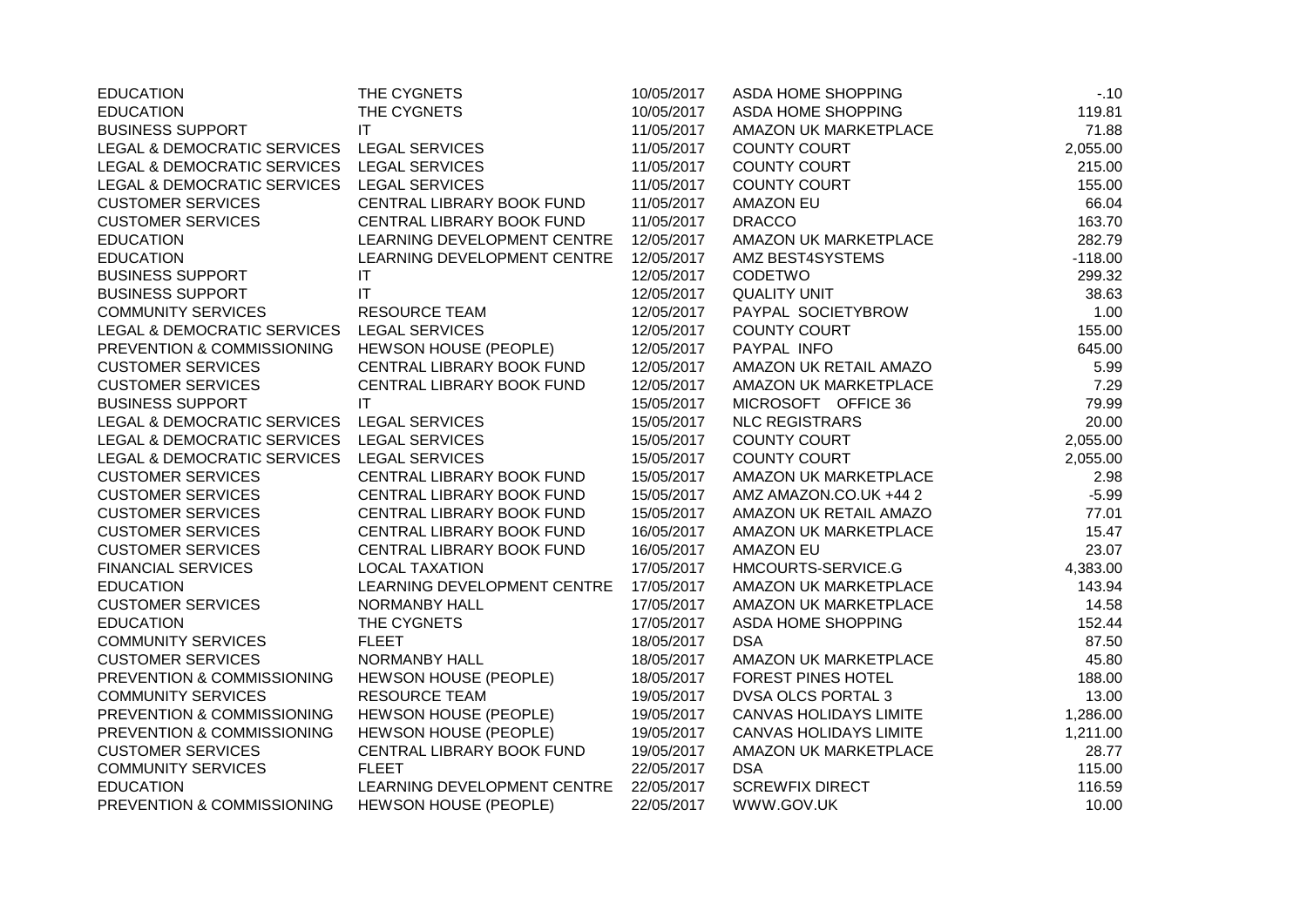| <b>FINANCIAL SERVICES</b>                  | <b>LOCAL TAXATION</b>       | 24/05/2017 | HMCOURTS-SERVICE.G            | 6,276.00 |
|--------------------------------------------|-----------------------------|------------|-------------------------------|----------|
| <b>COMMUNITY SERVICES</b>                  | <b>FLEET</b>                | 24/05/2017 | <b>DSA</b>                    | 78.75    |
| <b>EDUCATION</b>                           | LEARNING DEVELOPMENT CENTRE | 24/05/2017 | <b>INCAJEWELLERYLTD</b>       | 37.62    |
| <b>EDUCATION</b>                           | THE CYGNETS                 | 24/05/2017 | ASDA HOME SHOPPING            | .37      |
| <b>EDUCATION</b>                           | THE CYGNETS                 | 24/05/2017 | ASDA HOME SHOPPING            | 193.18   |
| LEGAL & DEMOCRATIC SERVICES                | <b>LEGAL SERVICES</b>       | 24/05/2017 | <b>COUNTY COURT</b>           | 50.00    |
| LEGAL & DEMOCRATIC SERVICES LEGAL SERVICES |                             | 24/05/2017 | <b>COUNTY COURT</b>           | 215.00   |
| LEGAL & DEMOCRATIC SERVICES LEGAL SERVICES |                             | 24/05/2017 | <b>COUNTY COURT</b>           | 50.00    |
| <b>LEGAL &amp; DEMOCRATIC SERVICES</b>     | <b>LEGAL SERVICES</b>       | 25/05/2017 | <b>NLC REGISTRARS</b>         | 40.00    |
| LEGAL & DEMOCRATIC SERVICES                | LEGAL SERVICES              | 25/05/2017 | <b>NLC REGISTRARS</b>         | $-10.00$ |
| <b>CUSTOMER SERVICES</b>                   | CENTRAL LIBRARY BOOK FUND   | 25/05/2017 | <b>WP-KOOL KINGDOM LT</b>     | 200.81   |
| <b>CUSTOMER SERVICES</b>                   | CENTRAL LIBRARY BOOK FUND   | 25/05/2017 | <b>WP-KOOL KINGDOM LT</b>     | 200.10   |
| <b>CUSTOMER SERVICES</b>                   | <b>NORMANBY HALL</b>        | 26/05/2017 | <b>TIMPSON LTD</b>            | 8.00     |
| <b>CUSTOMER SERVICES</b>                   | CENTRAL LIBRARY BOOK FUND   | 26/05/2017 | C AND C DISTRIBUTION L        | 193.33   |
| <b>COMMUNITY SERVICES</b>                  | <b>FLEET</b>                | 29/05/2017 | DVSA MOT COMP 2               | 410.00   |
| <b>COMMUNITY SERVICES</b>                  | <b>FLEET</b>                | 29/05/2017 | <b>DVLA VEHICLE TAX</b>       | 242.50   |
| <b>COMMUNITY SERVICES</b>                  | <b>FLEET</b>                | 29/05/2017 | <b>DVLA VEHICLE TAX</b>       | 20.50    |
| <b>COMMUNITY SERVICES</b>                  | <b>FLEET</b>                | 29/05/2017 | <b>DVLA VEHICLE TAX</b>       | 20.50    |
| <b>COMMUNITY SERVICES</b>                  | <b>FLEET</b>                | 29/05/2017 | <b>DVLA VEHICLE TAX</b>       | 20.50    |
| <b>COMMUNITY SERVICES</b>                  | <b>FLEET</b>                | 29/05/2017 | <b>DVLA VEHICLE TAX</b>       | 307.50   |
| <b>COMMUNITY SERVICES</b>                  | <b>FLEET</b>                | 29/05/2017 | <b>DVLA VEHICLE TAX</b>       | 20.50    |
| <b>COMMUNITY SERVICES</b>                  | <b>FLEET</b>                | 29/05/2017 | <b>DVLA VEHICLE TAX</b>       | 242.50   |
| <b>COMMUNITY SERVICES</b>                  | <b>FLEET</b>                | 29/05/2017 | <b>DVLA VEHICLE TAX</b>       | 202.50   |
| <b>COMMUNITY SERVICES</b>                  | <b>FLEET</b>                | 29/05/2017 | <b>DVLA VEHICLE TAX</b>       | 242.50   |
| <b>COMMUNITY SERVICES</b>                  | <b>FLEET</b>                | 29/05/2017 | <b>DVLA VEHICLE TAX</b>       | 242.50   |
| <b>COMMUNITY SERVICES</b>                  | <b>FLEET</b>                | 29/05/2017 | <b>DVLA VEHICLE TAX</b>       | 242.50   |
| <b>COMMUNITY SERVICES</b>                  | <b>FLEET</b>                | 29/05/2017 | <b>DVLA VEHICLE TAX</b>       | 20.50    |
| <b>COMMUNITY SERVICES</b>                  | <b>FLEET</b>                | 29/05/2017 | <b>DVLA VEHICLE TAX</b>       | 20.50    |
| <b>COMMUNITY SERVICES</b>                  | <b>FLEET</b>                | 29/05/2017 | <b>DVLA VEHICLE TAX</b>       | 242.50   |
| <b>COMMUNITY SERVICES</b>                  | <b>FLEET</b>                | 29/05/2017 | <b>DVLA VEHICLE TAX</b>       | 202.50   |
| <b>COMMUNITY SERVICES</b>                  | <b>FLEET</b>                | 29/05/2017 | <b>DVLA VEHICLE TAX</b>       | 20.50    |
| <b>COMMUNITY SERVICES</b>                  | <b>FLEET</b>                | 29/05/2017 | <b>DVLA VEHICLE TAX</b>       | 202.50   |
| <b>COMMUNITY SERVICES</b>                  | <b>FLEET</b>                | 29/05/2017 | <b>DVLA VEHICLE TAX</b>       | 20.50    |
| <b>COMMUNITY SERVICES</b>                  | <b>FLEET</b>                | 29/05/2017 | <b>DVLA VEHICLE TAX</b>       | 167.50   |
| <b>CUSTOMER SERVICES</b>                   | NORMANBY HALL               | 29/05/2017 | <b>BOOKER LIMITED SCUNTHO</b> | 4.99     |
| LEGAL & DEMOCRATIC SERVICES                | <b>LEGAL SERVICES</b>       | 29/05/2017 | HMCOURTS-SERVICE.G            | 452.00   |
| <b>CUSTOMER SERVICES</b>                   | CENTRAL LIBRARY BOOK FUND   | 29/05/2017 | AMAZON UK RETAIL AMAZO        | 14.99    |
| <b>CUSTOMER SERVICES</b>                   | CENTRAL LIBRARY BOOK FUND   | 29/05/2017 | AMAZON UK MARKETPLACE         | 5.80     |
| <b>CUSTOMER SERVICES</b>                   | CENTRAL LIBRARY BOOK FUND   | 29/05/2017 | <b>AMAZON EU</b>              | 8.57     |
| <b>CUSTOMER SERVICES</b>                   | CENTRAL LIBRARY BOOK FUND   | 29/05/2017 | AMAZON.CO.UK                  | 86.35    |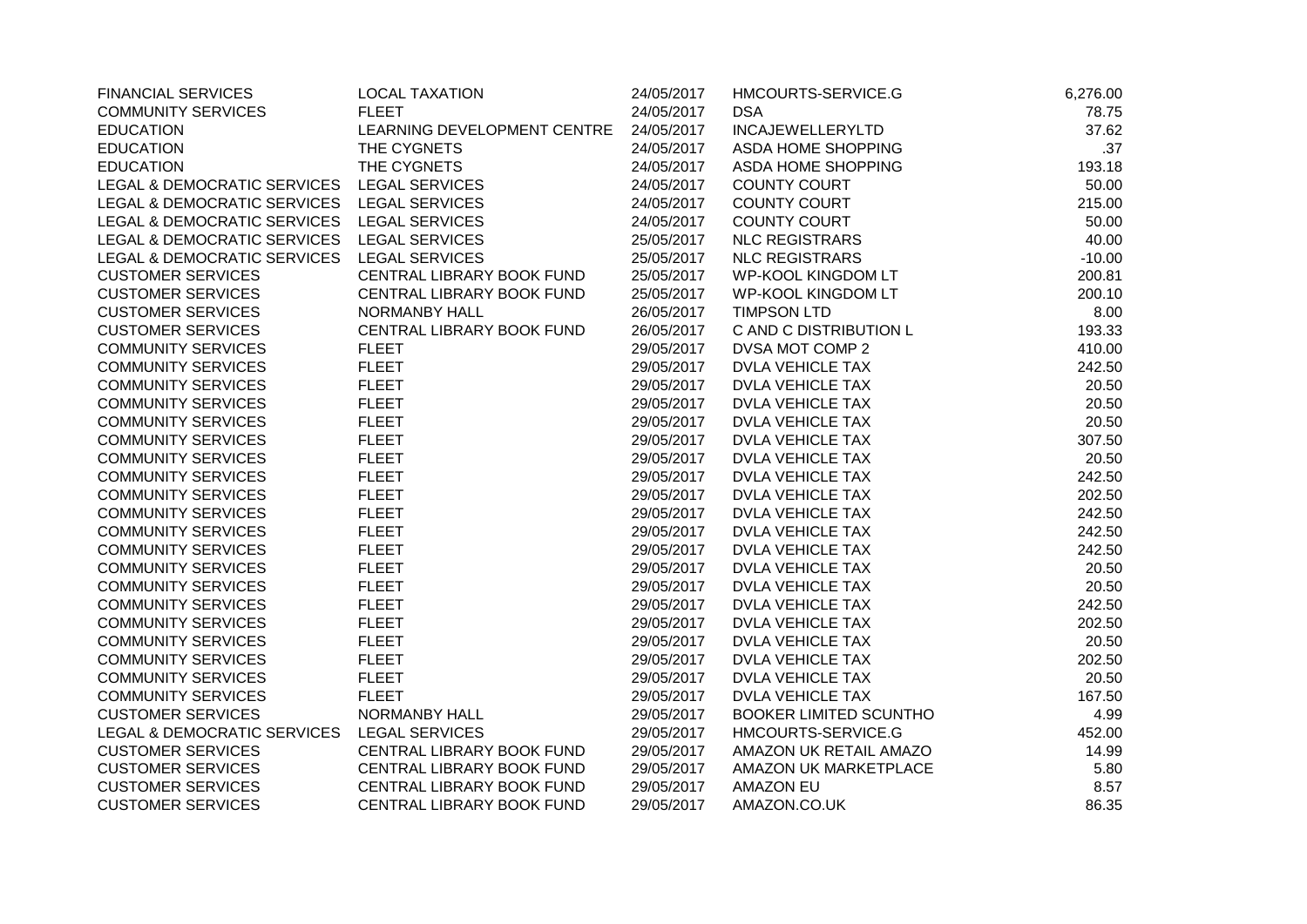| <b>CUSTOMER SERVICES</b>               | CENTRAL LIBRARY BOOK FUND   | 29/05/2017 | AMAZON SVCS EUROPE, SAR       | 4.49    |
|----------------------------------------|-----------------------------|------------|-------------------------------|---------|
| <b>CUSTOMER SERVICES</b>               | <b>NORMANBY HALL</b>        | 30/05/2017 | <b>BOOKER LIMITED SCUNTHO</b> | 57.74   |
| <b>CUSTOMER SERVICES</b>               | CENTRAL LIBRARY BOOK FUND   | 30/05/2017 | AMAZON UK MARKETPLACE         | 6.99    |
| <b>CUSTOMER SERVICES</b>               | CENTRAL LIBRARY BOOK FUND   | 30/05/2017 | AMAZON UK MARKETPLACE         | 12.99   |
| <b>EDUCATION</b>                       | THE CYGNETS                 | 31/05/2017 | ASDA HOME SHOPPING            | 187.51  |
| <b>EDUCATION</b>                       | THE CYGNETS                 | 31/05/2017 | ASDA HOME SHOPPING            | $-1.00$ |
| <b>EDUCATION</b>                       | THE CYGNETS                 | 31/05/2017 | ASDA HOME SHOPPING            | $-3.79$ |
| <b>COMMUNITY SERVICES</b>              | <b>RESOURCE TEAM</b>        | 31/05/2017 | ARGOS RETAIL GROUP            | 289.98  |
| <b>CUSTOMER SERVICES</b>               | CENTRAL LIBRARY BOOK FUND   | 31/05/2017 | AMAZON UK RETAIL AMAZO        | 21.98   |
| <b>CUSTOMER SERVICES</b>               | CENTRAL LIBRARY BOOK FUND   | 31/05/2017 | AMAZON UK RETAIL AMAZO        | 11.99   |
| <b>CUSTOMER SERVICES</b>               | CENTRAL LIBRARY BOOK FUND   | 31/05/2017 | AMAZON UK MARKETPLACE         | 14.80   |
| <b>CUSTOMER SERVICES</b>               | CENTRAL LIBRARY BOOK FUND   | 31/05/2017 | <b>AMAZON EU</b>              | 13.98   |
| <b>EDUCATION</b>                       | LEARNING DEVELOPMENT CENTRE | 01/06/2017 | FACEBK 6LP3KCN3X2             | .94     |
| <b>EDUCATION</b>                       | LEARNING DEVELOPMENT CENTRE | 01/06/2017 | POUNDWORLD RETAIL             | 40.00   |
| <b>EDUCATION</b>                       | LEARNING DEVELOPMENT CENTRE | 01/06/2017 | HOME BARGAINS SKIPPING        | 63.65   |
| <b>EDUCATION</b>                       | LEARNING DEVELOPMENT CENTRE | 01/06/2017 | LITERACYTRUST.ORG             | 135.00  |
| <b>BUSINESS SUPPORT</b>                | $\mathsf{I}\mathsf{T}$      | 01/06/2017 | <b>TRELLO</b>                 | 675.48  |
| <b>LEGAL &amp; DEMOCRATIC SERVICES</b> | <b>LEGAL SERVICES</b>       | 01/06/2017 | <b>COUNTY COURT</b>           | 155.00  |
| LEGAL & DEMOCRATIC SERVICES            | <b>LEGAL SERVICES</b>       | 01/06/2017 | <b>COUNTY COURT</b>           | 215.00  |
| <b>CUSTOMER SERVICES</b>               | CENTRAL LIBRARY BOOK FUND   | 01/06/2017 | <b>AMAZON EU</b>              | 164.99  |
| <b>CUSTOMER SERVICES</b>               | CENTRAL LIBRARY BOOK FUND   | 01/06/2017 | AMAZON UK RETAIL AMAZO        | 15.98   |
| <b>CUSTOMER SERVICES</b>               | CENTRAL LIBRARY BOOK FUND   | 01/06/2017 | <b>AMAZON EU</b>              | 21.65   |
| <b>CUSTOMER SERVICES</b>               | CENTRAL LIBRARY BOOK FUND   | 01/06/2017 | AMAZON UK RETAIL AMAZO        | 6.99    |
| <b>CUSTOMER SERVICES</b>               | CENTRAL LIBRARY BOOK FUND   | 01/06/2017 | AMAZON UK RETAIL AMAZO        | 19.94   |
| <b>CUSTOMER SERVICES</b>               | CENTRAL LIBRARY BOOK FUND   | 01/06/2017 | <b>AMAZON EU</b>              | 15.98   |
| <b>CUSTOMER SERVICES</b>               | CENTRAL LIBRARY BOOK FUND   | 01/06/2017 | AMAZON UK RETAIL AMAZO        | 9.99    |
| <b>CUSTOMER SERVICES</b>               | CENTRAL LIBRARY BOOK FUND   | 02/06/2017 | AMAZON UK MARKETPLACE         | 12.79   |
| <b>CUSTOMER SERVICES</b>               | CENTRAL LIBRARY BOOK FUND   | 02/06/2017 | <b>AMAZON EU</b>              | 20.65   |
| <b>CUSTOMER SERVICES</b>               | CENTRAL LIBRARY BOOK FUND   | 02/06/2017 | AMAZON UK MARKETPLACE         | 9.95    |
| <b>CUSTOMER SERVICES</b>               | CENTRAL LIBRARY BOOK FUND   | 02/06/2017 | AMAZON UK MARKETPLACE         | 19.90   |
| <b>CUSTOMER SERVICES</b>               | CENTRAL LIBRARY BOOK FUND   | 02/06/2017 | C AND C DISTRIBUTION L        | 208.02  |
| <b>CUSTOMER SERVICES</b>               | CENTRAL LIBRARY BOOK FUND   | 02/06/2017 | AMAZON UK MARKETPLACE         | 12.50   |
| <b>CUSTOMER SERVICES</b>               | <b>NORMANBY HALL</b>        | 05/06/2017 | BOOKER LIMITED SCUNTHO        | 19.78   |
| <b>BUSINESS SUPPORT</b>                | IT                          | 05/06/2017 | WWW.HEARTINTERNET.COM         | 50.39   |
| <b>CUSTOMER SERVICES</b>               | CENTRAL LIBRARY BOOK FUND   | 05/06/2017 | AMAZON UK MARKETPLACE         | 9.23    |
| <b>CUSTOMER SERVICES</b>               | CENTRAL LIBRARY BOOK FUND   | 05/06/2017 | AMAZON.CO.UK                  | 17.98   |
| <b>CUSTOMER SERVICES</b>               | <b>NORMANBY HALL</b>        | 06/06/2017 | <b>GLOBAL FOODSERVICE EQU</b> | 95.76   |
| <b>CUSTOMER SERVICES</b>               | CENTRAL LIBRARY BOOK FUND   | 06/06/2017 | <b>WP-KOOL KINGDOM LT</b>     | 201.98  |
| <b>CUSTOMER SERVICES</b>               | CENTRAL LIBRARY BOOK FUND   | 06/06/2017 | <b>WP-KOOL KINGDOM LT</b>     | 201.18  |
| <b>FINANCIAL SERVICES</b>              | <b>LOCAL TAXATION</b>       | 07/06/2017 | HMCOURTS-SERVICE.G            | 216.00  |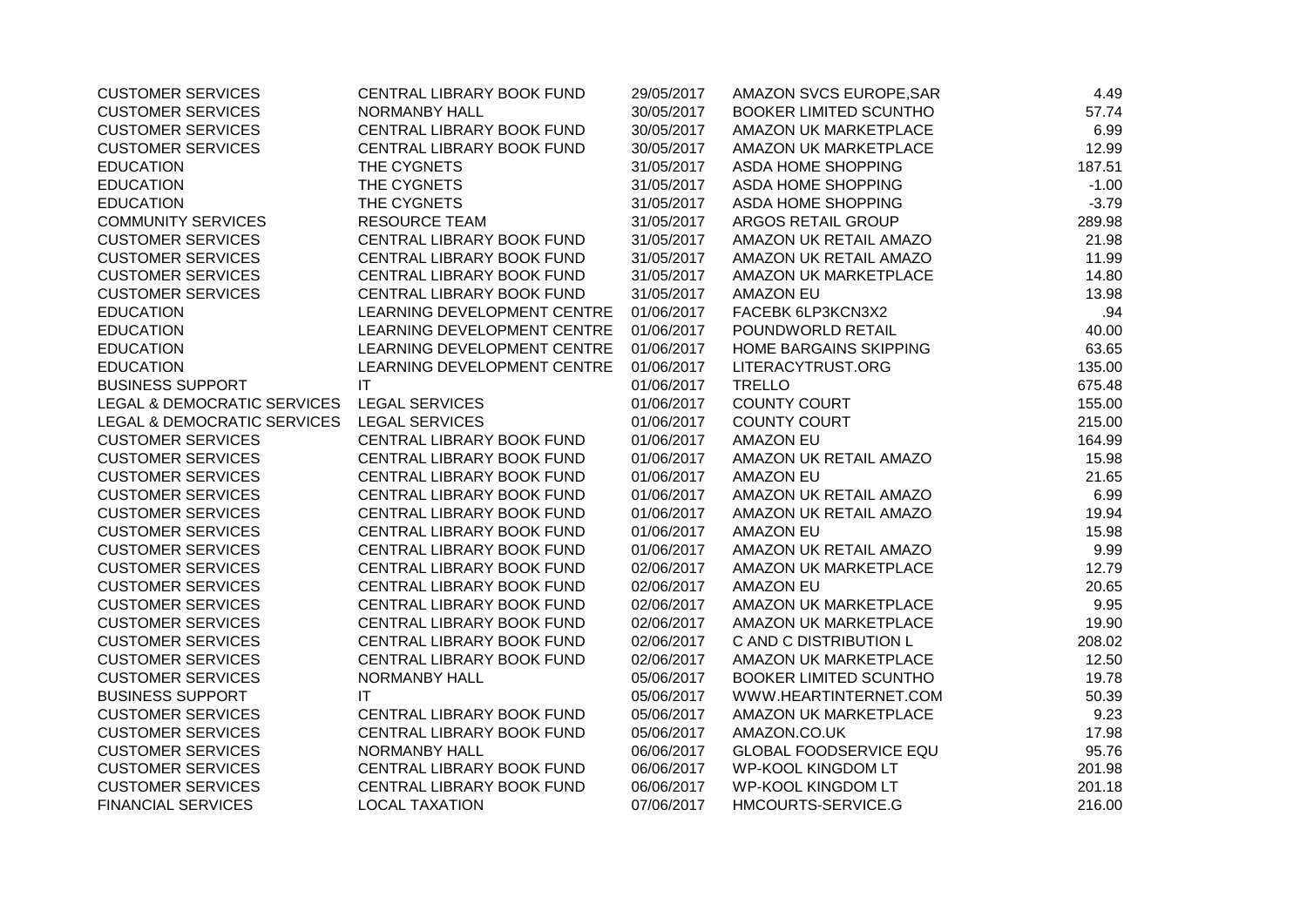| <b>EDUCATION</b>                           | THE CYGNETS                  | 07/06/2017 | ASDA HOME SHOPPING       | 231.07   |
|--------------------------------------------|------------------------------|------------|--------------------------|----------|
| <b>EDUCATION</b>                           | THE CYGNETS                  | 07/06/2017 | ASDA HOME SHOPPING       | $-6.00$  |
| PREVENTION & COMMISSIONING                 | HEWSON HOUSE (PEOPLE)        | 07/06/2017 | AMAZON UK RETAIL AMAZO   | 44.64    |
| <b>CUSTOMER SERVICES</b>                   | CENTRAL LIBRARY BOOK FUND    | 07/06/2017 | AMAZON UK MARKETPLACE    | 18.62    |
| <b>COMMUNITY SERVICES</b>                  | <b>RESOURCE TEAM</b>         | 08/06/2017 | WWW.AAT-ORG.UK           | 90.00    |
| PREVENTION & COMMISSIONING                 | <b>HEWSON HOUSE (PEOPLE)</b> | 08/06/2017 | HMCOURTS-SERVICE.G       | 20.00    |
| <b>CUSTOMER SERVICES</b>                   | CENTRAL LIBRARY BOOK FUND    | 08/06/2017 | AMAZON UK RETAIL AMAZO   | 34.55    |
| <b>EDUCATION</b>                           | LEARNING DEVELOPMENT CENTRE  | 09/06/2017 | <b>AMAZON EU</b>         | 20.50    |
| <b>CUSTOMER SERVICES</b>                   | <b>NORMANBY HALL</b>         | 09/06/2017 | TESCO STORES 3243        | 29.42    |
| PLANNING & REGENERATION                    | <b>SRHD</b>                  | 09/06/2017 | DUNELM (SOFT FURNISHIN   | 60.00    |
| LEGAL & DEMOCRATIC SERVICES                | <b>LEGAL SERVICES</b>        | 09/06/2017 | <b>COUNTY COURT</b>      | 2,055.00 |
| LEGAL & DEMOCRATIC SERVICES LEGAL SERVICES |                              | 09/06/2017 | <b>COUNTY COURT</b>      | 2,055.00 |
| LEGAL & DEMOCRATIC SERVICES                | <b>LEGAL SERVICES</b>        | 09/06/2017 | <b>COUNTY COURT</b>      | 2,055.00 |
| <b>BUSINESS SUPPORT</b>                    | IT                           | 12/06/2017 | <b>QUALITY UNIT</b>      | 40.41    |
| <b>CUSTOMER SERVICES</b>                   | CENTRAL LIBRARY BOOK FUND    | 12/06/2017 | AMAZON UK MARKETPLACE    | 37.72    |
| PEOPLE SERVICES                            | KINGFISHER LODGE             | 13/06/2017 | E/TUNNEL INTERNET        | 180.00   |
| PEOPLE SERVICES                            | KINGFISHER LODGE             | 13/06/2017 | E/TUNNEL INTERNET        | 180.00   |
| <b>CUSTOMER SERVICES</b>                   | CENTRAL LIBRARY BOOK FUND    | 13/06/2017 | AMAZON UK MARKETPLACE    | 5.57     |
| <b>CUSTOMER SERVICES</b>                   | CENTRAL LIBRARY BOOK FUND    | 13/06/2017 | AMAZON UK RETAIL AMAZO   | 54.36    |
| <b>FINANCIAL SERVICES</b>                  | <b>LOCAL TAXATION</b>        | 14/06/2017 | HMCOURTS-SERVICE.G       | 2,973.00 |
| <b>COMMUNITY SERVICES</b>                  | <b>FLEET</b>                 | 14/06/2017 | <b>DSA</b>               | 78.75    |
| PEOPLE SERVICES                            | KINGFISHER LODGE             | 14/06/2017 | <b>DENNIS PUBLISHING</b> | 53.99    |
| <b>EDUCATION</b>                           | THE CYGNETS                  | 14/06/2017 | ASDA HOME SHOPPING       | 134.39   |
| <b>EDUCATION</b>                           | THE CYGNETS                  | 14/06/2017 | ASDA HOME SHOPPING       | $-79$    |
| LEGAL & DEMOCRATIC SERVICES LEGAL SERVICES |                              | 14/06/2017 | <b>COUNTY COURT</b>      | 50.00    |
| LEGAL & DEMOCRATIC SERVICES LEGAL SERVICES |                              | 14/06/2017 | <b>COUNTY COURT</b>      | 2,055.00 |
| LEGAL & DEMOCRATIC SERVICES LEGAL SERVICES |                              | 14/06/2017 | <b>COUNTY COURT</b>      | 2,055.00 |
| LEGAL & DEMOCRATIC SERVICES LEGAL SERVICES |                              | 14/06/2017 | <b>COUNTY COURT</b>      | 155.00   |
| LEGAL & DEMOCRATIC SERVICES                | <b>LEGAL SERVICES</b>        | 14/06/2017 | <b>COUNTY COURT</b>      | 155.00   |
| LEGAL & DEMOCRATIC SERVICES                | <b>LEGAL SERVICES</b>        | 14/06/2017 | <b>COUNTY COURT</b>      | 2,055.00 |
| <b>CUSTOMER SERVICES</b>                   | CENTRAL LIBRARY BOOK FUND    | 14/06/2017 | <b>AMAZON EU</b>         | 24.12    |
| <b>COMMUNITY SERVICES</b>                  | <b>FLEET</b>                 | 15/06/2017 | <b>DSA</b>               | 87.50    |
| <b>EDUCATION</b>                           | LEARNING DEVELOPMENT CENTRE  | 15/06/2017 | AMAZON UK MARKETPLACE    | 18.40    |
| <b>EDUCATION</b>                           | THE CYGNETS                  | 15/06/2017 | ASDA HOME SHOPPING       | 74.70    |
| LEGAL & DEMOCRATIC SERVICES                | <b>LEGAL SERVICES</b>        | 15/06/2017 | <b>NLC REGISTRARS</b>    | 10.00    |
| <b>CUSTOMER SERVICES</b>                   | CENTRAL LIBRARY BOOK FUND    | 15/06/2017 | AMAZON.CO.UK             | 16.30    |
| <b>EDUCATION</b>                           | LEARNING DEVELOPMENT CENTRE  | 16/06/2017 | <b>AMAZON EU</b>         | 18.99    |
| <b>CUSTOMER SERVICES</b>                   | CENTRAL LIBRARY BOOK FUND    | 16/06/2017 | <b>AMAZON EU</b>         | 42.99    |
| <b>CUSTOMER SERVICES</b>                   | CENTRAL LIBRARY BOOK FUND    | 16/06/2017 | <b>DRACCO</b>            | 195.72   |
| <b>CUSTOMER SERVICES</b>                   | CENTRAL LIBRARY BOOK FUND    | 16/06/2017 | C AND C DISTRIBUTION L   | 172.40   |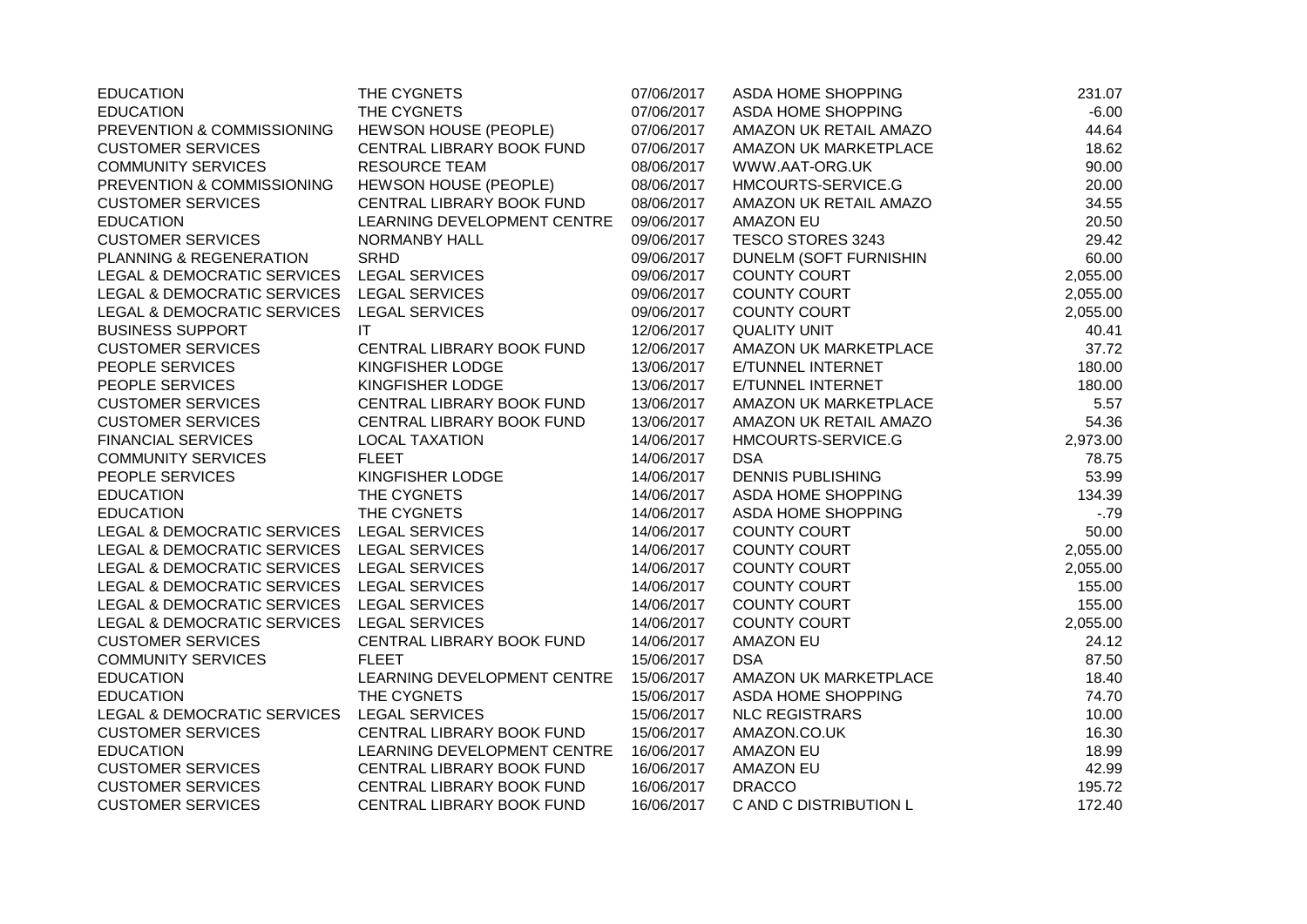| <b>BUSINESS SUPPORT</b>                    | IT                           | 19/06/2017 | WWW.HEARTINTERNET.COM         | 35.95    |
|--------------------------------------------|------------------------------|------------|-------------------------------|----------|
| <b>CUSTOMER SERVICES</b>                   | CENTRAL LIBRARY BOOK FUND    | 19/06/2017 | AMAZON UK MARKETPLACE         | 32.43    |
| <b>CUSTOMER SERVICES</b>                   | CENTRAL LIBRARY BOOK FUND    | 19/06/2017 | <b>AMAZON EU</b>              | 15.69    |
| LEGAL & DEMOCRATIC SERVICES                | <b>LEGAL SERVICES</b>        | 20/06/2017 | <b>COUNTY COURT</b>           | 155.00   |
| <b>LEGAL &amp; DEMOCRATIC SERVICES</b>     | <b>LEGAL SERVICES</b>        | 20/06/2017 | <b>COUNTY COURT</b>           | 2,055.00 |
| <b>CUSTOMER SERVICES</b>                   | CENTRAL LIBRARY BOOK FUND    | 20/06/2017 | C AND C DISTRIBUTION L        | 306.00   |
| <b>COMMUNITY SERVICES</b>                  | <b>FLEET</b>                 | 21/06/2017 | <b>DSA</b>                    | 87.50    |
| <b>EDUCATION</b>                           | THE CYGNETS                  | 21/06/2017 | ASDA HOME SHOPPING            | 65.74    |
| PLANNING & REGENERATION                    | <b>SRHD</b>                  | 21/06/2017 | <b>NEXT 546</b>               | 44.00    |
| PREVENTION & COMMISSIONING                 | <b>HEWSON HOUSE (PEOPLE)</b> | 21/06/2017 | HMCOURTS-SERVICE.G            | 20.00    |
| <b>CUSTOMER SERVICES</b>                   | CENTRAL LIBRARY BOOK FUND    | 21/06/2017 | <b>AMAZON EU</b>              | 16.99    |
| <b>CUSTOMER SERVICES</b>                   | CENTRAL LIBRARY BOOK FUND    | 21/06/2017 | AMAZON UK MARKETPLACE         | 235.35   |
| <b>CUSTOMER SERVICES</b>                   | CENTRAL LIBRARY BOOK FUND    | 21/06/2017 | AMAZON UK MARKETPLACE         | 4.28     |
| <b>COMMUNITY SERVICES</b>                  | <b>FLEET</b>                 | 22/06/2017 | <b>DSA</b>                    | 70.00    |
| <b>CUSTOMER SERVICES</b>                   | <b>NORMANBY HALL</b>         | 22/06/2017 | <b>ASDA SUPERSTORE</b>        | 8.16     |
| PLANNING & REGENERATION                    | <b>SRHD</b>                  | 22/06/2017 | TESCO STORES 3243             | 46.20    |
| PLANNING & REGENERATION                    | <b>SRHD</b>                  | 22/06/2017 | WM MORRISON 070               | 11.02    |
| LEGAL & DEMOCRATIC SERVICES                | <b>LEGAL SERVICES</b>        | 22/06/2017 | <b>NLC REGISTRARS</b>         | 30.00    |
| LEGAL & DEMOCRATIC SERVICES                | <b>LEGAL SERVICES</b>        | 22/06/2017 | <b>GRO HM PASSPORT OFFICE</b> | 9.25     |
| LEGAL & DEMOCRATIC SERVICES                | <b>LEGAL SERVICES</b>        | 22/06/2017 | <b>COUNTY COURT</b>           | 455.00   |
| <b>CUSTOMER SERVICES</b>                   | CENTRAL LIBRARY BOOK FUND    | 22/06/2017 | AMAZON UK RETAIL AMAZO        | 17.63    |
| <b>CUSTOMER SERVICES</b>                   | CENTRAL LIBRARY BOOK FUND    | 22/06/2017 | AMAZON UK RETAIL AMAZO        | 8.69     |
| <b>CUSTOMER SERVICES</b>                   | CENTRAL LIBRARY BOOK FUND    | 22/06/2017 | <b>AMAZON EU</b>              | 2.99     |
| <b>CUSTOMER SERVICES</b>                   | CENTRAL LIBRARY BOOK FUND    | 22/06/2017 | AMAZON UK MARKETPLACE         | 3.30     |
| <b>FINANCIAL SERVICES</b>                  | <b>LOCAL TAXATION</b>        | 23/06/2017 | <b>HULL CITY COUNCIL</b>      | 8.50     |
| <b>EDUCATION</b>                           | LEARNING DEVELOPMENT CENTRE  | 23/06/2017 | <b>AMAZON EU</b>              | 16.23    |
| PREVENTION & COMMISSIONING                 | <b>HEWSON HOUSE (PEOPLE)</b> | 23/06/2017 | HMCOURTS-SERVICE.G            | 20.00    |
| <b>CUSTOMER SERVICES</b>                   | CENTRAL LIBRARY BOOK FUND    | 23/06/2017 | <b>AMAZON EU</b>              | 9.99     |
| <b>EDUCATION</b>                           | LEARNING DEVELOPMENT CENTRE  | 26/06/2017 | AMZ AMAZON.CO.UK              | $-1.42$  |
| <b>EDUCATION</b>                           | THE CYGNETS                  | 26/06/2017 | ASDA HOME SHOPPING            | 84.56    |
| <b>CUSTOMER SERVICES</b>                   | CENTRAL LIBRARY BOOK FUND    | 26/06/2017 | AMAZON UK MARKETPLACE         | 23.07    |
| <b>EDUCATION</b>                           | LEARNING DEVELOPMENT CENTRE  | 27/06/2017 | AMAZON UK MARKETPLACE         | 64.70    |
| LEGAL & DEMOCRATIC SERVICES LEGAL SERVICES |                              | 27/06/2017 | <b>NLC REGISTRARS</b>         | 10.00    |
| LEGAL & DEMOCRATIC SERVICES                | <b>LEGAL SERVICES</b>        | 27/06/2017 | SHEFFIELD CITY CNC            | 11.17    |
| <b>CUSTOMER SERVICES</b>                   | CENTRAL LIBRARY BOOK FUND    | 27/06/2017 | <b>CHAOS CARDS</b>            | 158.96   |
| <b>EDUCATION</b>                           | LEARNING DEVELOPMENT CENTRE  | 28/06/2017 | <b>ASDA SUPERSTORE</b>        | 34.00    |
| <b>EDUCATION</b>                           | THE CYGNETS                  | 28/06/2017 | ASDA HOME SHOPPING            | 124.83   |
| PREVENTION & COMMISSIONING                 | HEWSON HOUSE (PEOPLE)        | 29/06/2017 | PAYPAL IPOSTPARCEL            | 5.25     |
| <b>CUSTOMER SERVICES</b>                   | CENTRAL LIBRARY BOOK FUND    | 29/06/2017 | <b>AMAZON EU</b>              | 31.97    |
| <b>CUSTOMER SERVICES</b>                   | CENTRAL LIBRARY BOOK FUND    | 29/06/2017 | C AND C DISTRIBUTION L        | 223.62   |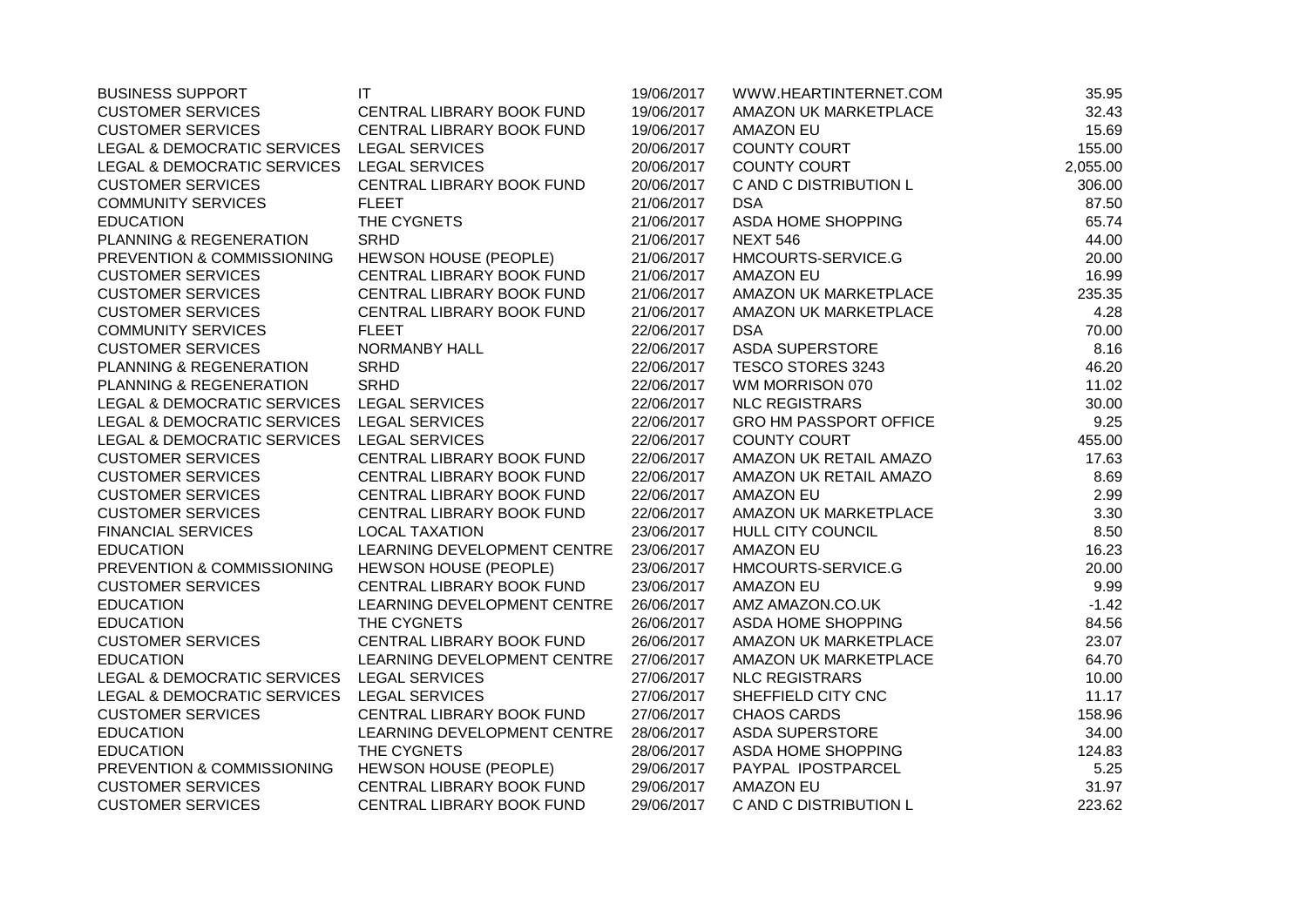| <b>CUSTOMER SERVICES</b>               | CENTRAL LIBRARY BOOK FUND    | 29/06/2017 | AMAZON UK RETAIL AMAZO    | 28.97          |
|----------------------------------------|------------------------------|------------|---------------------------|----------------|
| <b>CUSTOMER SERVICES</b>               | NORMANBY HALL                | 30/06/2017 | <b>ASDA SUPERSTORE</b>    | 15.74          |
| <b>COMMUNITY SERVICES</b>              | <b>RESOURCE TEAM</b>         | 30/06/2017 | PAYPAL ZHANGMING          | 19.98          |
| <b>CUSTOMER SERVICES</b>               | CENTRAL LIBRARY BOOK FUND    | 30/06/2017 | <b>WP-KOOL KINGDOM LT</b> | 266.72         |
| <b>COMMUNITY SERVICES</b>              | <b>FLEET</b>                 | 03/07/2017 | <b>DVLA VEHICLE TAX</b>   | 242.5          |
| <b>COMMUNITY SERVICES</b>              | <b>FLEET</b>                 | 03/07/2017 | <b>DVLA VEHICLE TAX</b>   | 167.5          |
| <b>COMMUNITY SERVICES</b>              | <b>FLEET</b>                 | 03/07/2017 | <b>DVLA VEHICLE TAX</b>   | 167.5          |
| <b>COMMUNITY SERVICES</b>              | <b>FLEET</b>                 | 03/07/2017 | <b>DVLA VEHICLE TAX</b>   | 167.5          |
| <b>COMMUNITY SERVICES</b>              | <b>FLEET</b>                 | 03/07/2017 | <b>DVLA VEHICLE TAX</b>   | 202.5          |
| <b>COMMUNITY SERVICES</b>              | <b>FLEET</b>                 | 03/07/2017 | <b>DVLA VEHICLE TAX</b>   | 242.5          |
| <b>COMMUNITY SERVICES</b>              | <b>FLEET</b>                 | 03/07/2017 | <b>DVLA VEHICLE TAX</b>   | 242.5          |
| <b>COMMUNITY SERVICES</b>              | <b>FLEET</b>                 | 03/07/2017 | <b>DVLA VEHICLE TAX</b>   | 242.5          |
| <b>COMMUNITY SERVICES</b>              | <b>FLEET</b>                 | 03/07/2017 | <b>DVLA VEHICLE TAX</b>   | 167.5          |
| <b>COMMUNITY SERVICES</b>              | <b>FLEET</b>                 | 03/07/2017 | <b>DVLA VEHICLE TAX</b>   | 242.5          |
| <b>COMMUNITY SERVICES</b>              | <b>FLEET</b>                 | 03/07/2017 | <b>DVLA VEHICLE TAX</b>   | 242.5          |
| <b>EDUCATION</b>                       | LEARNING DEVELOPMENT CENTRE  | 03/07/2017 | FACEBK SWXB5DJ3X2         | 9.06           |
| <b>EDUCATION</b>                       | LEARNING DEVELOPMENT CENTRE  | 03/07/2017 | <b>AMAZON EU</b>          | 12.31          |
| <b>EDUCATION</b>                       | THE CYGNETS                  | 03/07/2017 |                           | 45             |
| PREVENTION & COMMISSIONING             | <b>HEWSON HOUSE (PEOPLE)</b> | 03/07/2017 | WWW.DIABETES.ORG.UK       | 16             |
| <b>COMMUNITY SERVICES</b>              | <b>FLEET</b>                 | 04/07/2017 | <b>DSA</b>                | 115            |
| PLANNING & REGENERATION                | <b>SRHD</b>                  | 04/07/2017 | <b>CURRYS ONLINE</b>      | 89.99          |
| LEGAL & DEMOCRATIC SERVICES            | <b>LEGAL SERVICES</b>        | 04/07/2017 | <b>NLC REGISTRARS</b>     | 30             |
| LEGAL & DEMOCRATIC SERVICES            | <b>LEGAL SERVICES</b>        | 04/07/2017 | <b>NLC REGISTRARS</b>     | 21             |
| <b>LEGAL &amp; DEMOCRATIC SERVICES</b> | <b>LEGAL SERVICES</b>        | 04/07/2017 | <b>NLC REGISTRARS</b>     | $\overline{7}$ |
| <b>CUSTOMER SERVICES</b>               | CENTRAL LIBRARY BOOK FUND    | 04/07/2017 | <b>AMAZON EU</b>          | 20.23          |
| <b>COMMUNITY SERVICES</b>              | <b>FLEET</b>                 | 05/07/2017 | <b>DSA</b>                | 230            |
| <b>COMMUNITY SERVICES</b>              | <b>FLEET</b>                 | 05/07/2017 | RETAIL MOT IND FED LTD    | 486            |
| <b>EDUCATION</b>                       | THE CYGNETS                  | 05/07/2017 | <b>ASDA HOME SHOPPING</b> | $-0.26$        |
| <b>EDUCATION</b>                       | THE CYGNETS                  | 05/07/2017 | <b>ASDA HOME SHOPPING</b> | 101.22         |
| <b>EDUCATION</b>                       | THE CYGNETS                  | 05/07/2017 | <b>ASDA HOME SHOPPING</b> | $-2.8$         |
| <b>BUSINESS SUPPORT</b>                | IT                           | 05/07/2017 | WWW.HEARTINTERNET.COM     | 67.17          |
| <b>LEGAL &amp; DEMOCRATIC SERVICES</b> | <b>LEGAL SERVICES</b>        | 05/07/2017 | <b>COUNTY COURT</b>       | 455            |
| PREVENTION & COMMISSIONING             | <b>HEWSON HOUSE (PEOPLE)</b> | 05/07/2017 | <b>AMAZON EU</b>          | 31.59          |
| <b>CUSTOMER SERVICES</b>               | CENTRAL LIBRARY BOOK FUND    | 05/07/2017 | <b>CHAOS CARDS</b>        | 285.56         |
| <b>CUSTOMER SERVICES</b>               | CENTRAL LIBRARY BOOK FUND    | 05/07/2017 | <b>AMAZON EU</b>          | 48.7           |
| <b>COMMUNITY SERVICES</b>              | <b>FLEET</b>                 | 06/07/2017 | <b>DSA</b>                | $-115$         |
| <b>COMMUNITY SERVICES</b>              | <b>FLEET</b>                 | 06/07/2017 | <b>DSA</b>                | $-115$         |
| <b>COMMUNITY SERVICES</b>              | <b>FLEET</b>                 | 06/07/2017 | <b>DSA</b>                | 55             |
| <b>COMMUNITY SERVICES</b>              | <b>FLEET</b>                 | 06/07/2017 | <b>DSA</b>                | 55             |
| <b>COMMUNITY SERVICES</b>              | <b>FLEET</b>                 | 06/07/2017 | <b>DSA</b>                | 110            |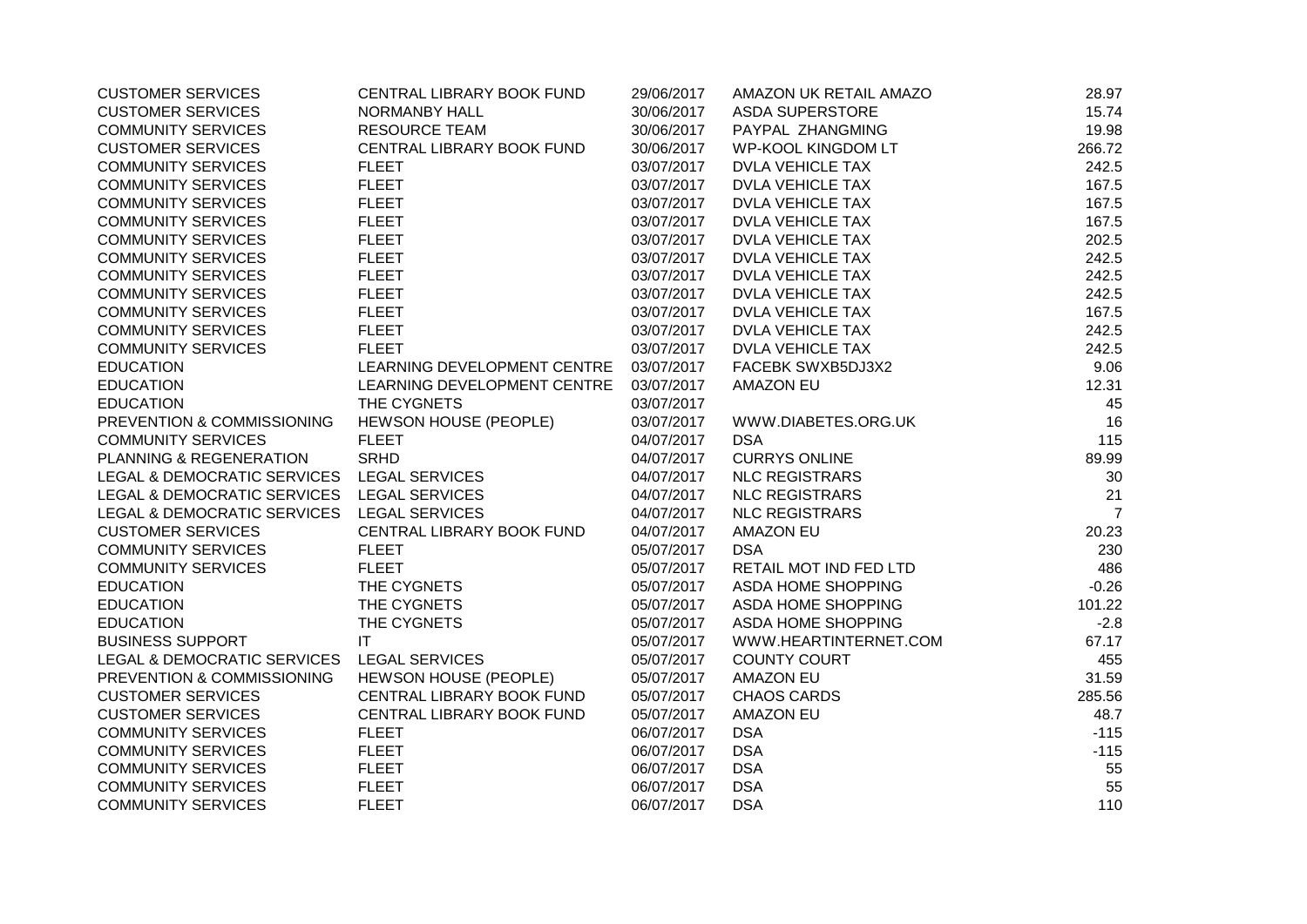| <b>EDUCATION</b>                           | LEARNING DEVELOPMENT CENTRE  | 06/07/2017 | WM MORRISON 070              | 28.47  |
|--------------------------------------------|------------------------------|------------|------------------------------|--------|
| PEOPLE SERVICES                            | KINGFISHER LODGE             | 06/07/2017 | <b>HAVEN HOLIDAYS</b>        | 256    |
| <b>COMMUNITY SERVICES</b>                  | <b>RESOURCE TEAM</b>         | 06/07/2017 | <b>WICKES BUILDING</b>       | 54.98  |
| PREVENTION & COMMISSIONING                 | HEWSON HOUSE (PEOPLE)        | 06/07/2017 | <b>AMAZON EU</b>             | 37.52  |
| <b>CUSTOMER SERVICES</b>                   | CENTRAL LIBRARY BOOK FUND    | 06/07/2017 | PAYPAL ARGOSDIRECT           | 276.94 |
| <b>CUSTOMER SERVICES</b>                   | CENTRAL LIBRARY BOOK FUND    | 06/07/2017 | <b>DRACCO</b>                | 254.41 |
| <b>CUSTOMER SERVICES</b>                   | CENTRAL LIBRARY BOOK FUND    | 06/07/2017 | <b>AMAZON EU</b>             | 16.99  |
| <b>EDUCATION</b>                           | LEARNING DEVELOPMENT CENTRE  | 07/07/2017 | WM MORRISON 070              | 11.92  |
| PREVENTION & COMMISSIONING                 | <b>HEWSON HOUSE (PEOPLE)</b> | 07/07/2017 | <b>AMAZON EU</b>             | 61.84  |
| <b>CUSTOMER SERVICES</b>                   | CENTRAL LIBRARY BOOK FUND    | 07/07/2017 | <b>AMAZON EU</b>             | 7.99   |
| <b>CUSTOMER SERVICES</b>                   | CENTRAL LIBRARY BOOK FUND    | 07/07/2017 | AMAZON UK RETAIL AMAZO       | 54     |
| <b>EDUCATION</b>                           | LEARNING DEVELOPMENT CENTRE  | 10/07/2017 | <b>AMAZON EU</b>             | 25.73  |
| <b>EDUCATION</b>                           | THE CYGNETS                  | 10/07/2017 | ASDA HOME SHOPPING           | 82.44  |
| <b>CUSTOMER SERVICES</b>                   | CENTRAL LIBRARY BOOK FUND    | 10/07/2017 | AMAZON UK MARKETPLACE        | 17.79  |
| <b>CUSTOMER SERVICES</b>                   | CENTRAL LIBRARY BOOK FUND    | 10/07/2017 | AMAZON UK MARKETPLACE        | 41.34  |
| <b>CUSTOMER SERVICES</b>                   | CENTRAL LIBRARY BOOK FUND    | 10/07/2017 | EB THE DEAL CONFERENC        | 237.6  |
| PREVENTION & COMMISSIONING                 | HEWSON HOUSE (PEOPLE)        | 11/07/2017 | <b>AMAZON EU</b>             | 19.05  |
| <b>FINANCIAL SERVICES</b>                  | <b>LOCAL TAXATION</b>        | 12/07/2017 | HMCOURTS-SERVICE.G           | 150    |
| <b>EDUCATION</b>                           | LEARNING DEVELOPMENT CENTRE  | 12/07/2017 | <b>FOREVER MOMENTS LTD</b>   | 75     |
| <b>EDUCATION</b>                           | LEARNING DEVELOPMENT CENTRE  | 12/07/2017 | <b>AMAZON EU</b>             | 43.02  |
| <b>EDUCATION</b>                           | THE CYGNETS                  | 12/07/2017 | ASDA HOME SHOPPING           | 98.84  |
| <b>BUSINESS SUPPORT</b>                    | IT                           | 12/07/2017 | <b>QUT LIVEAGENT</b>         | 40.65  |
| PREVENTION & COMMISSIONING                 | <b>HEWSON HOUSE (PEOPLE)</b> | 12/07/2017 | <b>OFSTED INTERNET</b>       | 794    |
| PREVENTION & COMMISSIONING                 | HEWSON HOUSE (PEOPLE)        | 12/07/2017 | <b>AMAZON EU</b>             | 10     |
| <b>COMMUNITY SERVICES</b>                  | <b>FLEET</b>                 | 13/07/2017 | <b>DSA</b>                   | 105    |
| <b>COMMUNITY SERVICES</b>                  | <b>FLEET</b>                 | 13/07/2017 | <b>DSA</b>                   | 87.5   |
| <b>CUSTOMER SERVICES</b>                   | CENTRAL LIBRARY BOOK FUND    | 13/07/2017 | <b>AMAZON EU</b>             | 21.65  |
| <b>CUSTOMER SERVICES</b>                   | CENTRAL LIBRARY BOOK FUND    | 13/07/2017 | AMAZON UK RETAIL AMAZO       | 32.34  |
| <b>EDUCATION</b>                           | LEARNING DEVELOPMENT CENTRE  | 14/07/2017 | AMAZON UK MARKETPLACE        | 26.73  |
| LEGAL & DEMOCRATIC SERVICES                | <b>LEGAL SERVICES</b>        | 14/07/2017 | COUNTY COURT                 | 2055   |
| LEGAL & DEMOCRATIC SERVICES LEGAL SERVICES |                              | 14/07/2017 | <b>COUNTY COURT</b>          | 2055   |
| LEGAL & DEMOCRATIC SERVICES                | <b>LEGAL SERVICES</b>        | 14/07/2017 | <b>COUNTY COURT</b>          | 2055   |
| PREVENTION & COMMISSIONING                 | HEWSON HOUSE (PEOPLE)        | 14/07/2017 | WWW.GOV.UK                   | 10     |
| <b>CUSTOMER SERVICES</b>                   | CENTRAL LIBRARY BOOK FUND    | 14/07/2017 | <b>DRACCO</b>                | 314.75 |
| <b>CUSTOMER SERVICES</b>                   | CENTRAL LIBRARY BOOK FUND    | 14/07/2017 | <b>WP-KOOL KINGDOM LT</b>    | 225.96 |
| <b>CUSTOMER SERVICES</b>                   | CENTRAL LIBRARY BOOK FUND    | 14/07/2017 | AMAZON.CO.UK                 | 7.3    |
| <b>CUSTOMER SERVICES</b>                   | CENTRAL LIBRARY BOOK FUND    | 14/07/2017 | AMAZON UK MARKETPLACE        | 2.81   |
| <b>CUSTOMER SERVICES</b>                   | CENTRAL LIBRARY BOOK FUND    | 14/07/2017 | AMAZON UK MARKETPLACE        | 7.5    |
| <b>CUSTOMER SERVICES</b>                   | CENTRAL LIBRARY BOOK FUND    | 14/07/2017 | AMAZON UK MARKETPLACE        | 4.41   |
| <b>CUSTOMER SERVICES</b>                   | CENTRAL LIBRARY BOOK FUND    | 14/07/2017 | <b>AMAZON UK MARKETPLACE</b> | 52.26  |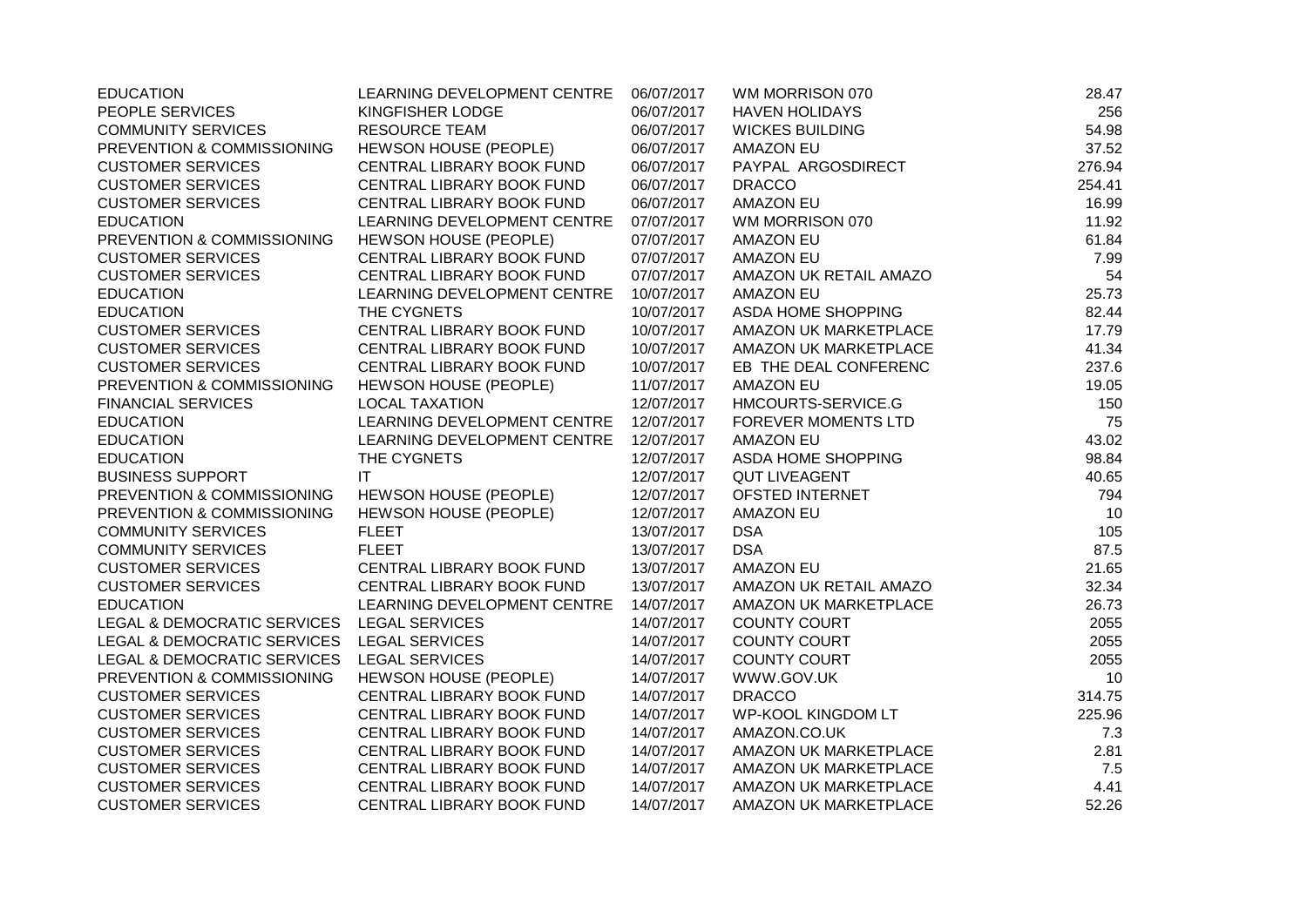| <b>CUSTOMER SERVICES</b>                   | CENTRAL LIBRARY BOOK FUND    | 14/07/2017 | AMAZON UK MARKETPLACE         | 2.81   |
|--------------------------------------------|------------------------------|------------|-------------------------------|--------|
| <b>COMMUNITY SERVICES</b>                  | <b>FLEET</b>                 | 17/07/2017 | <b>DSA</b>                    | 230    |
| <b>CUSTOMER SERVICES</b>                   | CENTRAL LIBRARY BOOK FUND    | 17/07/2017 | <b>AMAZON EU</b>              | 11.99  |
| <b>CUSTOMER SERVICES</b>                   | CENTRAL LIBRARY BOOK FUND    | 17/07/2017 | AMAZON UK MARKETPLACE         | 4.79   |
| <b>CUSTOMER SERVICES</b>                   | CENTRAL LIBRARY BOOK FUND    | 17/07/2017 | <b>AMAZON EU</b>              | 31.58  |
| <b>CUSTOMER SERVICES</b>                   | CENTRAL LIBRARY BOOK FUND    | 17/07/2017 | <b>MANALEAK</b>               | 241.4  |
| <b>EDUCATION</b>                           | LEARNING DEVELOPMENT CENTRE  | 18/07/2017 | AMAZON.CO.UK                  | 17.74  |
| <b>CUSTOMER SERVICES</b>                   | CENTRAL LIBRARY BOOK FUND    | 18/07/2017 | <b>AMAZON EU</b>              | 13.99  |
| <b>FINANCIAL SERVICES</b>                  | <b>LOCAL TAXATION</b>        | 19/07/2017 | HMCOURTS-SERVICE.G            | 2400   |
| <b>COMMUNITY SERVICES</b>                  | <b>FLEET</b>                 | 19/07/2017 | <b>DSA</b>                    | $-55$  |
| <b>COMMUNITY SERVICES</b>                  | <b>FLEET</b>                 | 19/07/2017 | <b>DSA</b>                    | $-55$  |
| <b>COMMUNITY SERVICES</b>                  | <b>FLEET</b>                 | 19/07/2017 | <b>DSA</b>                    | 110    |
| <b>EDUCATION</b>                           | THE CYGNETS                  | 19/07/2017 | ASDA HOME SHOPPING            | 64.33  |
| <b>CUSTOMER SERVICES</b>                   | CENTRAL LIBRARY BOOK FUND    | 19/07/2017 | AMAZON UK RETAIL AMAZO        | 13.51  |
| <b>CUSTOMER SERVICES</b>                   | CENTRAL LIBRARY BOOK FUND    | 19/07/2017 | <b>AMAZON EU</b>              | 8.99   |
| <b>CUSTOMER SERVICES</b>                   | CENTRAL LIBRARY BOOK FUND    | 19/07/2017 | AMAZON UK MARKETPLACE         | 17.79  |
| <b>CUSTOMER SERVICES</b>                   | NORMANBY HALL                | 20/07/2017 | SIMON JERSEY                  | 161.81 |
| <b>CUSTOMER SERVICES</b>                   | <b>NORMANBY HALL</b>         | 20/07/2017 | WWW.PREMIERCATERINGEQU        | 52.8   |
| PREVENTION & COMMISSIONING                 | <b>HEWSON HOUSE (PEOPLE)</b> | 20/07/2017 | AMZ XUANYANGTOUZI             | $-270$ |
| PREVENTION & COMMISSIONING                 | <b>HEWSON HOUSE (PEOPLE)</b> | 20/07/2017 | <b>GLEN DIMPLEX HOME APPL</b> | 15.49  |
| <b>CUSTOMER SERVICES</b>                   | CENTRAL LIBRARY BOOK FUND    | 20/07/2017 | <b>AMAZON EU</b>              | 30.99  |
| <b>CUSTOMER SERVICES</b>                   | CENTRAL LIBRARY BOOK FUND    | 20/07/2017 | AMAZON.CO.UK                  | 14.92  |
| <b>EDUCATION</b>                           | LEARNING DEVELOPMENT CENTRE  | 21/07/2017 | <b>AMAZON EU</b>              | 34.23  |
| LEGAL & DEMOCRATIC SERVICES LEGAL SERVICES |                              | 21/07/2017 | <b>COUNTY COURT</b>           | 2055   |
| LEGAL & DEMOCRATIC SERVICES LEGAL SERVICES |                              | 21/07/2017 | <b>COUNTY COURT</b>           | 155    |
| LEGAL & DEMOCRATIC SERVICES                | <b>LEGAL SERVICES</b>        | 21/07/2017 | <b>COUNTY COURT</b>           | 155    |
| PREVENTION & COMMISSIONING                 | <b>HEWSON HOUSE (PEOPLE)</b> | 21/07/2017 | AMAZON UK MARKETPLACE         | 22.6   |
| <b>COMMUNITY SERVICES</b>                  | <b>FLEET</b>                 | 24/07/2017 | <b>DSA</b>                    | $-55$  |
| <b>COMMUNITY SERVICES</b>                  | <b>FLEET</b>                 | 24/07/2017 | <b>DSA</b>                    | 55     |
| <b>COMMUNITY SERVICES</b>                  | <b>FLEET</b>                 | 24/07/2017 | <b>DSA</b>                    | 55     |
| <b>COMMUNITY SERVICES</b>                  | <b>FLEET</b>                 | 24/07/2017 | <b>DSA THEORY TEST</b>        | 23     |
| <b>CUSTOMER SERVICES</b>                   | <b>NORMANBY HALL</b>         | 24/07/2017 | WWW.FINERFILTERS.CO.UK        | 64.96  |
| <b>CUSTOMER SERVICES</b>                   | NORMANBY HALL                | 24/07/2017 | <b>ASDA SUPERSTORE</b>        | 5.77   |
| <b>CUSTOMER SERVICES</b>                   | NORMANBY HALL                | 24/07/2017 | <b>BOOKER LIMITED SCUNTHO</b> | 9.48   |
| <b>CUSTOMER SERVICES</b>                   | <b>NORMANBY HALL</b>         | 24/07/2017 | TESCO STORES 3243             | 153    |
| <b>CUSTOMER SERVICES</b>                   | <b>NORMANBY HALL</b>         | 24/07/2017 | TESCO STORES 3243             | 80     |
| <b>EDUCATION</b>                           | THE CYGNETS                  | 24/07/2017 | ASDA HOME SHOPPING            | 127.19 |
| <b>CUSTOMER SERVICES</b>                   | CENTRAL LIBRARY BOOK FUND    | 24/07/2017 | <b>AMAZON EU</b>              | 126    |
| <b>COMMUNITY SERVICES</b>                  | <b>FLEET</b>                 | 25/07/2017 | <b>DSA</b>                    | $-55$  |
| <b>CUSTOMER SERVICES</b>                   | <b>NORMANBY HALL</b>         | 25/07/2017 | A S CATERING SUPPLIES         | 275.36 |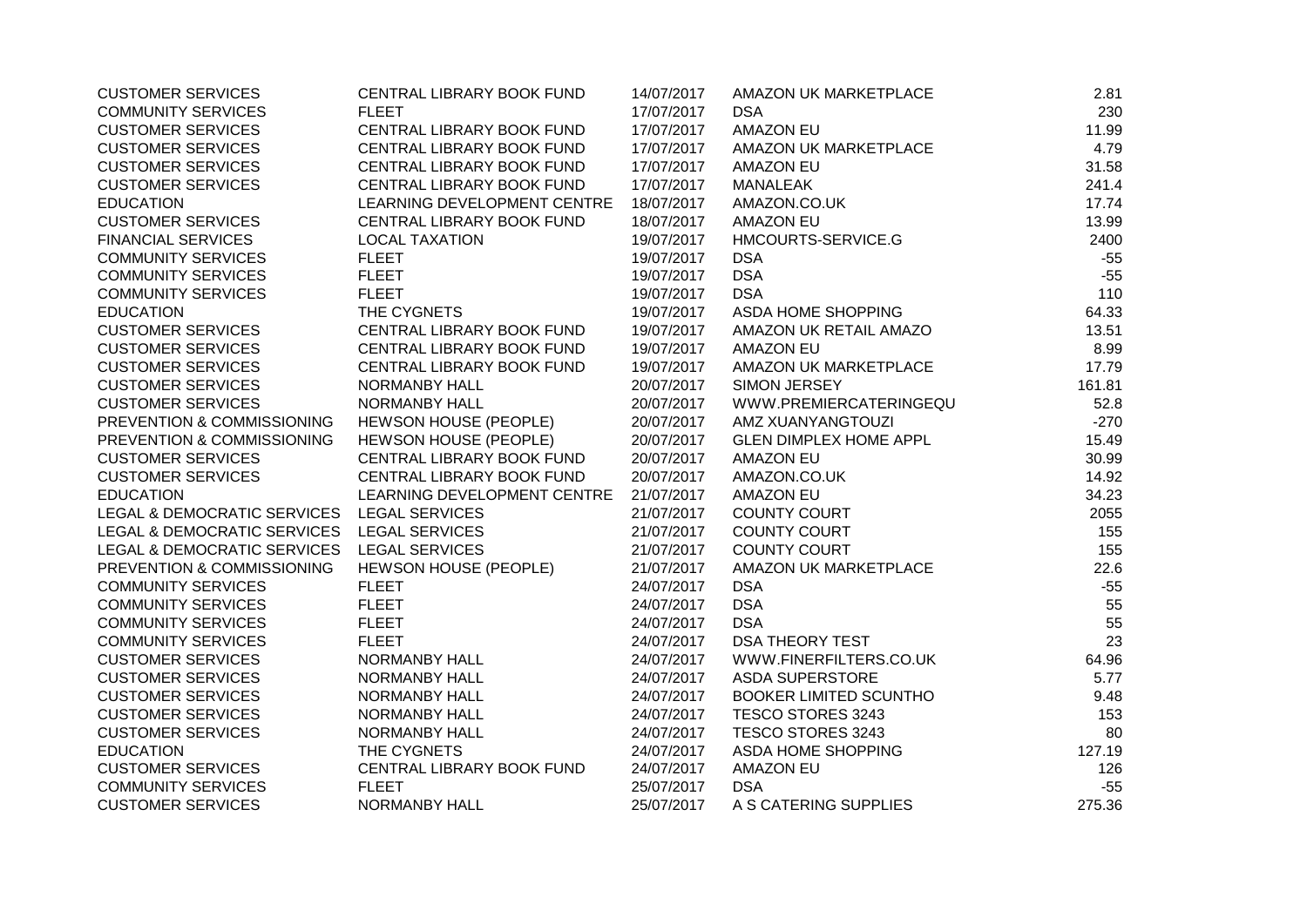| PEOPLE SERVICES            | KINGFISHER LODGE             | 25/07/2017 | <b>EVERSURE LIMITED</b> | 25.4   |
|----------------------------|------------------------------|------------|-------------------------|--------|
| PEOPLE SERVICES            | KINGFISHER LODGE             | 25/07/2017 | <b>EVERSURE LIMITED</b> | 25.4   |
| <b>CUSTOMER SERVICES</b>   | CENTRAL LIBRARY BOOK FUND    | 25/07/2017 | THE MAKATON CHARIT      | 51.69  |
| <b>CUSTOMER SERVICES</b>   | CENTRAL LIBRARY BOOK FUND    | 25/07/2017 | <b>AMAZON EU</b>        | 10.39  |
| <b>CUSTOMER SERVICES</b>   | CENTRAL LIBRARY BOOK FUND    | 25/07/2017 | <b>EAST GB LTD</b>      | 14.38  |
| <b>CUSTOMER SERVICES</b>   | CENTRAL LIBRARY BOOK FUND    | 25/07/2017 | <b>DRACCO</b>           | 210.53 |
| <b>CUSTOMER SERVICES</b>   | CENTRAL LIBRARY BOOK FUND    | 25/07/2017 | <b>AMAZON EU</b>        | 11.04  |
| <b>EDUCATION</b>           | LEARNING DEVELOPMENT CENTRE  | 26/07/2017 | AMAZON UK MARKETPLACE   | 4.38   |
| <b>CUSTOMER SERVICES</b>   | <b>NORMANBY HALL</b>         | 26/07/2017 | PAYPAL AMBESTFASHI      | 34.95  |
| <b>EDUCATION</b>           | THE CYGNETS                  | 26/07/2017 | ASDA HOME SHOPPING      | 72.8   |
| <b>BUSINESS SUPPORT</b>    | IT.                          | 26/07/2017 | DRI ULTRA SCREEN SAVER  | 60.79  |
| <b>COMMUNITY SERVICES</b>  | <b>FLEET</b>                 | 27/07/2017 | <b>DSA</b>              | 55     |
| <b>EDUCATION</b>           | LEARNING DEVELOPMENT CENTRE  | 27/07/2017 | <b>AMAZON EU</b>        | 55.45  |
| <b>CUSTOMER SERVICES</b>   | <b>NORMANBY HALL</b>         | 27/07/2017 | NORMABY HALL BAR        | $-5$   |
| <b>CUSTOMER SERVICES</b>   | <b>NORMANBY HALL</b>         | 27/07/2017 | NORMABY HALL BAR        | 5      |
| <b>EDUCATION</b>           | THE CYGNETS                  | 27/07/2017 | ASDA HOME SHOPPING      | 110.4  |
| PREVENTION & COMMISSIONING | HEWSON HOUSE (PEOPLE)        | 27/07/2017 | AMAZON.CO.UK            | 2.88   |
| PREVENTION & COMMISSIONING | <b>HEWSON HOUSE (PEOPLE)</b> | 27/07/2017 | WWW.GOV.UK              | 10     |
| <b>CUSTOMER SERVICES</b>   | CENTRAL LIBRARY BOOK FUND    | 27/07/2017 | <b>AMAZON EU</b>        | 19.28  |
| <b>CUSTOMER SERVICES</b>   | CENTRAL LIBRARY BOOK FUND    | 27/07/2017 | AMAZON UK MARKETPLACE   | 5.58   |
| <b>COMMUNITY SERVICES</b>  | <b>FLEET</b>                 | 28/07/2017 | <b>DSA</b>              | 115    |
| <b>CUSTOMER SERVICES</b>   | NORMANBY HALL                | 28/07/2017 | <b>ASDA SUPERSTORE</b>  | 11.66  |
| <b>CUSTOMER SERVICES</b>   | <b>NORMANBY HALL</b>         | 28/07/2017 | POST OFFICE COUNTER     | 4.4    |
| PREVENTION & COMMISSIONING | HEWSON HOUSE (PEOPLE)        | 28/07/2017 | HMCOURTS-SERVICE.G      | 20     |
| <b>CUSTOMER SERVICES</b>   | CENTRAL LIBRARY BOOK FUND    | 28/07/2017 | AMAZON UK RETAIL AMAZO  | 5.59   |
| <b>CUSTOMER SERVICES</b>   | CENTRAL LIBRARY BOOK FUND    | 28/07/2017 | <b>AMAZON EU</b>        | 36.85  |
| <b>COMMUNITY SERVICES</b>  | <b>FLEET</b>                 | 31/07/2017 | <b>DSA</b>              | $-115$ |
| <b>COMMUNITY SERVICES</b>  | <b>FLEET</b>                 | 31/07/2017 | <b>DSA</b>              | $-115$ |
| PREVENTION & COMMISSIONING | <b>HEWSON HOUSE (PEOPLE)</b> | 31/07/2017 | WWW.GOV.UK              | 10     |
| <b>CUSTOMER SERVICES</b>   | CENTRAL LIBRARY BOOK FUND    | 31/07/2017 | <b>EAST GB LTD</b>      | 14.38  |
| <b>CUSTOMER SERVICES</b>   | CENTRAL LIBRARY BOOK FUND    | 31/07/2017 | <b>AMAZON EU</b>        | 26.82  |
| <b>COMMUNITY SERVICES</b>  | <b>FLEET</b>                 | 01/08/2017 | <b>DVLA VEHICLE TAX</b> | 242.5  |
| <b>COMMUNITY SERVICES</b>  | <b>FLEET</b>                 | 01/08/2017 | <b>DVLA VEHICLE TAX</b> | 20.5   |
| <b>COMMUNITY SERVICES</b>  | <b>FLEET</b>                 | 01/08/2017 | <b>DVLA VEHICLE TAX</b> | 167.5  |
| <b>COMMUNITY SERVICES</b>  | <b>FLEET</b>                 | 01/08/2017 | <b>DVLA VEHICLE TAX</b> | 222.5  |
| <b>COMMUNITY SERVICES</b>  | <b>FLEET</b>                 | 01/08/2017 | <b>DVLA VEHICLE TAX</b> | 222.5  |
| <b>COMMUNITY SERVICES</b>  | <b>FLEET</b>                 | 01/08/2017 | <b>DVLA VEHICLE TAX</b> | 242.5  |
| <b>COMMUNITY SERVICES</b>  | <b>FLEET</b>                 | 01/08/2017 | <b>DVLA VEHICLE TAX</b> | 242.5  |
| <b>COMMUNITY SERVICES</b>  | <b>FLEET</b>                 | 01/08/2017 | <b>DVLA VEHICLE TAX</b> | 242.5  |
| <b>COMMUNITY SERVICES</b>  | <b>FLEET</b>                 | 01/08/2017 | <b>DVLA VEHICLE TAX</b> | 242.5  |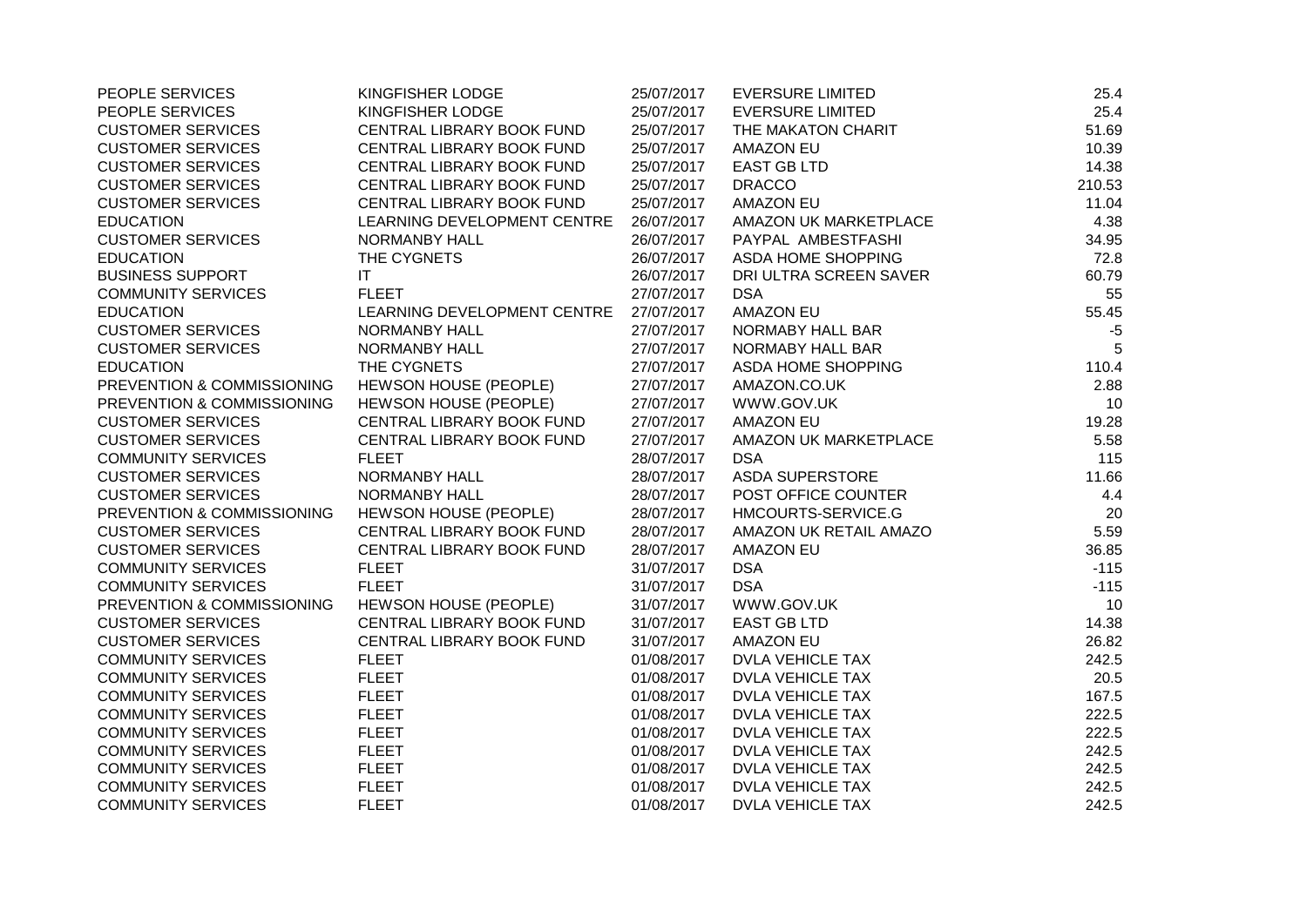| <b>COMMUNITY SERVICES</b>              | <b>FLEET</b>                 | 01/08/2017 | <b>DVLA VEHICLE TAX</b>   | 307.5  |
|----------------------------------------|------------------------------|------------|---------------------------|--------|
| <b>CUSTOMER SERVICES</b>               | NORMANBY HALL                | 01/08/2017 | FACEBK B4NCLCS662         | 14.25  |
| LEGAL & DEMOCRATIC SERVICES            | <b>LEGAL SERVICES</b>        | 01/08/2017 | <b>COUNTY COURT</b>       | 2055   |
| <b>CUSTOMER SERVICES</b>               | CENTRAL LIBRARY BOOK FUND    | 01/08/2017 | AMAZON UK RETAIL AMAZO    | 20.99  |
| <b>CUSTOMER SERVICES</b>               | <b>NORMANBY HALL</b>         | 02/08/2017 | TESCO STORES 3243         | 4      |
| <b>CUSTOMER SERVICES</b>               | <b>NORMANBY HALL</b>         | 02/08/2017 | <b>TIMPSON LTD</b>        | 6      |
| <b>EDUCATION</b>                       | THE CYGNETS                  | 02/08/2017 | ASDA HOME SHOPPING        | 112.9  |
| PEOPLE SERVICES                        | KINGFISHER LODGE             | 03/08/2017 | GOV.UK/DART-CHARGE        | 2.5    |
| PEOPLE SERVICES                        | KINGFISHER LODGE             | 03/08/2017 | GOV.UK/DART-CHARGE        | 2.5    |
| PEOPLE SERVICES                        | KINGFISHER LODGE             | 03/08/2017 |                           | 45     |
| LEGAL & DEMOCRATIC SERVICES            | <b>LEGAL SERVICES</b>        | 03/08/2017 | <b>COUNTY COURT</b>       | 2055   |
| LEGAL & DEMOCRATIC SERVICES            | <b>LEGAL SERVICES</b>        | 03/08/2017 | <b>LBBARNET PAYENET</b>   | 15.27  |
| LEGAL & DEMOCRATIC SERVICES            | <b>LEGAL SERVICES</b>        | 03/08/2017 | LANCASHIRE CC CALL CEN    | 10     |
| PREVENTION & COMMISSIONING             | <b>HEWSON HOUSE (PEOPLE)</b> | 03/08/2017 |                           | 45     |
| PREVENTION & COMMISSIONING             | HEWSON HOUSE (PEOPLE)        | 03/08/2017 | AMAZON.CO.UK              | 15.77  |
| <b>LEGAL &amp; DEMOCRATIC SERVICES</b> | <b>LEGAL SERVICES</b>        | 04/08/2017 | <b>COUNTY COURT</b>       | 155    |
| PREVENTION & COMMISSIONING             | HEWSON HOUSE (PEOPLE)        | 04/08/2017 | HMCOURTS-SERVICE.G        | 20     |
| <b>EDUCATION</b>                       | THE CYGNETS                  | 07/08/2017 | ASDA HOME SHOPPING        | 143.43 |
| <b>EDUCATION</b>                       | THE CYGNETS                  | 07/08/2017 | ASDA HOME SHOPPING        | $-1.5$ |
| <b>BUSINESS SUPPORT</b>                | IT                           | 07/08/2017 | WWW.HEARTINTERNET.COM     | 50.39  |
| LEGAL & DEMOCRATIC SERVICES            | <b>LEGAL SERVICES</b>        | 07/08/2017 | <b>COUNTY COURT</b>       | 2055   |
| <b>CUSTOMER SERVICES</b>               | CENTRAL LIBRARY BOOK FUND    | 07/08/2017 | <b>AMAZON EU</b>          | 24.64  |
| <b>CUSTOMER SERVICES</b>               | CENTRAL LIBRARY BOOK FUND    | 07/08/2017 | <b>AMAZON EU</b>          | 81.4   |
| <b>CUSTOMER SERVICES</b>               | CENTRAL LIBRARY BOOK FUND    | 07/08/2017 | AMAZON.CO.UK              | 5.27   |
| <b>CUSTOMER SERVICES</b>               | CENTRAL LIBRARY BOOK FUND    | 07/08/2017 | <b>DRACCO</b>             | 188.09 |
| <b>CUSTOMER SERVICES</b>               | CENTRAL LIBRARY BOOK FUND    | 07/08/2017 | <b>WP-KOOL KINGDOM LT</b> | 244.16 |
| <b>CUSTOMER SERVICES</b>               | CENTRAL LIBRARY BOOK FUND    | 07/08/2017 | AMAZON UK RETAIL AMAZO    | 89.18  |
| <b>EDUCATION</b>                       | LEARNING DEVELOPMENT CENTRE  | 08/08/2017 | <b>WWWKATHYBRODIECOM</b>  | 15     |
| <b>CUSTOMER SERVICES</b>               | CENTRAL LIBRARY BOOK FUND    | 08/08/2017 | AMAZON UK MARKETPLACE     | 6.99   |
| <b>CUSTOMER SERVICES</b>               | CENTRAL LIBRARY BOOK FUND    | 08/08/2017 | AMAZON.CO.UK              | 10.99  |
| <b>CUSTOMER SERVICES</b>               | CENTRAL LIBRARY BOOK FUND    | 08/08/2017 | AMAZON UK MARKETPLACE     | 32.77  |
| <b>FINANCIAL SERVICES</b>              | <b>LOCAL TAXATION</b>        | 09/08/2017 | HMCOURTS-SERVICE.G        | 123    |
| <b>EDUCATION</b>                       | THE CYGNETS                  | 09/08/2017 | ASDA HOME SHOPPING        | 123.71 |
| LEGAL & DEMOCRATIC SERVICES            | <b>LEGAL SERVICES</b>        | 09/08/2017 | <b>COUNTY COURT</b>       | 2055   |
| <b>CUSTOMER SERVICES</b>               | <b>NORMANBY HALL</b>         | 10/08/2017 | WWW.CATER4YOU.CO.UK       | 152.36 |
| <b>EDUCATION</b>                       | THE CYGNETS                  | 10/08/2017 | <b>ARGOS LTD</b>          | $-110$ |
| <b>BUSINESS SUPPORT</b>                | IT                           | 10/08/2017 | <b>CORRELLO</b>           | 400.02 |
| <b>CUSTOMER SERVICES</b>               | CENTRAL LIBRARY BOOK FUND    | 10/08/2017 | AMAZON UK RETAIL AMAZO    | 9.99   |
| <b>CUSTOMER SERVICES</b>               | CENTRAL LIBRARY BOOK FUND    | 10/08/2017 | <b>AMAZON EU</b>          | 19.1   |
| <b>BUSINESS SUPPORT</b>                | IT                           | 11/08/2017 | WWW.HEARTINTERNET.COM     | 43.15  |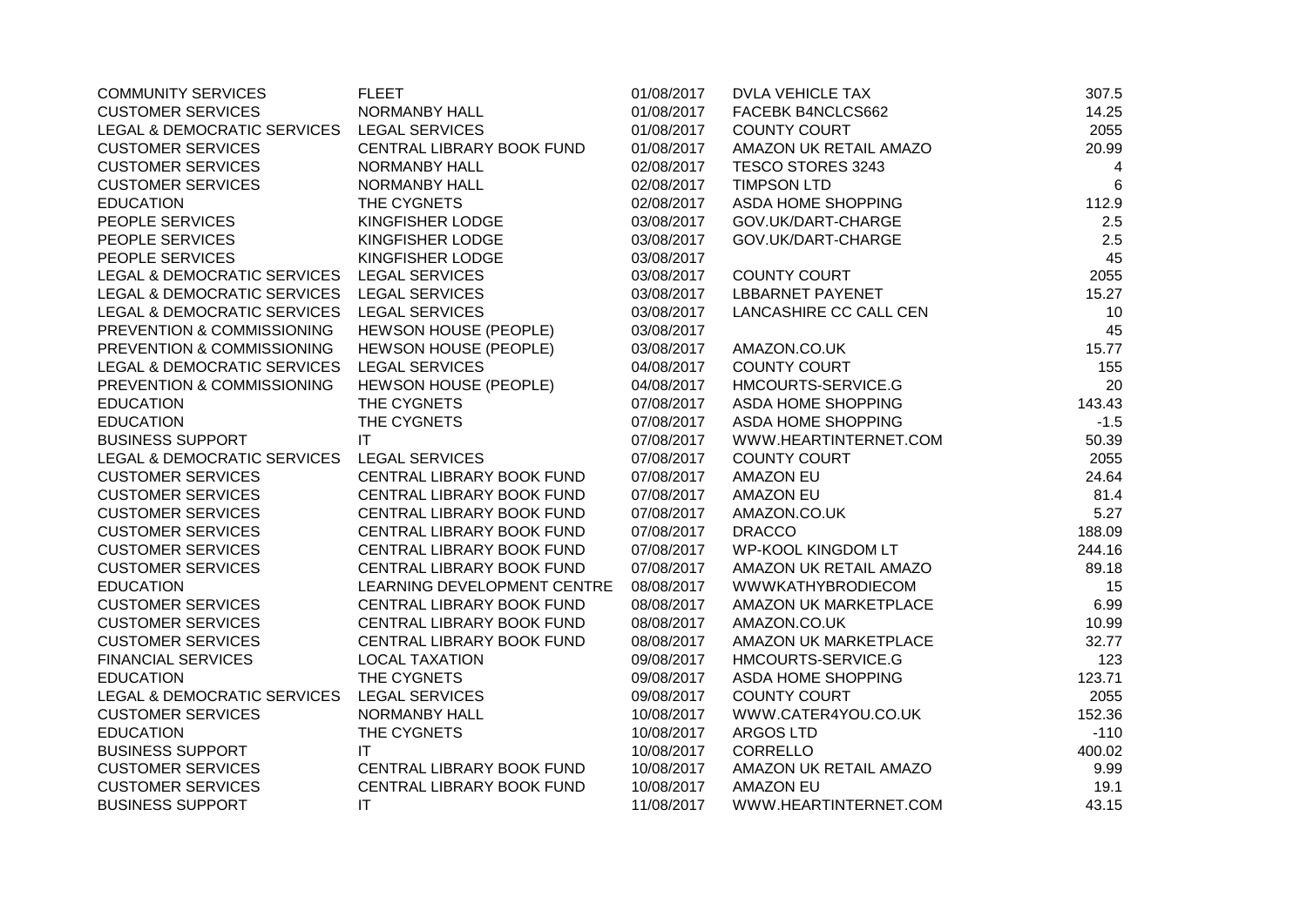| <b>COMMUNITY SERVICES</b>                  | <b>RESOURCE TEAM</b>        | 11/08/2017 | AVI ARCHVISIONVISMASTE        | 197.89    |
|--------------------------------------------|-----------------------------|------------|-------------------------------|-----------|
| <b>CUSTOMER SERVICES</b>                   | CENTRAL LIBRARY BOOK FUND   | 11/08/2017 | AMAZON UK RETAIL AMAZO        | 31.57     |
| <b>CUSTOMER SERVICES</b>                   | CENTRAL LIBRARY BOOK FUND   | 11/08/2017 | <b>AMAZON EU</b>              | 16.51     |
| <b>CUSTOMER SERVICES</b>                   | CENTRAL LIBRARY BOOK FUND   | 11/08/2017 | AMAZON EU                     | 20.42     |
| <b>CUSTOMER SERVICES</b>                   | CENTRAL LIBRARY BOOK FUND   | 11/08/2017 | AMAZON UK MARKETPLACE         | 26.19     |
| <b>COMMUNITY SERVICES</b>                  | <b>FLEET</b>                | 14/08/2017 | <b>DSA</b>                    | 230       |
| <b>EDUCATION</b>                           | LEARNING DEVELOPMENT CENTRE | 14/08/2017 | AMAZON UK MARKETPLACE         | 26.02     |
| <b>CUSTOMER SERVICES</b>                   | <b>NORMANBY HALL</b>        | 14/08/2017 | <b>BOOKER LIMITED SCUNTHO</b> | 114.81    |
| <b>BUSINESS SUPPORT</b>                    | IT                          | 14/08/2017 | <b>CORRELLO</b>               | $-400.85$ |
| <b>BUSINESS SUPPORT</b>                    | IT                          | 14/08/2017 | WWW.HEARTINTERNET.COM         | 43.15     |
| <b>BUSINESS SUPPORT</b>                    | IT                          | 14/08/2017 | <b>QUT LIVEAGENT</b>          | 41.68     |
| <b>CUSTOMER SERVICES</b>                   | CENTRAL LIBRARY BOOK FUND   | 14/08/2017 | AMAZON UK MARKETPLACE         | 41.96     |
| <b>CUSTOMER SERVICES</b>                   | CENTRAL LIBRARY BOOK FUND   | 14/08/2017 | <b>CHAOS CARDS</b>            | 180.95    |
| <b>EDUCATION</b>                           | LEARNING DEVELOPMENT CENTRE | 15/08/2017 | AMAZON UK RETAIL AMAZO        | 16.51     |
| PLANNING & REGENERATION                    | <b>SRHD</b>                 | 15/08/2017 | TROTTERS INDEPENDENT T        | 30        |
| <b>CUSTOMER SERVICES</b>                   | CENTRAL LIBRARY BOOK FUND   | 15/08/2017 | <b>AMAZON EU</b>              | 3.74      |
| <b>CUSTOMER SERVICES</b>                   | CENTRAL LIBRARY BOOK FUND   | 15/08/2017 | AMAZON UK MARKETPLACE         | 7.49      |
| <b>CUSTOMER SERVICES</b>                   | CENTRAL LIBRARY BOOK FUND   | 15/08/2017 | AMAZON UK RETAIL AMAZO        | 16.21     |
| <b>FINANCIAL SERVICES</b>                  | <b>LOCAL TAXATION</b>       | 16/08/2017 | HMCOURTS-SERVICE.G            | 2325      |
| <b>COMMUNITY SERVICES</b>                  | <b>FLEET</b>                | 16/08/2017 | <b>DSA</b>                    | 115       |
| <b>COMMUNITY SERVICES</b>                  | <b>FLEET</b>                | 16/08/2017 | <b>DSA</b>                    | 55        |
| <b>COMMUNITY SERVICES</b>                  | <b>FLEET</b>                | 16/08/2017 | <b>DSA</b>                    | 26.25     |
| <b>COMMUNITY SERVICES</b>                  | <b>FLEET</b>                | 16/08/2017 | <b>DSA</b>                    | $-115$    |
| <b>COMMUNITY SERVICES</b>                  | <b>FLEET</b>                | 16/08/2017 | <b>DSA</b>                    | $-115$    |
| <b>EDUCATION</b>                           | THE CYGNETS                 | 16/08/2017 | ASDA HOME SHOPPING            | 134.36    |
| <b>EDUCATION</b>                           | THE CYGNETS                 | 16/08/2017 | ASDA HOME SHOPPING            | $-0.14$   |
| <b>COMMUNITY SERVICES</b>                  | <b>RESOURCE TEAM</b>        | 16/08/2017 | PAYPAL CATERFORYOU            | 30.59     |
| LEGAL & DEMOCRATIC SERVICES LEGAL SERVICES |                             | 16/08/2017 | <b>COUNTY COURT</b>           | 2055      |
| LEGAL & DEMOCRATIC SERVICES                | <b>LEGAL SERVICES</b>       | 16/08/2017 | <b>COUNTY COURT</b>           | 155       |
| LEGAL & DEMOCRATIC SERVICES                | <b>LEGAL SERVICES</b>       | 16/08/2017 | <b>COUNTY COURT</b>           | 155       |
| <b>CUSTOMER SERVICES</b>                   | CENTRAL LIBRARY BOOK FUND   | 16/08/2017 | AMAZON UK RETAIL AMAZO        | 12.99     |
| <b>CUSTOMER SERVICES</b>                   | CENTRAL LIBRARY BOOK FUND   | 16/08/2017 | <b>AMAZON EU</b>              | 50.53     |
| <b>COMMUNITY SERVICES</b>                  | <b>FLEET</b>                | 17/08/2017 | <b>AMAZON EU</b>              | 47.44     |
| <b>COMMUNITY SERVICES</b>                  | <b>FLEET</b>                | 17/08/2017 | <b>DSA</b>                    | 55        |
| <b>COMMUNITY SERVICES</b>                  | <b>FLEET</b>                | 17/08/2017 | <b>AMAZON EU</b>              | 29.03     |
| <b>COMMUNITY SERVICES</b>                  | <b>FLEET</b>                | 17/08/2017 | <b>DSA</b>                    | $-115$    |
| PLANNING & REGENERATION                    | <b>SRHD</b>                 | 17/08/2017 | AMAZON UK MARKETPLACE         | 47.89     |
| PLANNING & REGENERATION                    | <b>SRHD</b>                 | 17/08/2017 | WWW.MEGATRADESTORE.COM        | 39.9      |
| PLANNING & REGENERATION                    | <b>SRHD</b>                 | 17/08/2017 | THE RANGE                     | 34.95     |
| <b>LEGAL &amp; DEMOCRATIC SERVICES</b>     | <b>LEGAL SERVICES</b>       | 17/08/2017 | NELC INTERNET                 | 10.24     |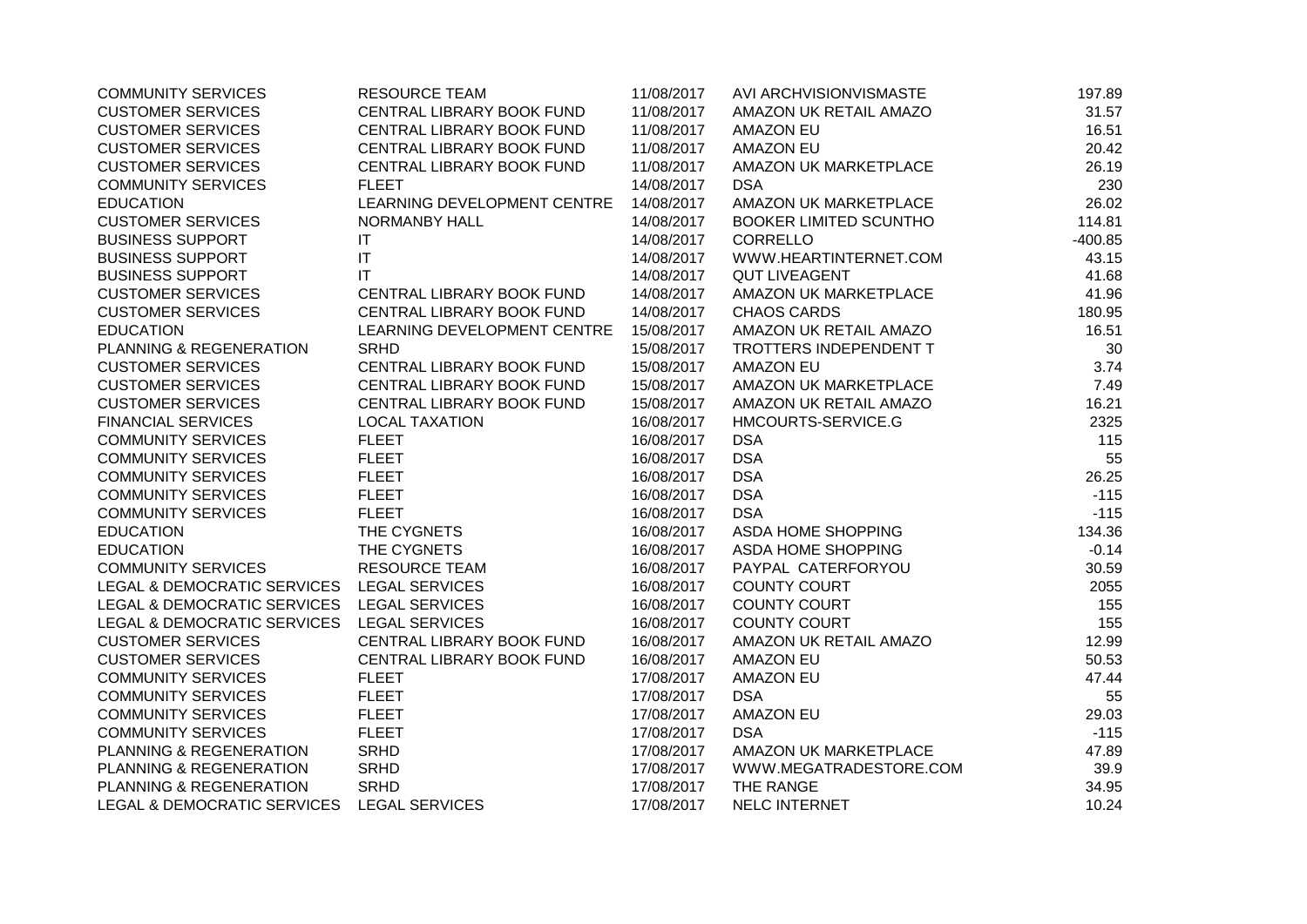| LEGAL & DEMOCRATIC SERVICES LEGAL SERVICES |                             | 17/08/2017 | HULL CITY COUNCIL            | 11.5    |
|--------------------------------------------|-----------------------------|------------|------------------------------|---------|
| <b>COMMUNITY SERVICES</b>                  | <b>FLEET</b>                | 18/08/2017 | <b>DSA</b>                   | 230     |
| <b>COMMUNITY SERVICES</b>                  | <b>FLEET</b>                | 18/08/2017 | DVSA MOT COMP 2              | 410     |
| <b>EDUCATION</b>                           | THE CYGNETS                 | 18/08/2017 | ASDA HOME SHOPPING           | 202.54  |
| <b>EDUCATION</b>                           | THE CYGNETS                 | 18/08/2017 | ASDA HOME SHOPPING           | $-3.8$  |
| <b>EDUCATION</b>                           | THE CYGNETS                 | 18/08/2017 | ASDA HOME SHOPPING           | $-1.41$ |
| <b>CUSTOMER SERVICES</b>                   | CENTRAL LIBRARY BOOK FUND   | 18/08/2017 | C AND C DISTRIBUTION L       | 317.44  |
| <b>CUSTOMER SERVICES</b>                   | CENTRAL LIBRARY BOOK FUND   | 18/08/2017 | <b>CHAOS CARDS</b>           | 202.45  |
| <b>COMMUNITY SERVICES</b>                  | <b>FLEET</b>                | 21/08/2017 | <b>AMAZON EU</b>             | 61.14   |
| <b>EDUCATION</b>                           | LEARNING DEVELOPMENT CENTRE | 21/08/2017 | AMAZON.CO.UK                 | 10.98   |
| <b>CUSTOMER SERVICES</b>                   | NORMANBY HALL               | 21/08/2017 | <b>ASDA SUPERSTORE</b>       | 17.55   |
| LEGAL & DEMOCRATIC SERVICES                | <b>LEGAL SERVICES</b>       | 21/08/2017 | <b>COUNTY COURT</b>          | 2055    |
| <b>EDUCATION</b>                           | LEARNING DEVELOPMENT CENTRE | 22/08/2017 | AMAZON UK MARKETPLACE        | 119.64  |
| <b>CUSTOMER SERVICES</b>                   | <b>NORMANBY HALL</b>        | 22/08/2017 | BOOKER LIMITED SCUNTHO       | 71.98   |
| <b>CUSTOMER SERVICES</b>                   | CENTRAL LIBRARY BOOK FUND   | 22/08/2017 | AMAZON UK MARKETPLACE        | 4.73    |
| <b>CUSTOMER SERVICES</b>                   | CENTRAL LIBRARY BOOK FUND   | 22/08/2017 | AMAZON UK MARKETPLACE        | 29.92   |
| <b>FINANCIAL SERVICES</b>                  | <b>LOCAL TAXATION</b>       | 23/08/2017 | HMCOURTS-SERVICE.G           | 1225    |
| <b>FINANCIAL SERVICES</b>                  | <b>LOCAL TAXATION</b>       | 23/08/2017 | HMCOURTS-SERVICE.G           | 1225    |
| <b>EDUCATION</b>                           | THE CYGNETS                 | 23/08/2017 | ASDA HOME SHOPPING           | 90      |
| <b>EDUCATION</b>                           | THE CYGNETS                 | 23/08/2017 | ASDA HOME SHOPPING           | 135.09  |
| <b>BUSINESS SUPPORT</b>                    | IT                          | 23/08/2017 | <b>BRTMKT DBA FASTSPRING</b> | 116.1   |
| LEGAL & DEMOCRATIC SERVICES                | <b>LEGAL SERVICES</b>       | 23/08/2017 | <b>COUNTY COURT</b>          | 2055    |
| <b>CUSTOMER SERVICES</b>                   | CENTRAL LIBRARY BOOK FUND   | 23/08/2017 | <b>AMAZON EU</b>             | 6.98    |
| <b>CUSTOMER SERVICES</b>                   | CENTRAL LIBRARY BOOK FUND   | 23/08/2017 | <b>ESDEVIUM GAMES LTD</b>    | 185.12  |
| <b>CUSTOMER SERVICES</b>                   | CENTRAL LIBRARY BOOK FUND   | 24/08/2017 | AMAZON UK RETAIL AMAZO       | 24.13   |
| <b>CUSTOMER SERVICES</b>                   | CENTRAL LIBRARY BOOK FUND   | 24/08/2017 | <b>AMAZON EU</b>             | 6.98    |
| <b>EDUCATION</b>                           | LEARNING DEVELOPMENT CENTRE | 25/08/2017 | POUNDWORLD RETAIL            | 72      |
| <b>BUSINESS SUPPORT</b>                    | IT                          | 25/08/2017 | AMAZON UK MARKETPLACE        | 29.95   |
| LEGAL & DEMOCRATIC SERVICES                | <b>LEGAL SERVICES</b>       | 25/08/2017 | HULL CITY COUNCIL            | 11.5    |
| LEGAL & DEMOCRATIC SERVICES                | <b>LEGAL SERVICES</b>       | 25/08/2017 | <b>HULL CITY COUNCIL</b>     | 11.5    |
| <b>COMMUNITY SERVICES</b>                  | <b>FLEET</b>                | 28/08/2017 | <b>DVLA VEHICLE TAX</b>      | 242.5   |
| <b>COMMUNITY SERVICES</b>                  | <b>FLEET</b>                | 28/08/2017 | <b>DVLA VEHICLE TAX</b>      | 222.5   |
| <b>COMMUNITY SERVICES</b>                  | <b>FLEET</b>                | 28/08/2017 | <b>DVLA VEHICLE TAX</b>      | 652.5   |
| <b>COMMUNITY SERVICES</b>                  | <b>FLEET</b>                | 28/08/2017 | DVLA VEHICLE TAX             | 167.5   |
| <b>COMMUNITY SERVICES</b>                  | <b>FLEET</b>                | 28/08/2017 | <b>DVLA VEHICLE TAX</b>      | 192.5   |
| <b>COMMUNITY SERVICES</b>                  | <b>FLEET</b>                | 28/08/2017 | <b>DVLA VEHICLE TAX</b>      | 22.5    |
| <b>COMMUNITY SERVICES</b>                  | <b>FLEET</b>                | 28/08/2017 | DVLA VEHICLE TAX             | 167.5   |
| <b>COMMUNITY SERVICES</b>                  | <b>FLEET</b>                | 28/08/2017 | <b>DVLA VEHICLE TAX</b>      | 167.5   |
| <b>COMMUNITY SERVICES</b>                  | <b>FLEET</b>                | 28/08/2017 | DVLA VEHICLE TAX             | 192.5   |
| <b>COMMUNITY SERVICES</b>                  | <b>FLEET</b>                | 28/08/2017 | <b>DVLA VEHICLE TAX</b>      | 22.5    |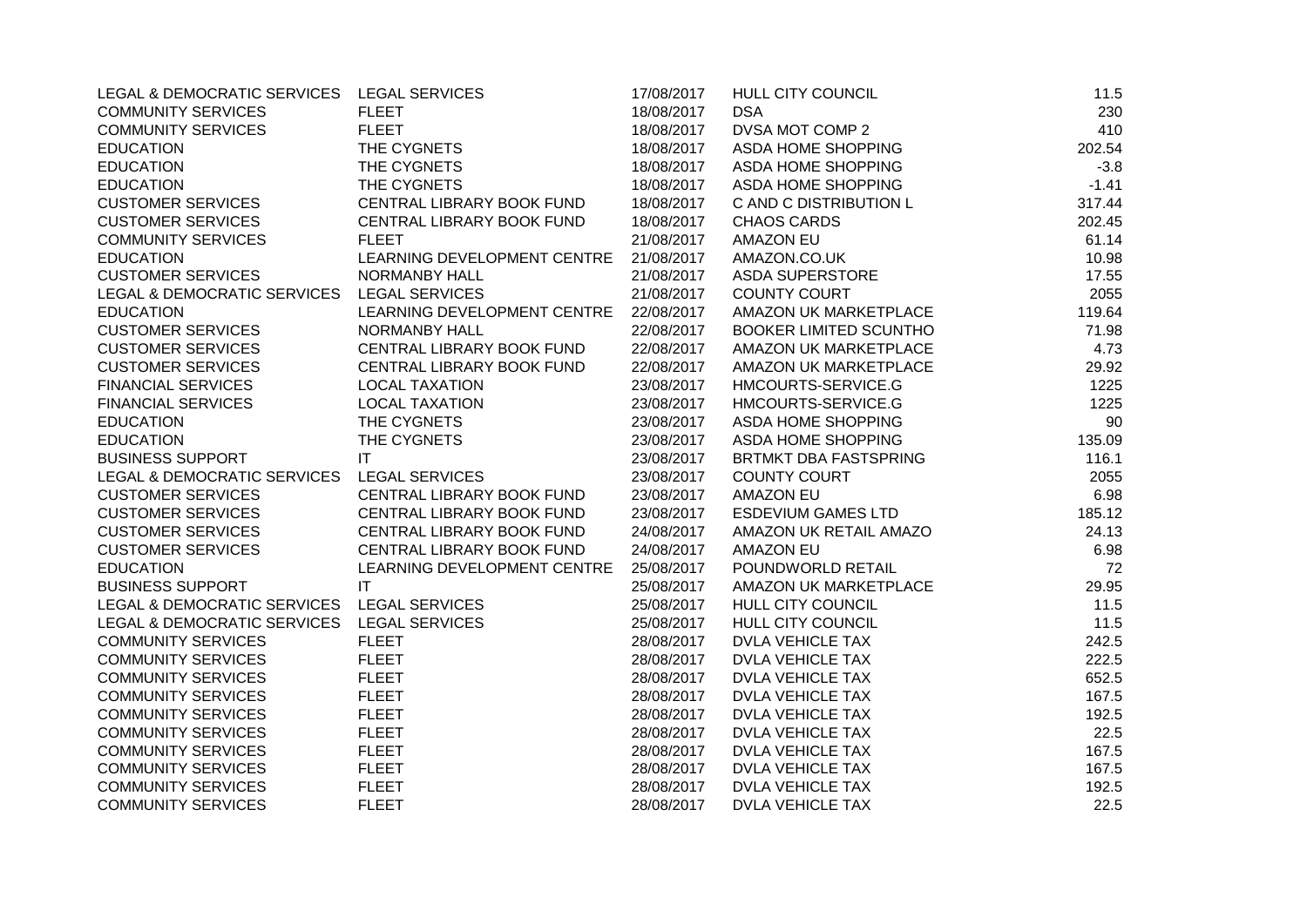| <b>COMMUNITY SERVICES</b>   | <b>FLEET</b>                 | 28/08/2017 | <b>DVLA VEHICLE TAX</b>       | 20.5     |
|-----------------------------|------------------------------|------------|-------------------------------|----------|
| <b>COMMUNITY SERVICES</b>   | <b>FLEET</b>                 | 28/08/2017 | <b>DVLA VEHICLE TAX</b>       | 20.5     |
| <b>COMMUNITY SERVICES</b>   | <b>FLEET</b>                 | 28/08/2017 | <b>DVLA VEHICLE TAX</b>       | 20.5     |
| <b>COMMUNITY SERVICES</b>   | <b>FLEET</b>                 | 28/08/2017 | <b>DVLA VEHICLE TAX</b>       | 20.5     |
| <b>COMMUNITY SERVICES</b>   | <b>FLEET</b>                 | 28/08/2017 | <b>DVLA VEHICLE TAX</b>       | 20.5     |
| <b>COMMUNITY SERVICES</b>   | <b>FLEET</b>                 | 28/08/2017 | <b>DVLA VEHICLE TAX</b>       | 20.5     |
| <b>COMMUNITY SERVICES</b>   | <b>FLEET</b>                 | 28/08/2017 | <b>DVLA VEHICLE TAX</b>       | 20.5     |
| <b>COMMUNITY SERVICES</b>   | <b>FLEET</b>                 | 28/08/2017 | <b>DVLA VEHICLE TAX</b>       | 242.5    |
| <b>COMMUNITY SERVICES</b>   | <b>FLEET</b>                 | 28/08/2017 | <b>DVLA VEHICLE TAX</b>       | 242.5    |
| <b>COMMUNITY SERVICES</b>   | <b>FLEET</b>                 | 28/08/2017 | <b>DVLA VEHICLE TAX</b>       | 247.5    |
| <b>COMMUNITY SERVICES</b>   | <b>FLEET</b>                 | 28/08/2017 | <b>DVLA VEHICLE TAX</b>       | 242.5    |
| <b>COMMUNITY SERVICES</b>   | <b>FLEET</b>                 | 28/08/2017 | <b>DVLA VEHICLE TAX</b>       | 242.5    |
| <b>COMMUNITY SERVICES</b>   | <b>FLEET</b>                 | 28/08/2017 | <b>DVLA VEHICLE TAX</b>       | 242.5    |
| <b>COMMUNITY SERVICES</b>   | <b>FLEET</b>                 | 28/08/2017 | <b>DVLA VEHICLE TAX</b>       | 247.5    |
| <b>COMMUNITY SERVICES</b>   | <b>FLEET</b>                 | 28/08/2017 | <b>DVLA VEHICLE TAX</b>       | 242.5    |
| <b>COMMUNITY SERVICES</b>   | <b>FLEET</b>                 | 28/08/2017 | <b>DVLA VEHICLE TAX</b>       | 242.5    |
| <b>COMMUNITY SERVICES</b>   | <b>FLEET</b>                 | 28/08/2017 | <b>DVLA VEHICLE TAX</b>       | 242.5    |
| <b>CUSTOMER SERVICES</b>    | <b>NORMANBY HALL</b>         | 28/08/2017 | <b>ASDA SUPERSTORE</b>        | 15.98    |
| <b>CUSTOMER SERVICES</b>    | <b>NORMANBY HALL</b>         | 28/08/2017 | <b>BOOKER LIMITED SCUNTHO</b> | 38.87    |
| <b>CUSTOMER SERVICES</b>    | <b>NORMANBY HALL</b>         | 28/08/2017 | AMAZON UK MARKETPLACE         | 23.94    |
| LEGAL & DEMOCRATIC SERVICES | <b>LEGAL SERVICES</b>        | 28/08/2017 | <b>COUNTY COURT</b>           | 455      |
| PREVENTION & COMMISSIONING  | <b>HEWSON HOUSE (PEOPLE)</b> | 28/08/2017 | YORKSHIRE WILDLIFE PAR        | 226      |
| <b>CUSTOMER SERVICES</b>    | NORMANBY HALL                | 30/08/2017 | WWW.WFDENNY.CO.UK             | 49.02    |
| <b>EDUCATION</b>            | THE CYGNETS                  | 30/08/2017 | <b>ASDA HOME SHOPPING</b>     | 105.41   |
| <b>EDUCATION</b>            | THE CYGNETS                  | 30/08/2017 | ASDA HOME SHOPPING            | $-1.75$  |
| <b>EDUCATION</b>            | THE CYGNETS                  | 30/08/2017 | ASDA HOME SHOPPING            | $-0.14$  |
| <b>CUSTOMER SERVICES</b>    | CENTRAL LIBRARY BOOK FUND    | 30/08/2017 | <b>AMAZON EU</b>              | 12.33    |
| <b>CUSTOMER SERVICES</b>    | CENTRAL LIBRARY BOOK FUND    | 30/08/2017 | JUSTGIVING.COM                | 90       |
| <b>CUSTOMER SERVICES</b>    | CENTRAL LIBRARY BOOK FUND    | 30/08/2017 | WWW.MAGICMADHOUSE.CO.U        | 89.58    |
| <b>CUSTOMER SERVICES</b>    | CENTRAL LIBRARY BOOK FUND    | 31/08/2017 | AMAZON UK RETAIL AMAZO        | 15.98    |
| <b>CUSTOMER SERVICES</b>    | CENTRAL LIBRARY BOOK FUND    | 31/08/2017 | AMAZON.CO.UK                  | 4.29     |
| <b>CUSTOMER SERVICES</b>    | CENTRAL LIBRARY BOOK FUND    | 31/08/2017 | AMAZON UK RETAIL AMAZO        | 33.98    |
| <b>CUSTOMER SERVICES</b>    | CENTRAL LIBRARY BOOK FUND    | 31/08/2017 | AMZ CHARACTER LINENS A        | $-10.99$ |
| <b>CUSTOMER SERVICES</b>    | CENTRAL LIBRARY BOOK FUND    | 31/08/2017 | AMAZON UK RETAIL AMAZO        | 7.99     |
| <b>COMMUNITY SERVICES</b>   | <b>FLEET</b>                 | 01/09/2017 |                               | 45       |
| <b>EDUCATION</b>            | LEARNING DEVELOPMENT CENTRE  | 01/09/2017 | AMAZON UK MARKETPLACE         | 29.98    |
| <b>EDUCATION</b>            | LEARNING DEVELOPMENT CENTRE  | 01/09/2017 | AMAZON UK MARKETPLACE         | 45.19    |
| <b>CUSTOMER SERVICES</b>    | <b>NORMANBY HALL</b>         | 01/09/2017 | <b>ASDA SUPERSTORE</b>        | 48.55    |
| PLANNING & REGENERATION     | <b>SRHD</b>                  | 01/09/2017 | <b>AMAZON EU</b>              | 16.47    |
| PLANNING & REGENERATION     | <b>SRHD</b>                  | 01/09/2017 | AMAZON UK MARKETPLACE         | 22.75    |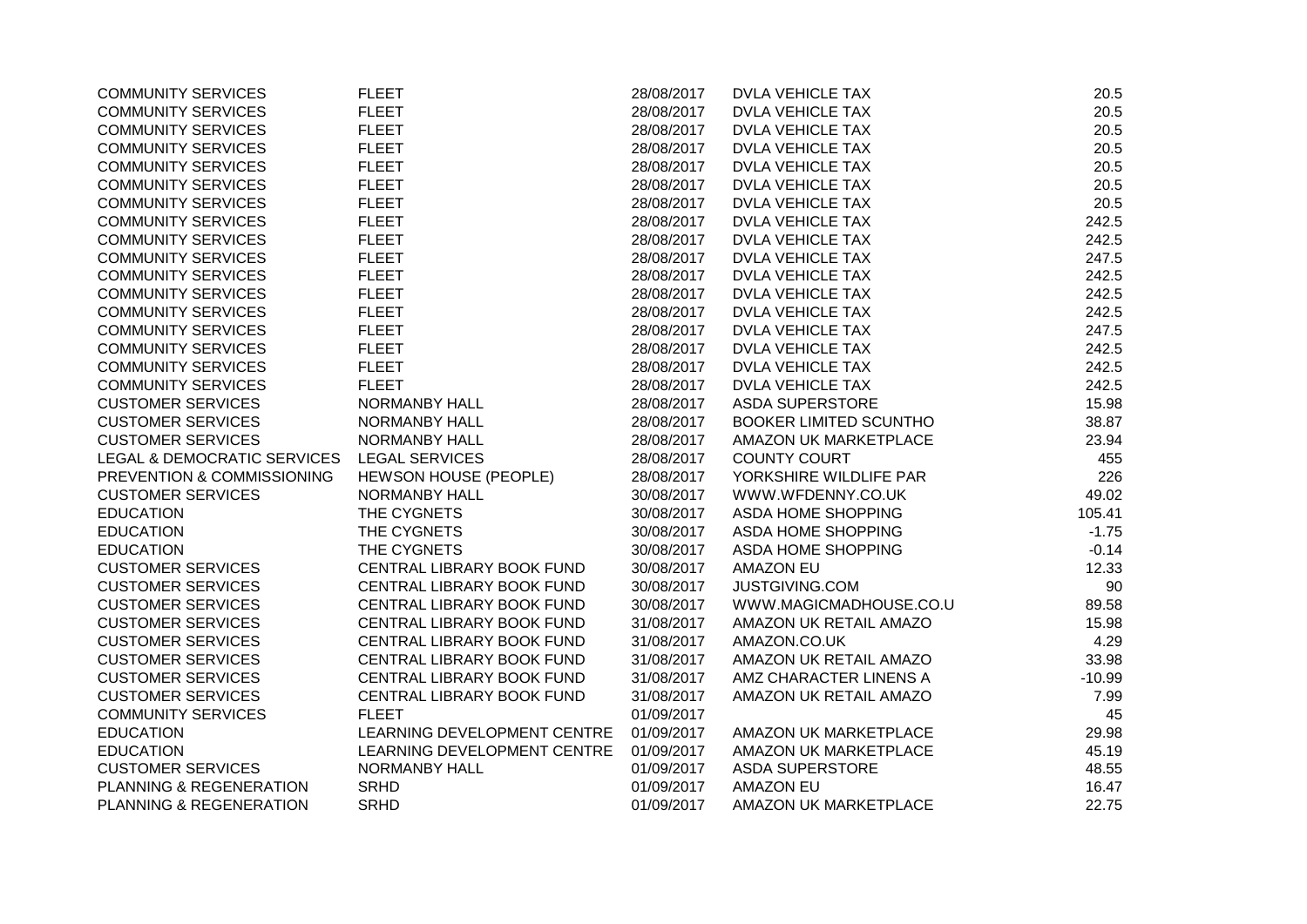| PLANNING & REGENERATION                    | <b>SRHD</b>                 | 01/09/2017 | AMAZON.CO.UK                  | 22.75   |
|--------------------------------------------|-----------------------------|------------|-------------------------------|---------|
| PLANNING & REGENERATION                    | <b>SRHD</b>                 | 01/09/2017 | AMAZON UK MARKETPLACE         | 16.25   |
| <b>CUSTOMER SERVICES</b>                   | <b>NORMANBY HALL</b>        | 04/09/2017 | <b>ASDA SUPERSTORE</b>        | 27.04   |
| <b>EDUCATION</b>                           | THE CYGNETS                 | 04/09/2017 | ASDA HOME SHOPPING            | 97.97   |
| LEGAL & DEMOCRATIC SERVICES                | <b>LEGAL SERVICES</b>       | 04/09/2017 | <b>COUNTY COURT</b>           | 155     |
| LEGAL & DEMOCRATIC SERVICES                | <b>LEGAL SERVICES</b>       | 04/09/2017 | <b>COUNTY COURT</b>           | 2055    |
| LEGAL & DEMOCRATIC SERVICES                | <b>LEGAL SERVICES</b>       | 04/09/2017 | COUNTY COURT                  | 2055    |
| LEGAL & DEMOCRATIC SERVICES                | <b>LEGAL SERVICES</b>       | 04/09/2017 | <b>COUNTY COURT</b>           | 2055    |
| <b>CUSTOMER SERVICES</b>                   | CENTRAL LIBRARY BOOK FUND   | 04/09/2017 | SP JUSTPLAYGAMES              | 111.98  |
| <b>CUSTOMER SERVICES</b>                   | CENTRAL LIBRARY BOOK FUND   | 04/09/2017 | <b>AMAZON EU</b>              | 18.24   |
| <b>CUSTOMER SERVICES</b>                   | CENTRAL LIBRARY BOOK FUND   | 04/09/2017 | <b>AMAZON EU</b>              | 24.16   |
| <b>CUSTOMER SERVICES</b>                   | <b>NORMANBY HALL</b>        | 05/09/2017 | <b>BOOKER LIMITED SCUNTHO</b> | 36.8    |
| <b>BUSINESS SUPPORT</b>                    | ΙT                          | 05/09/2017 | WWW.HEARTINTERNET.COM         | 50.39   |
| PREVENTION & COMMISSIONING                 | HEWSON HOUSE (PEOPLE)       | 05/09/2017 | WWW.GOV.UK                    | 10      |
| <b>FINANCIAL SERVICES</b>                  | <b>LOCAL TAXATION</b>       | 06/09/2017 | HMCOURTS-SERVICE.G            | 120     |
| <b>EDUCATION</b>                           | THE CYGNETS                 | 06/09/2017 | ASDA HOME SHOPPING            | $-0.37$ |
| <b>EDUCATION</b>                           | THE CYGNETS                 | 06/09/2017 | ASDA HOME SHOPPING            | 96.28   |
| <b>CUSTOMER SERVICES</b>                   | CENTRAL LIBRARY BOOK FUND   | 06/09/2017 | AMAZON UK MARKETPLACE         | 9.99    |
| <b>CUSTOMER SERVICES</b>                   | CENTRAL LIBRARY BOOK FUND   | 06/09/2017 | AMAZON.CO.UK                  | 11.41   |
| <b>CUSTOMER SERVICES</b>                   | CENTRAL LIBRARY BOOK FUND   | 06/09/2017 | AMAZON UK MARKETPLACE         | 5.86    |
| <b>CUSTOMER SERVICES</b>                   | CENTRAL LIBRARY BOOK FUND   | 06/09/2017 | AMAZON UK MARKETPLACE         | 8.99    |
| <b>CUSTOMER SERVICES</b>                   | CENTRAL LIBRARY BOOK FUND   | 06/09/2017 | <b>AMAZON EU</b>              | 6.2     |
| <b>CUSTOMER SERVICES</b>                   | CENTRAL LIBRARY BOOK FUND   | 06/09/2017 | AMAZON UK MARKETPLACE         | 8.99    |
| <b>EDUCATION</b>                           | LEARNING DEVELOPMENT CENTRE | 07/09/2017 | ZERO TO THREE ONLINE          | 19.77   |
| LEGAL & DEMOCRATIC SERVICES                | LEGAL SERVICES              | 07/09/2017 | <b>COUNTY COURT</b>           | $-2055$ |
| <b>CUSTOMER SERVICES</b>                   | CENTRAL LIBRARY BOOK FUND   | 07/09/2017 | <b>AMAZON EU</b>              | 13.19   |
| PEOPLE SERVICES                            | KINGFISHER LODGE            | 08/09/2017 | PARENTPAY E-COM R             | 69      |
| LEGAL & DEMOCRATIC SERVICES LEGAL SERVICES |                             | 08/09/2017 | <b>COUNTY COURT</b>           | 215     |
| LEGAL & DEMOCRATIC SERVICES                | <b>LEGAL SERVICES</b>       | 08/09/2017 | HMCOURTS-SERVICE.G            | 226     |
| <b>LEGAL &amp; DEMOCRATIC SERVICES</b>     | <b>LEGAL SERVICES</b>       | 08/09/2017 | <b>COUNTY COURT</b>           | 155     |
| <b>CUSTOMER SERVICES</b>                   | CENTRAL LIBRARY BOOK FUND   | 08/09/2017 | AMAZON UK RETAIL AMAZO        | 8.99    |
| <b>CUSTOMER SERVICES</b>                   | CENTRAL LIBRARY BOOK FUND   | 08/09/2017 | <b>AMAZON EU</b>              | 20.43   |
| <b>CUSTOMER SERVICES</b>                   | CENTRAL LIBRARY BOOK FUND   | 08/09/2017 | <b>AMAZON EU</b>              | 16.71   |
| <b>CUSTOMER SERVICES</b>                   | CENTRAL LIBRARY BOOK FUND   | 11/09/2017 | AMAZON UK MARKETPLACE         | 91.5    |
| <b>CUSTOMER SERVICES</b>                   | CENTRAL LIBRARY BOOK FUND   | 11/09/2017 | AMAZON UK MARKETPLACE         | 32.02   |
| <b>CUSTOMER SERVICES</b>                   | CENTRAL LIBRARY BOOK FUND   | 11/09/2017 | <b>AMAZON EU</b>              | 6.05    |
| <b>CUSTOMER SERVICES</b>                   | CENTRAL LIBRARY BOOK FUND   | 11/09/2017 | PRIMARK 663                   | 15      |
| <b>CUSTOMER SERVICES</b>                   | CENTRAL LIBRARY BOOK FUND   | 11/09/2017 | <b>MANALEAK</b>               | 251.49  |
| <b>CUSTOMER SERVICES</b>                   | CENTRAL LIBRARY BOOK FUND   | 11/09/2017 | WP-KOOL KINGDOM LT            | 251.63  |
| <b>BUSINESS SUPPORT</b>                    | IT                          | 12/09/2017 | <b>QUT LIVEAGENT</b>          | 41.69   |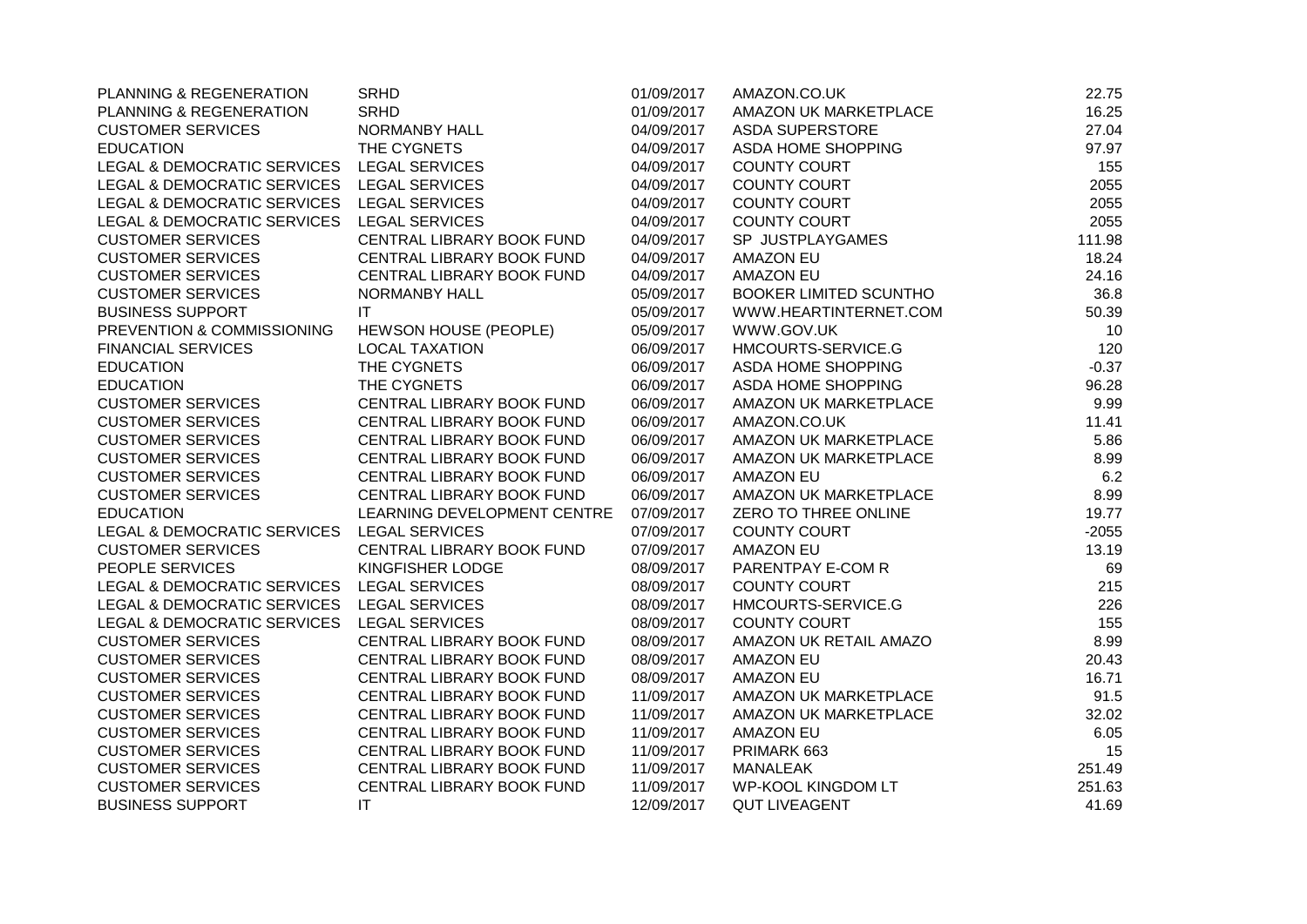| <b>CUSTOMER SERVICES</b>                   | CENTRAL LIBRARY BOOK FUND   | 12/09/2017 | AMAZON UK RETAIL AMAZO        | 7.99   |
|--------------------------------------------|-----------------------------|------------|-------------------------------|--------|
| <b>CUSTOMER SERVICES</b>                   | CENTRAL LIBRARY BOOK FUND   | 12/09/2017 | <b>CHAOS CARDS</b>            | 207.75 |
| <b>FINANCIAL SERVICES</b>                  | <b>LOCAL TAXATION</b>       | 13/09/2017 | HMCOURTS-SERVICE.G            | 2181   |
| <b>COMMUNITY SERVICES</b>                  | <b>FLEET</b>                | 13/09/2017 | <b>DVLA VEHICLE TAX</b>       | 167.5  |
| <b>CUSTOMER SERVICES</b>                   | NORMANBY HALL               | 13/09/2017 | AMAZON.CO.UK                  | 95.6   |
| <b>CUSTOMER SERVICES</b>                   | NORMANBY HALL               | 13/09/2017 | WWW.FANCYDRESSBALL            | 107.92 |
| <b>CUSTOMER SERVICES</b>                   | NORMANBY HALL               | 13/09/2017 | WWW.FANCYDRESSBALL            | 28.47  |
| <b>CUSTOMER SERVICES</b>                   | NORMANBY HALL               | 13/09/2017 | AMAZON UK MARKETPLACE         | 10.94  |
| <b>CUSTOMER SERVICES</b>                   | <b>NORMANBY HALL</b>        | 13/09/2017 | AMAZON UK MARKETPLACE         | 70     |
| <b>CUSTOMER SERVICES</b>                   | <b>NORMANBY HALL</b>        | 13/09/2017 | AMAZON UK MARKETPLACE         | 31.76  |
| <b>EDUCATION</b>                           | THE CYGNETS                 | 13/09/2017 | ASDA HOME SHOPPING            | 171.53 |
| <b>BUSINESS SUPPORT</b>                    | IT                          | 13/09/2017 | 123-REG.CO.UK                 | 384.56 |
| <b>COMMUNITY SERVICES</b>                  | <b>FLEET</b>                | 14/09/2017 | <b>CRONER CCH PRODUCT</b>     | 1807   |
| <b>CUSTOMER SERVICES</b>                   | NORMANBY HALL               | 14/09/2017 | AMAZON UK MARKETPLACE         | 47.94  |
| <b>CUSTOMER SERVICES</b>                   | NORMANBY HALL               | 14/09/2017 | <b>AMAZON EU</b>              | 9.98   |
| <b>CUSTOMER SERVICES</b>                   | CENTRAL LIBRARY BOOK FUND   | 14/09/2017 | <b>DRACCO</b>                 | 218.95 |
| <b>CUSTOMER SERVICES</b>                   | CENTRAL LIBRARY BOOK FUND   | 14/09/2017 | <b>AMAZON EU</b>              | 14.33  |
| <b>CUSTOMER SERVICES</b>                   | NORMANBY HALL               | 15/09/2017 | <b>ASDA SUPERSTORE</b>        | 18.91  |
| LEGAL & DEMOCRATIC SERVICES                | <b>LEGAL SERVICES</b>       | 15/09/2017 | <b>COUNTY COURT</b>           | 2055   |
| <b>CUSTOMER SERVICES</b>                   | CENTRAL LIBRARY BOOK FUND   | 15/09/2017 | <b>AMAZON EU</b>              | 8.46   |
| <b>CUSTOMER SERVICES</b>                   | CENTRAL LIBRARY BOOK FUND   | 15/09/2017 | AMAZON.CO.UK                  | 12.1   |
| <b>CUSTOMER SERVICES</b>                   | CENTRAL LIBRARY BOOK FUND   | 15/09/2017 | <b>AMAZON EU</b>              | 5.33   |
| <b>CUSTOMER SERVICES</b>                   | CENTRAL LIBRARY BOOK FUND   | 15/09/2017 | <b>AMAZON EU</b>              | 19.26  |
| <b>CUSTOMER SERVICES</b>                   | CENTRAL LIBRARY BOOK FUND   | 15/09/2017 | AMAZON UK MARKETPLACE         | 13.55  |
| <b>CUSTOMER SERVICES</b>                   | NORMANBY HALL               | 18/09/2017 | <b>ICELAND</b>                | 6.47   |
| <b>CUSTOMER SERVICES</b>                   | NORMANBY HALL               | 18/09/2017 | <b>BOOKER LIMITED SCUNTHO</b> | 29.93  |
| <b>CUSTOMER SERVICES</b>                   | NORMANBY HALL               | 18/09/2017 | <b>BOOKER LIMITED SCUNTHO</b> | 10.95  |
| PEOPLE SERVICES                            | KINGFISHER LODGE            | 18/09/2017 | SPORTSDIRECT.COM              | 51.97  |
| <b>EDUCATION</b>                           | THE CYGNETS                 | 18/09/2017 | ASDA HOME SHOPPING            | 95.24  |
| <b>CUSTOMER SERVICES</b>                   | CENTRAL LIBRARY BOOK FUND   | 18/09/2017 | <b>WP-KOOL KINGDOM LT</b>     | 215.74 |
| LEGAL & DEMOCRATIC SERVICES                | <b>LEGAL SERVICES</b>       | 19/09/2017 | <b>COUNTY COURT</b>           | 455    |
| <b>CUSTOMER SERVICES</b>                   | CENTRAL LIBRARY BOOK FUND   | 19/09/2017 | AMAZON UK RETAIL AMAZO        | 20.98  |
| <b>CUSTOMER SERVICES</b>                   | CENTRAL LIBRARY BOOK FUND   | 19/09/2017 | <b>AMAZON EU</b>              | 7.99   |
| <b>EDUCATION</b>                           | THE CYGNETS                 | 20/09/2017 | ASDA HOME SHOPPING            | 120.72 |
| LEGAL & DEMOCRATIC SERVICES LEGAL SERVICES |                             | 20/09/2017 | <b>COUNTY COURT</b>           | 215    |
| LEGAL & DEMOCRATIC SERVICES LEGAL SERVICES |                             | 20/09/2017 | <b>COUNTY COURT</b>           | 50     |
| <b>CUSTOMER SERVICES</b>                   | CENTRAL LIBRARY BOOK FUND   | 20/09/2017 | AMAZON UK RETAIL AMAZO        | 9.99   |
| <b>COMMUNITY SERVICES</b>                  | <b>RESOURCE TEAM</b>        | 22/09/2017 | HOTEL ON BOOKING.COM          | 40.8   |
| <b>EDUCATION</b>                           | LEARNING DEVELOPMENT CENTRE | 25/09/2017 |                               | 45     |
| <b>COMMUNITY SERVICES</b>                  | <b>RESOURCE TEAM</b>        | 25/09/2017 | <b>SCANNING PENS</b>          | 238.8  |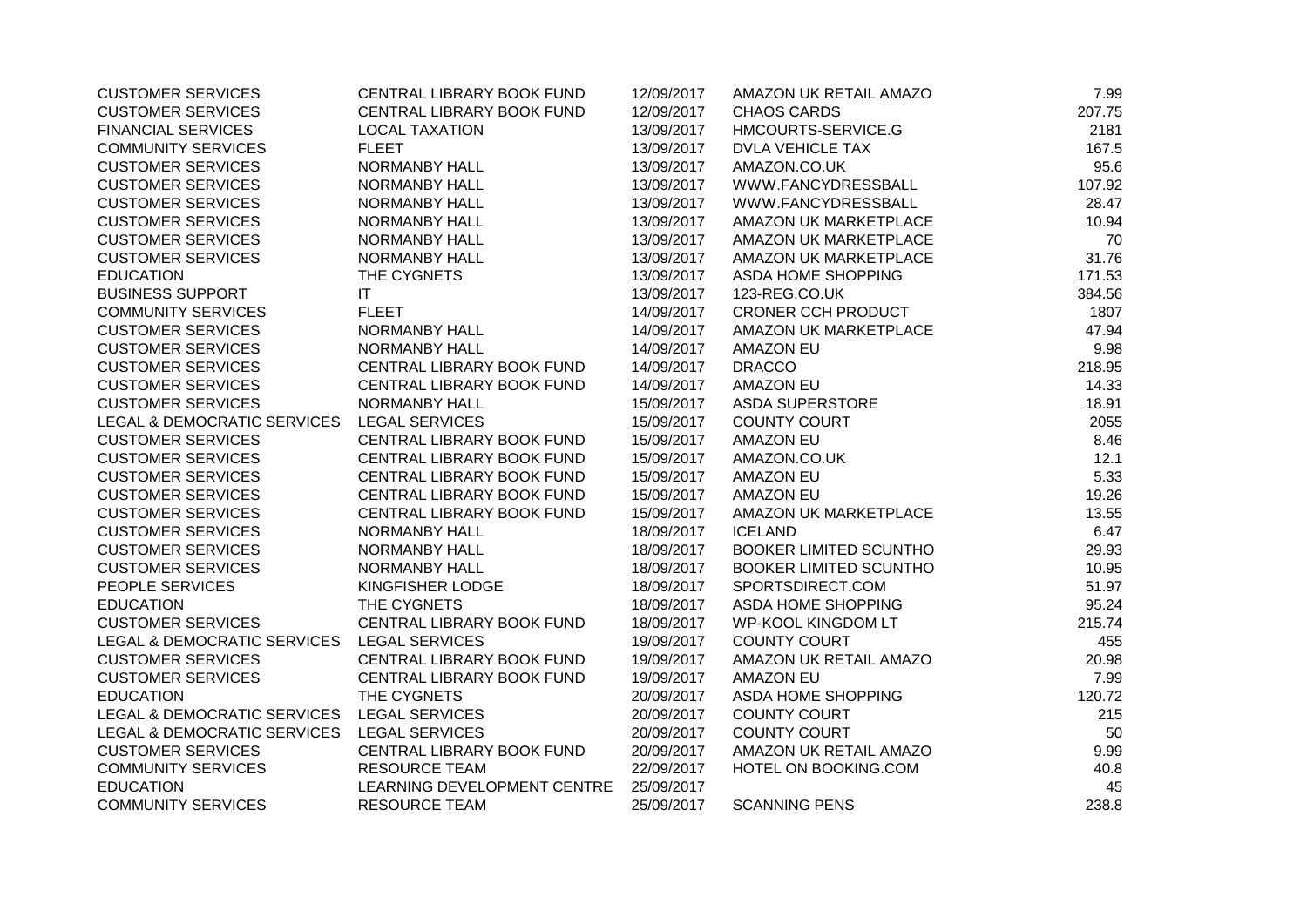| <b>COMMUNITY SERVICES</b>                  | <b>RESOURCE TEAM</b>             | 25/09/2017 | NATIONAL EXPRESS LIMIT        | 139    |
|--------------------------------------------|----------------------------------|------------|-------------------------------|--------|
| LEGAL & DEMOCRATIC SERVICES LEGAL SERVICES |                                  | 25/09/2017 | <b>COUNTY COURT</b>           | 155    |
| LEGAL & DEMOCRATIC SERVICES                | <b>LEGAL SERVICES</b>            | 25/09/2017 | <b>COUNTY COURT</b>           | 2055   |
| <b>CUSTOMER SERVICES</b>                   | CENTRAL LIBRARY BOOK FUND        | 25/09/2017 | <b>AMAZON EU</b>              | 13.98  |
| <b>CUSTOMER SERVICES</b>                   | CENTRAL LIBRARY BOOK FUND        | 25/09/2017 | AMAZON UK MARKETPLACE         | 11.84  |
| LEGAL & DEMOCRATIC SERVICES                | <b>LEGAL SERVICES</b>            | 26/09/2017 | <b>COUNTY COURT</b>           | 2055   |
| <b>COMMUNITY SERVICES</b>                  | <b>FLEET</b>                     | 27/09/2017 | <b>DVLA VEHICLE TAX</b>       | 22.5   |
| <b>COMMUNITY SERVICES</b>                  | <b>FLEET</b>                     | 27/09/2017 | <b>DVLA VEHICLE TAX</b>       | 22.5   |
| <b>COMMUNITY SERVICES</b>                  | <b>FLEET</b>                     | 27/09/2017 | <b>DVLA VEHICLE TAX</b>       | 167.5  |
| <b>EDUCATION</b>                           | THE CYGNETS                      | 27/09/2017 | <b>ASDA HOME SHOPPING</b>     | 80     |
| LEGAL & DEMOCRATIC SERVICES                | <b>LEGAL SERVICES</b>            | 27/09/2017 | <b>COUNTY COURT</b>           | 215    |
| <b>EDUCATION</b>                           | LEARNING DEVELOPMENT CENTRE      | 28/09/2017 | ARGOS RETAIL GROUP            | 11.99  |
| <b>EDUCATION</b>                           | THE CYGNETS                      | 28/09/2017 | ASDA GEORGE COM LEEDS         | 10     |
| <b>COMMUNITY SERVICES</b>                  | <b>RESOURCE TEAM</b>             | 28/09/2017 | WWW.ARGOS.CO.UK               | 229.99 |
| <b>COMMUNITY SERVICES</b>                  | <b>RESOURCE TEAM</b>             | 28/09/2017 | SA IMAGE REC. INEGRATE        | 114    |
| <b>CUSTOMER SERVICES</b>                   | CENTRAL LIBRARY BOOK FUND        | 28/09/2017 | AMAZON.CO.UK                  | 2.81   |
| <b>CUSTOMER SERVICES</b>                   | CENTRAL LIBRARY BOOK FUND        | 28/09/2017 | <b>AMAZON EU</b>              | 26.58  |
| <b>EDUCATION</b>                           | THE CYGNETS                      | 29/09/2017 | ASDA HOME SHOPPING            | 83.5   |
| <b>EDUCATION</b>                           | THE CYGNETS                      | 29/09/2017 | ASDA HOME SHOPPING            | 91.57  |
| <b>COMMUNITY SERVICES</b>                  | <b>RESOURCE TEAM</b>             | 29/09/2017 | <b>BATTERY STATION</b>        | 23.09  |
| PREVENTION & COMMISSIONING                 | HEWSON HOUSE (PEOPLE)            | 29/09/2017 | WWW.CIPS.ORG                  | 103.02 |
| <b>CUSTOMER SERVICES</b>                   | CENTRAL LIBRARY BOOK FUND        | 29/09/2017 | <b>DRACCO</b>                 | 200.16 |
| <b>CUSTOMER SERVICES</b>                   | NORMANBY HALL                    | 02/10/2017 | FACEBK 7H9ATC2762             | 5.75   |
| <b>CUSTOMER SERVICES</b>                   | NORMANBY HALL                    | 02/10/2017 | <b>GLOBAL FOODSERVICE EQU</b> | 60.43  |
| <b>CUSTOMER SERVICES</b>                   | CENTRAL LIBRARY BOOK FUND        | 02/10/2017 | <b>WP-KOOL KINGDOM LT</b>     | 230.84 |
| <b>CUSTOMER SERVICES</b>                   | <b>NORMANBY HALL</b>             | 03/10/2017 |                               | 45.00  |
| <b>BUSINESS SUPPORT</b>                    | IT.                              | 03/10/2017 | TIME.LY                       | 72.97  |
| LEGAL & DEMOCRATIC SERVICES                | <b>LEGAL SERVICES</b>            | 03/10/2017 |                               | 45.00  |
| PREVENTION & COMMISSIONING                 | <b>HEWSON HOUSE (PEOPLE)</b>     | 03/10/2017 | SURREY CC CARD PAY            | 12.00  |
| <b>CUSTOMER SERVICES</b>                   | <b>CENTRAL LIBRARY BOOK FUND</b> | 03/10/2017 | <b>CHAOS CARDS</b>            | 139.92 |
| <b>CUSTOMER SERVICES</b>                   | NORMANBY HALL                    | 04/10/2017 | SILICA LODGE GARDEN CE        | 39.99  |
| <b>CUSTOMER SERVICES</b>                   | NORMANBY HALL                    | 04/10/2017 | SAINSBURYS 2077               | 5.30   |
| LEGAL & DEMOCRATIC SERVICES                | <b>LEGAL SERVICES</b>            | 04/10/2017 | SHEFFIELD CITY CNC            | 11.17  |
| <b>LEGAL &amp; DEMOCRATIC SERVICES</b>     | <b>LEGAL SERVICES</b>            | 04/10/2017 | <b>COUNTY COURT</b>           | 155.00 |
| <b>CUSTOMER SERVICES</b>                   | CENTRAL LIBRARY BOOK FUND        | 04/10/2017 | AMAZON UK MARKETPLACE         | 11.99  |
| <b>CUSTOMER SERVICES</b>                   | CENTRAL LIBRARY BOOK FUND        | 04/10/2017 | AMAZON UK MARKETPLACE         | 11.99  |
| <b>CUSTOMER SERVICES</b>                   | CENTRAL LIBRARY BOOK FUND        | 04/10/2017 | <b>AMAZON EU</b>              | 12.41  |
| <b>CUSTOMER SERVICES</b>                   | CENTRAL LIBRARY BOOK FUND        | 04/10/2017 | <b>AMAZON EU</b>              | 16.99  |
| <b>CUSTOMER SERVICES</b>                   | CENTRAL LIBRARY BOOK FUND        | 04/10/2017 | AMAZON UK MARKETPLACE         | 4.19   |
| <b>CUSTOMER SERVICES</b>                   | CENTRAL LIBRARY BOOK FUND        | 04/10/2017 | <b>AMAZON EU</b>              | 43.92  |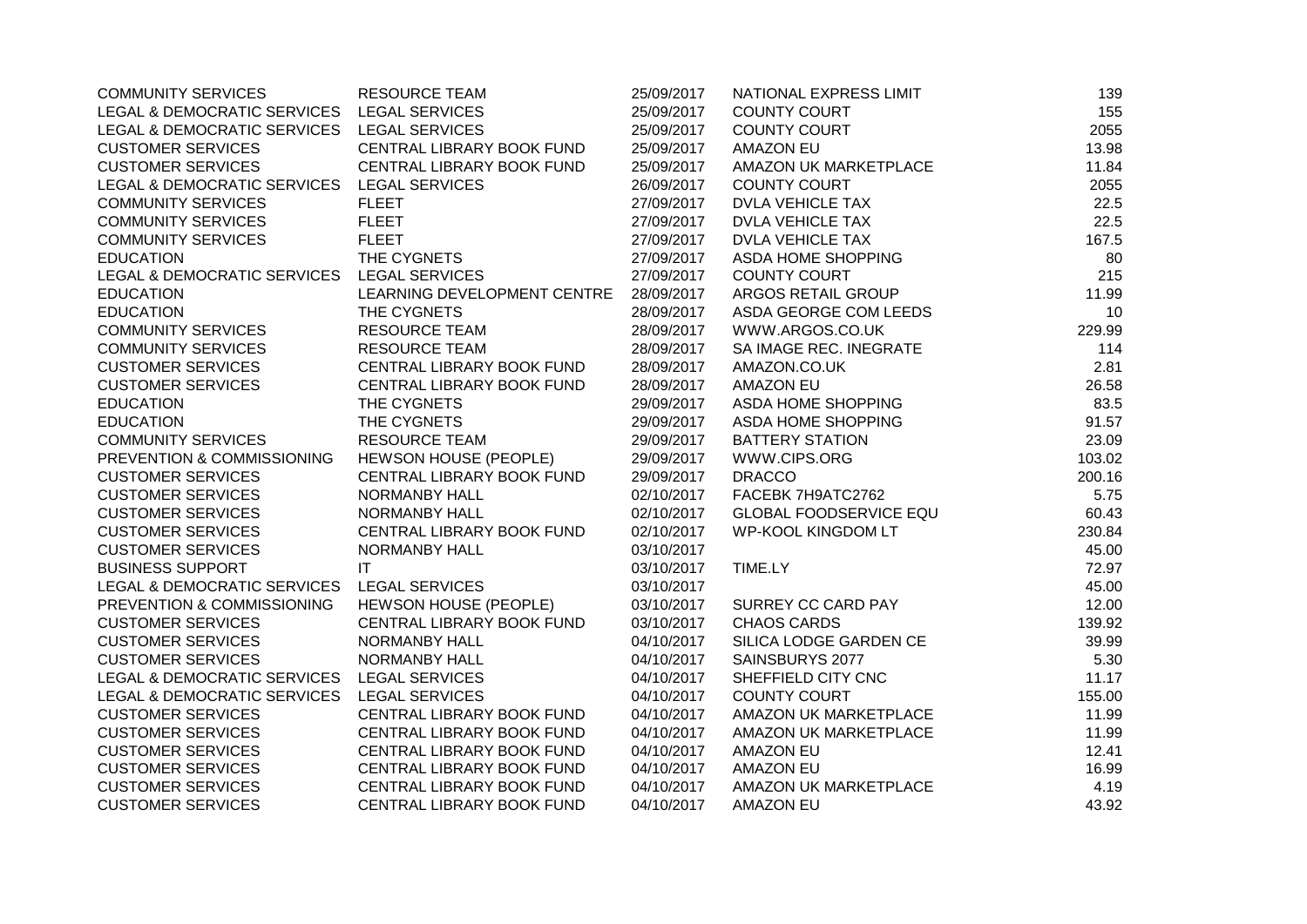| <b>CUSTOMER SERVICES</b>                   | CENTRAL LIBRARY BOOK FUND   | 04/10/2017 | <b>AMAZON EU</b>          | 6.99      |
|--------------------------------------------|-----------------------------|------------|---------------------------|-----------|
| <b>COMMUNITY SERVICES</b>                  | <b>FLEET</b>                | 05/10/2017 | RETAIL MOT IND FED LTD    | 54.00     |
| PEOPLE SERVICES                            | KINGFISHER LODGE            | 05/10/2017 | PARENTPAY E-COM R         | 31.43     |
| <b>BUSINESS SUPPORT</b>                    | IT                          | 05/10/2017 | WWW.HEARTINTERNET.COM     | 50.39     |
| <b>CUSTOMER SERVICES</b>                   | CENTRAL LIBRARY BOOK FUND   | 05/10/2017 | <b>AMAZON EU</b>          | 15.98     |
| <b>CUSTOMER SERVICES</b>                   | CENTRAL LIBRARY BOOK FUND   | 05/10/2017 | <b>AMAZON EU</b>          | 6.18      |
| <b>CUSTOMER SERVICES</b>                   | CENTRAL LIBRARY BOOK FUND   | 05/10/2017 | <b>ESDEVIUM GAMES LTD</b> | 222.00    |
| <b>EDUCATION</b>                           | LEARNING DEVELOPMENT CENTRE | 06/10/2017 | <b>AMAZON EU</b>          | 54.97     |
| <b>EDUCATION</b>                           | LEARNING DEVELOPMENT CENTRE | 06/10/2017 | AMAZON UK MARKETPLACE     | 20.24     |
| <b>EDUCATION</b>                           | LEARNING DEVELOPMENT CENTRE | 06/10/2017 | AMAZON UK MARKETPLACE     | 9.57      |
| <b>EDUCATION</b>                           | THE CYGNETS                 | 06/10/2017 | ASDA HOME SHOPPING        | $-.99$    |
| <b>EDUCATION</b>                           | THE CYGNETS                 | 06/10/2017 | ASDA HOME SHOPPING        | 88.92     |
| <b>COMMUNITY SERVICES</b>                  | <b>RESOURCE TEAM</b>        | 06/10/2017 | HOTELS.COM142088763812    | 43.65     |
| <b>CUSTOMER SERVICES</b>                   | CENTRAL LIBRARY BOOK FUND   | 06/10/2017 | <b>AMAZON EU</b>          | 6.44      |
| <b>EDUCATION</b>                           | LEARNING DEVELOPMENT CENTRE | 09/10/2017 | <b>RENSHAW &amp; SONS</b> | 56.46     |
| <b>COMMUNITY SERVICES</b>                  | <b>RESOURCE TEAM</b>        | 09/10/2017 | HOTELS.COM142113825596    | 130.00    |
| LEGAL & DEMOCRATIC SERVICES LEGAL SERVICES |                             | 09/10/2017 | <b>COUNTY COURT</b>       | 215.00    |
| LEGAL & DEMOCRATIC SERVICES                | <b>LEGAL SERVICES</b>       | 09/10/2017 | <b>COUNTY COURT</b>       | 215.00    |
| <b>CUSTOMER SERVICES</b>                   | CENTRAL LIBRARY BOOK FUND   | 09/10/2017 | AMAZON UK MARKETPLACE     | 7.61      |
| <b>CUSTOMER SERVICES</b>                   | CENTRAL LIBRARY BOOK FUND   | 09/10/2017 | <b>CHAOS CARDS</b>        | 204.68    |
| <b>COMMUNITY SERVICES</b>                  | <b>RESOURCE TEAM</b>        | 10/10/2017 | EXPEDIA 7301680520687     | 310.00    |
| <b>CUSTOMER SERVICES</b>                   | CENTRAL LIBRARY BOOK FUND   | 10/10/2017 | <b>AMAZON EU</b>          | 18.52     |
| <b>CUSTOMER SERVICES</b>                   | CENTRAL LIBRARY BOOK FUND   | 10/10/2017 | <b>AMAZON EU</b>          | 36.95     |
| <b>CUSTOMER SERVICES</b>                   | CENTRAL LIBRARY BOOK FUND   | 10/10/2017 | <b>AMAZON EU</b>          | 7.99      |
| <b>CUSTOMER SERVICES</b>                   | CENTRAL LIBRARY BOOK FUND   | 10/10/2017 | <b>AMAZON EU</b>          | 32.61     |
| <b>CUSTOMER SERVICES</b>                   | CENTRAL LIBRARY BOOK FUND   | 10/10/2017 | <b>AMAZON EU</b>          | 30.78     |
| <b>CUSTOMER SERVICES</b>                   | CENTRAL LIBRARY BOOK FUND   | 10/10/2017 | <b>AMAZON EU</b>          | 12.99     |
| <b>FINANCIAL SERVICES</b>                  | <b>LOCAL TAXATION</b>       | 11/10/2017 | HMCOURTS-SERVICE.G        | 78.00     |
| PLANNING & REGENERATION                    | <b>SRHD</b>                 | 11/10/2017 | <b>ATLASSIAN</b>          | 94.07     |
| PLANNING & REGENERATION                    | <b>SRHD</b>                 | 11/10/2017 | <b>GURU</b>               | 1.20      |
| PLANNING & REGENERATION                    | <b>SRHD</b>                 | 11/10/2017 | <b>GURU</b>               | 71.86     |
| <b>COMMUNITY SERVICES</b>                  | <b>RESOURCE TEAM</b>        | 11/10/2017 | <b>HOWE TOOLS LTD</b>     | 128.00    |
| LEGAL & DEMOCRATIC SERVICES                | <b>LEGAL SERVICES</b>       | 11/10/2017 | <b>COUNTY COURT</b>       | 155.00    |
| <b>CUSTOMER SERVICES</b>                   | CENTRAL LIBRARY BOOK FUND   | 11/10/2017 | <b>AMAZON EU</b>          | 5.94      |
| <b>CUSTOMER SERVICES</b>                   | CENTRAL LIBRARY BOOK FUND   | 11/10/2017 | <b>AMAZON EU</b>          | 7.69      |
| <b>CUSTOMER SERVICES</b>                   | CENTRAL LIBRARY BOOK FUND   | 11/10/2017 | <b>AMAZON EU</b>          | 5.40      |
| <b>COMMUNITY SERVICES</b>                  | <b>FLEET</b>                | 12/10/2017 | <b>DSA</b>                | $-115.00$ |
| <b>COMMUNITY SERVICES</b>                  | <b>FLEET</b>                | 12/10/2017 | <b>DSA</b>                | 115.00    |
| <b>EDUCATION</b>                           | THE CYGNETS                 | 12/10/2017 | ASDA HOME SHOPPING        | 132.42    |
| PLANNING & REGENERATION                    | <b>SRHD</b>                 | 12/10/2017 | WWW.UKWRISTBANDS.COM      | 16.79     |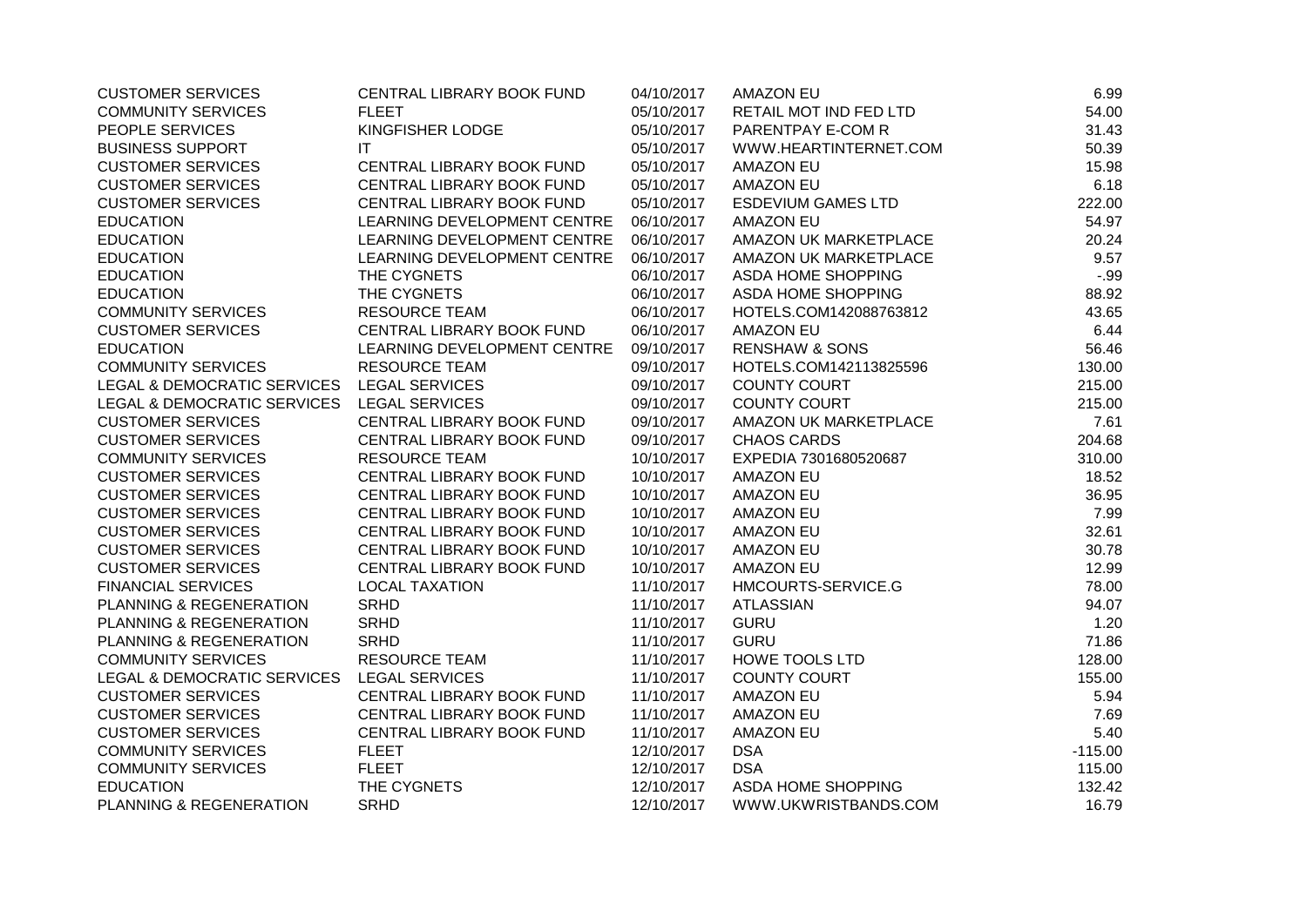| <b>BUSINESS SUPPORT</b>                | $\mathsf{I}\mathsf{T}$      | 12/10/2017 | <b>QUT LIVEAGENT</b>          | 41.08    |
|----------------------------------------|-----------------------------|------------|-------------------------------|----------|
| <b>CUSTOMER SERVICES</b>               | CENTRAL LIBRARY BOOK FUND   | 12/10/2017 | AMAZON.CO.UK                  | 6.01     |
| <b>CUSTOMER SERVICES</b>               | CENTRAL LIBRARY BOOK FUND   | 12/10/2017 | AMAZON.CO.UK                  | 18.45    |
| <b>CUSTOMER SERVICES</b>               | CENTRAL LIBRARY BOOK FUND   | 12/10/2017 | WWW.MAGICMADHOUSE.CO.U        | 145.80   |
| <b>CUSTOMER SERVICES</b>               | CENTRAL LIBRARY BOOK FUND   | 12/10/2017 | <b>AMAZON EU</b>              | 21.98    |
| <b>EDUCATION</b>                       | LEARNING DEVELOPMENT CENTRE | 13/10/2017 | <b>ASDA SUPERSTORE</b>        | 60.00    |
| <b>PLACES</b>                          | PLACES MANAGEMENT           | 13/10/2017 | ROYAL BATH HOTEL              | 855.00   |
| <b>COMMUNITY SERVICES</b>              | <b>RESOURCE TEAM</b>        | 13/10/2017 | PAYPAL WORDERY                | 14.24    |
| LEGAL & DEMOCRATIC SERVICES            | <b>LEGAL SERVICES</b>       | 13/10/2017 | <b>COUNTY COURT</b>           | 155.00   |
| LEGAL & DEMOCRATIC SERVICES            | <b>LEGAL SERVICES</b>       | 13/10/2017 | <b>COUNTY COURT</b>           | 2,055.00 |
| <b>CUSTOMER SERVICES</b>               | CENTRAL LIBRARY BOOK FUND   | 13/10/2017 | AMAZON UK MARKETPLACE         | 12.78    |
| <b>CUSTOMER SERVICES</b>               | CENTRAL LIBRARY BOOK FUND   | 13/10/2017 | <b>DRACCO</b>                 | 258.06   |
| <b>CUSTOMER SERVICES</b>               | CENTRAL LIBRARY BOOK FUND   | 13/10/2017 | <b>AMAZON EU</b>              | 22.14    |
| <b>EDUCATION</b>                       | LEARNING DEVELOPMENT CENTRE | 16/10/2017 | THE RANGE                     | 26.16    |
| <b>EDUCATION</b>                       | LEARNING DEVELOPMENT CENTRE | 16/10/2017 | POUNDWORLD RETAIL             | 17.00    |
| <b>CUSTOMER SERVICES</b>               | <b>NORMANBY HALL</b>        | 16/10/2017 | SAINSBURYS 2077               | 9.90     |
| <b>CUSTOMER SERVICES</b>               | NORMANBY HALL               | 16/10/2017 | <b>BOOKER LIMITED SCUNTHO</b> | 9.48     |
| <b>EDUCATION</b>                       | THE CYGNETS                 | 16/10/2017 | ASDA HOME SHOPPING            | 118.14   |
| <b>CUSTOMER SERVICES</b>               | CENTRAL LIBRARY BOOK FUND   | 16/10/2017 | AMAZON UK MARKETPLACE         | 15.55    |
| <b>CUSTOMER SERVICES</b>               | CENTRAL LIBRARY BOOK FUND   | 16/10/2017 | AMAZON EU AMAZON.CO.UK        | 39.50    |
| <b>EDUCATION</b>                       | LEARNING DEVELOPMENT CENTRE | 17/10/2017 | <b>ASDA SUPERSTORE</b>        | 39.00    |
| PLANNING & REGENERATION                | <b>SRHD</b>                 | 17/10/2017 | CAROUSEL                      | 45.00    |
| <b>CUSTOMER SERVICES</b>               | CENTRAL LIBRARY BOOK FUND   | 17/10/2017 | <b>WP-KOOL KINGDOM LT</b>     | 293.88   |
| <b>FINANCIAL SERVICES</b>              | <b>LOCAL TAXATION</b>       | 18/10/2017 | HMCOURTS-SERVICE.G            | 1,980.00 |
| <b>EDUCATION</b>                       | LEARNING DEVELOPMENT CENTRE | 18/10/2017 | AMAZON UK MARKETPLACE         | 30.29    |
| <b>EDUCATION</b>                       | LEARNING DEVELOPMENT CENTRE | 18/10/2017 | <b>AMAZON EU</b>              | 29.94    |
| <b>EDUCATION</b>                       | LEARNING DEVELOPMENT CENTRE | 18/10/2017 | AMAZON UK MARKETPLACE         | 84.39    |
| <b>EDUCATION</b>                       | LEARNING DEVELOPMENT CENTRE | 18/10/2017 | <b>AMAZON EU</b>              | 47.98    |
| <b>EDUCATION</b>                       | LEARNING DEVELOPMENT CENTRE | 18/10/2017 | <b>CREATIVITYHUB</b>          | 43.40    |
| <b>EDUCATION</b>                       | LEARNING DEVELOPMENT CENTRE | 18/10/2017 | <b>ASDA SUPERSTORE</b>        | 83.00    |
| <b>CUSTOMER SERVICES</b>               | <b>NORMANBY HALL</b>        | 18/10/2017 | <b>BOOKER LIMITED SCUNTHO</b> | 67.86    |
| <b>EDUCATION</b>                       | THE CYGNETS                 | 18/10/2017 | ASDA HOME SHOPPING            | 80.34    |
| <b>BUSINESS SUPPORT</b>                | IT                          | 18/10/2017 | PAYPAL SOCIALMEDIA            | 2,534.50 |
| LEGAL & DEMOCRATIC SERVICES            | <b>LEGAL SERVICES</b>       | 18/10/2017 | <b>COUNTY COURT</b>           | 155.00   |
| <b>LEGAL &amp; DEMOCRATIC SERVICES</b> | <b>LEGAL SERVICES</b>       | 18/10/2017 | <b>COUNTY COURT</b>           | 2,055.00 |
| <b>COMMUNITY SERVICES</b>              | <b>FLEET</b>                | 19/10/2017 | <b>DSA</b>                    | 230.00   |
| <b>COMMUNITY SERVICES</b>              | <b>FLEET</b>                | 19/10/2017 | <b>DSA</b>                    | 115.00   |
| <b>EDUCATION</b>                       | LEARNING DEVELOPMENT CENTRE | 19/10/2017 | WWW.ARGOS.CO.UK               | 132.86   |
| <b>EDUCATION</b>                       | LEARNING DEVELOPMENT CENTRE | 19/10/2017 | SPORTSDIRECT.COM              | 144.99   |
| <b>COMMUNITY SERVICES</b>              | <b>RESOURCE TEAM</b>        | 19/10/2017 | <b>CIEH LIMITED</b>           | 20.00    |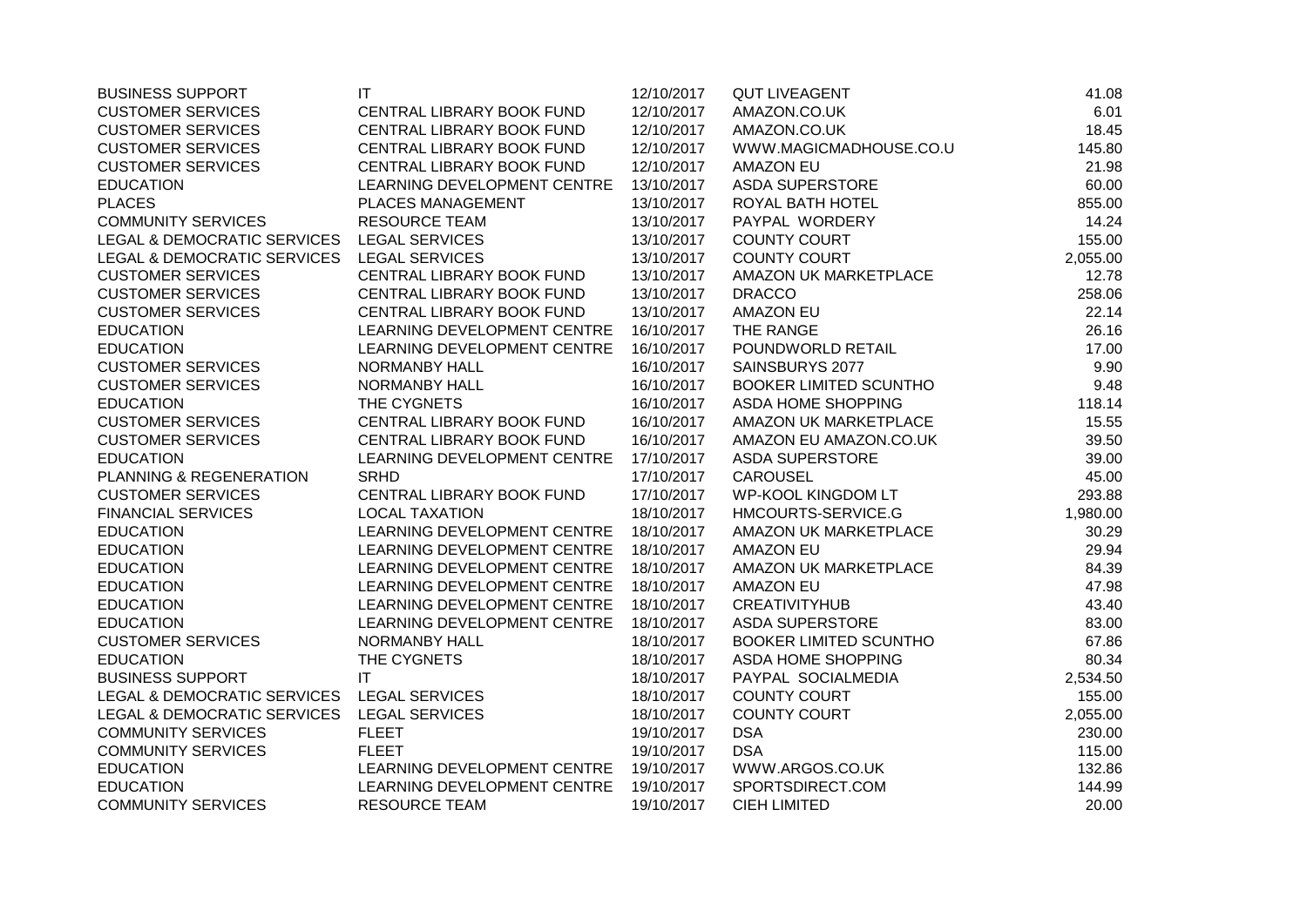| LEGAL & DEMOCRATIC SERVICES LEGAL SERVICES |                             | 19/10/2017 | <b>COUNTY COURT</b>           | 308.00   |
|--------------------------------------------|-----------------------------|------------|-------------------------------|----------|
| LEGAL & DEMOCRATIC SERVICES                | LEGAL SERVICES              | 19/10/2017 | <b>COUNTY COURT</b>           | 155.00   |
| <b>CUSTOMER SERVICES</b>                   | CENTRAL LIBRARY BOOK FUND   | 19/10/2017 | AMAZON UK RETAIL AMAZO        | 109.89   |
| <b>CUSTOMER SERVICES</b>                   | CENTRAL LIBRARY BOOK FUND   | 19/10/2017 | AMAZON UK MARKETPLACE         | 10.79    |
| <b>CUSTOMER SERVICES</b>                   | CENTRAL LIBRARY BOOK FUND   | 19/10/2017 | <b>DRACCO</b>                 | 366.24   |
| <b>COMMUNITY SERVICES</b>                  | <b>FLEET</b>                | 20/10/2017 | TVLICENSING.CO.UK             | 147.00   |
| <b>EDUCATION</b>                           | LEARNING DEVELOPMENT CENTRE | 20/10/2017 | <b>AMAZON EU</b>              | 3.99     |
| PEOPLE SERVICES                            | KINGFISHER LODGE            | 20/10/2017 | PARENTPAY E-COM R             | 50.00    |
| <b>CUSTOMER SERVICES</b>                   | CENTRAL LIBRARY BOOK FUND   | 20/10/2017 | <b>AMAZON EU</b>              | 16.73    |
| <b>CUSTOMER SERVICES</b>                   | CENTRAL LIBRARY BOOK FUND   | 20/10/2017 | <b>AMAZON EU</b>              | 5.05     |
| <b>CUSTOMER SERVICES</b>                   | NORMANBY HALL               | 23/10/2017 | <b>BOOKER LIMITED SCUNTHO</b> | 6.99     |
| PEOPLE SERVICES                            | KINGFISHER LODGE            | 23/10/2017 | WWW.GIFFGAFF.COM              | 10.00    |
| <b>CUSTOMER SERVICES</b>                   | CENTRAL LIBRARY BOOK FUND   | 23/10/2017 | AMAZON EU AMAZON.CO.UK        | 5.99     |
| <b>EDUCATION</b>                           | LEARNING DEVELOPMENT CENTRE | 25/10/2017 | AMAZON EU AMAZON.CO.UK        | 16.99    |
| <b>CUSTOMER SERVICES</b>                   | NORMANBY HALL               | 25/10/2017 | SAINSBURYS SACAT 2077         | 23.10    |
| <b>CUSTOMER SERVICES</b>                   | NORMANBY HALL               | 25/10/2017 | WWW.VIKING-DIRECT.CO.U        | 17.02    |
| <b>CUSTOMER SERVICES</b>                   | NORMANBY HALL               | 25/10/2017 | <b>BOOKER LIMITED SCUNTHO</b> | 61.40    |
| <b>BUSINESS SUPPORT</b>                    | ΙT                          | 25/10/2017 | MICROSOFT OFFICE 36           | 79.99    |
| <b>CUSTOMER SERVICES</b>                   | CENTRAL LIBRARY BOOK FUND   | 25/10/2017 | <b>DRACCO</b>                 | 249.89   |
| <b>EDUCATION</b>                           | LEARNING DEVELOPMENT CENTRE | 26/10/2017 | AMAZON EU AMAZON.CO.UK        | 25.48    |
| PLANNING & REGENERATION                    | <b>SRHD</b>                 | 26/10/2017 | WM MORRISON 070               | 5.50     |
| PLANNING & REGENERATION                    | <b>SRHD</b>                 | 26/10/2017 | POUNDSTRETCHER 326            | 28.41    |
| PLANNING & REGENERATION                    | <b>SRHD</b>                 | 26/10/2017 | <b>B&amp;M RETAIL</b>         | 11.99    |
| <b>BUSINESS SUPPORT</b>                    | IT                          | 26/10/2017 | CSS - COMODO GROUP IN         | 217.51   |
| LEGAL & DEMOCRATIC SERVICES                | <b>LEGAL SERVICES</b>       | 26/10/2017 | <b>COUNTY COURT</b>           | 2,055.00 |
| <b>CUSTOMER SERVICES</b>                   | CENTRAL LIBRARY BOOK FUND   | 26/10/2017 | AMAZON SVCS EU-UK AMAZ        | 72.95    |
| <b>CUSTOMER SERVICES</b>                   | CENTRAL LIBRARY BOOK FUND   | 26/10/2017 | AMAZON SVCS EU-UK AMAZ        | 25.98    |
| <b>CUSTOMER SERVICES</b>                   | NORMANBY HALL               | 27/10/2017 | <b>ASDA SUPERSTORE</b>        | 13.82    |
| <b>EDUCATION</b>                           | THE CYGNETS                 | 27/10/2017 | ASDA HOME SHOPPING            | 237.21   |
| <b>COMMUNITY SERVICES</b>                  | <b>RESOURCE TEAM</b>        | 27/10/2017 | STATIONERY OFFICE BOOK        | 23.75    |
| <b>CUSTOMER SERVICES</b>                   | CENTRAL LIBRARY BOOK FUND   | 27/10/2017 | AMAZON EU AMAZON.CO.UK        | 36.26    |
| <b>COMMUNITY SERVICES</b>                  | <b>FLEET</b>                | 30/10/2017 | <b>DVLA VEHICLE TAX</b>       | 242.50   |
| <b>COMMUNITY SERVICES</b>                  | <b>FLEET</b>                | 30/10/2017 | <b>DVLA VEHICLE TAX</b>       | 167.50   |
| <b>COMMUNITY SERVICES</b>                  | <b>FLEET</b>                | 30/10/2017 | <b>DVLA VEHICLE TAX</b>       | 242.50   |
| <b>COMMUNITY SERVICES</b>                  | <b>FLEET</b>                | 30/10/2017 | <b>DVLA VEHICLE TAX</b>       | 167.50   |
| <b>COMMUNITY SERVICES</b>                  | <b>FLEET</b>                | 30/10/2017 | <b>DVLA VEHICLE TAX</b>       | 167.50   |
| <b>COMMUNITY SERVICES</b>                  | <b>FLEET</b>                | 30/10/2017 | <b>DVLA VEHICLE TAX</b>       | 167.50   |
| <b>COMMUNITY SERVICES</b>                  | <b>FLEET</b>                | 30/10/2017 | <b>DVLA VEHICLE TAX</b>       | 212.50   |
| <b>COMMUNITY SERVICES</b>                  | <b>FLEET</b>                | 30/10/2017 | <b>DVLA VEHICLE TAX</b>       | 242.50   |
| <b>COMMUNITY SERVICES</b>                  | <b>FLEET</b>                | 30/10/2017 | <b>DVLA VEHICLE TAX</b>       | 167.50   |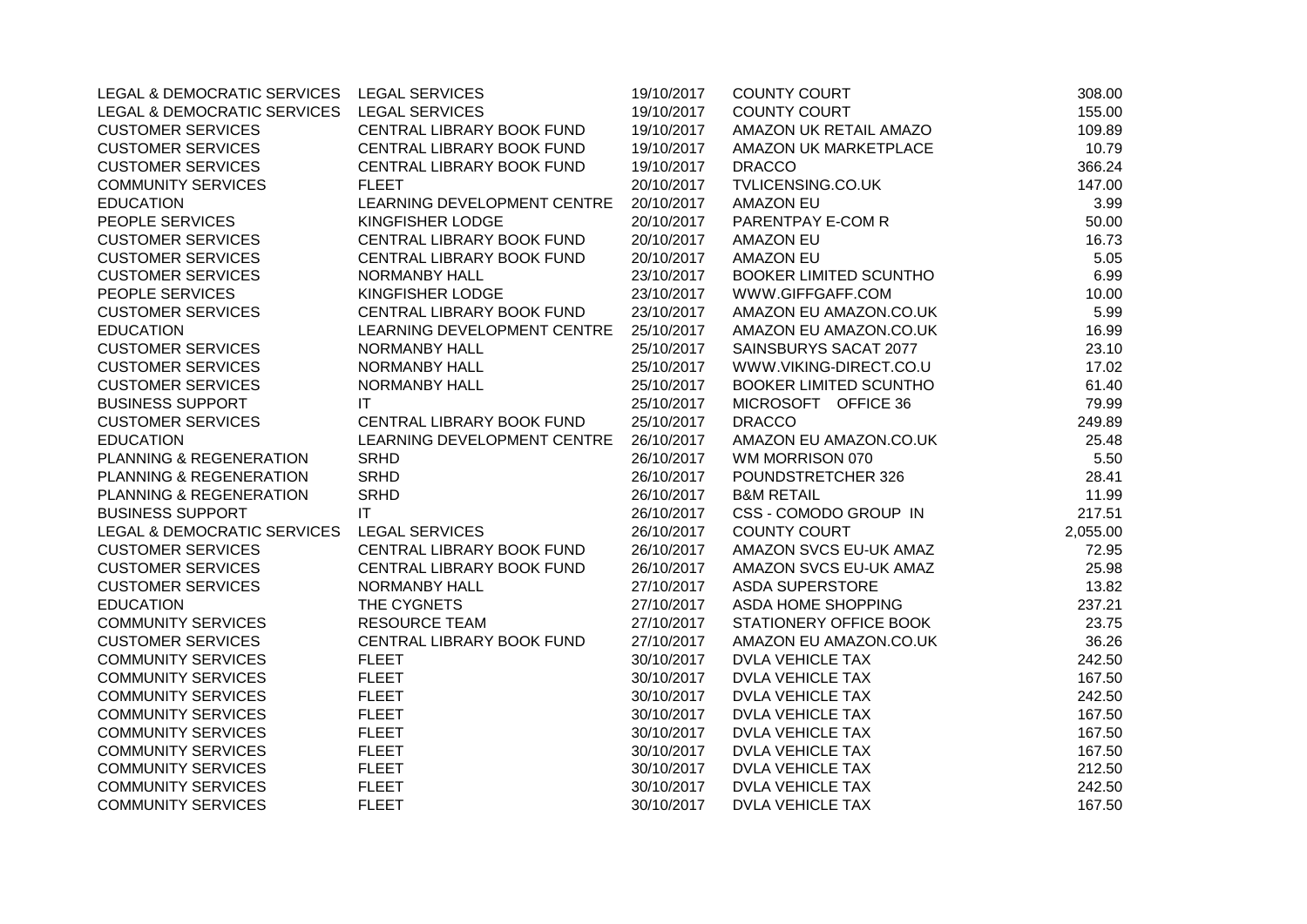| <b>COMMUNITY SERVICES</b>   | <b>FLEET</b>                 | 30/10/2017 | <b>DVLA VEHICLE TAX</b>   | 167.50   |
|-----------------------------|------------------------------|------------|---------------------------|----------|
| <b>COMMUNITY SERVICES</b>   | <b>FLEET</b>                 | 30/10/2017 | <b>DVLA VEHICLE TAX</b>   | 167.50   |
| <b>COMMUNITY SERVICES</b>   | <b>FLEET</b>                 | 30/10/2017 | <b>DVLA VEHICLE TAX</b>   | 167.50   |
| <b>COMMUNITY SERVICES</b>   | <b>FLEET</b>                 | 30/10/2017 | <b>DVLA VEHICLE TAX</b>   | 242.50   |
| <b>COMMUNITY SERVICES</b>   | <b>FLEET</b>                 | 30/10/2017 | <b>DVLA VEHICLE TAX</b>   | 167.50   |
| <b>COMMUNITY SERVICES</b>   | <b>FLEET</b>                 | 30/10/2017 | <b>DVLA VEHICLE TAX</b>   | 242.50   |
| <b>EDUCATION</b>            | THE CYGNETS                  | 30/10/2017 | ASDA HOME SHOPPING        | $-1.00$  |
| <b>EDUCATION</b>            | THE CYGNETS                  | 30/10/2017 | <b>ASDA HOME SHOPPING</b> | 130.15   |
| LEGAL & DEMOCRATIC SERVICES | <b>LEGAL SERVICES</b>        | 30/10/2017 | <b>COUNTY COURT</b>       | 455.00   |
| PREVENTION & COMMISSIONING  | <b>HEWSON HOUSE (PEOPLE)</b> | 30/10/2017 | EB NAIRO TRAINING COU     | 211.46   |
| <b>CUSTOMER SERVICES</b>    | CENTRAL LIBRARY BOOK FUND    | 30/10/2017 | AMAZON EU AMAZON.CO.UK    | 26.97    |
| <b>CUSTOMER SERVICES</b>    | CENTRAL LIBRARY BOOK FUND    | 30/10/2017 | AMAZON EU AMAZON.CO.UK    | 19.98    |
| <b>CUSTOMER SERVICES</b>    | CENTRAL LIBRARY BOOK FUND    | 30/10/2017 | AMAZON EU AMAZON.CO.UK    | 23.98    |
| <b>CUSTOMER SERVICES</b>    | CENTRAL LIBRARY BOOK FUND    | 30/10/2017 | AMAZON SVCS EU-UK AMAZ    | 6.79     |
| <b>CUSTOMER SERVICES</b>    | CENTRAL LIBRARY BOOK FUND    | 30/10/2017 | AMAZON SVCS EU-UK AMAZ    | 3.99     |
| <b>CUSTOMER SERVICES</b>    | CENTRAL LIBRARY BOOK FUND    | 30/10/2017 | AMAZON EU AMAZON.CO.UK    | 9.05     |
| <b>CUSTOMER SERVICES</b>    | CENTRAL LIBRARY BOOK FUND    | 30/10/2017 | C AND C DISTRIBUTION L    | 356.69   |
| <b>CUSTOMER SERVICES</b>    | CENTRAL LIBRARY BOOK FUND    | 30/10/2017 | AMAZON EU AMAZON.CO.UK    | 42.94    |
| <b>EDUCATION</b>            | LEARNING DEVELOPMENT CENTRE  | 31/10/2017 | WWW.ARGOS.CO.UK           | 111.91   |
| <b>EDUCATION</b>            | LEARNING DEVELOPMENT CENTRE  | 31/10/2017 | PAYPAL TWINKL LTD         | 65.04    |
| <b>EDUCATION</b>            | LEARNING DEVELOPMENT CENTRE  | 31/10/2017 | WWW.HOMECRAFTSDIRECT.C    | 80.97    |
| PREVENTION & COMMISSIONING  | HEWSON HOUSE (PEOPLE)        | 01/11/2017 | LOVE2SHOP.CO.UK           | 80.00    |
| <b>CUSTOMER SERVICES</b>    | CENTRAL LIBRARY BOOK FUND    | 01/11/2017 | AMAZON EU AMAZON.CO.UK    | 8.99     |
| <b>CUSTOMER SERVICES</b>    | CENTRAL LIBRARY BOOK FUND    | 01/11/2017 | <b>AMAZON EU</b>          | 6.11     |
| <b>COMMUNITY SERVICES</b>   | <b>FLEET</b>                 | 02/11/2017 | <b>DVLA VEHICLE TAX</b>   | 242.50   |
| LEGAL & DEMOCRATIC SERVICES | <b>LEGAL SERVICES</b>        | 02/11/2017 | <b>COUNTY COURT</b>       | 2,055.00 |
| PEOPLE SERVICES             | KINGFISHER LODGE             | 03/11/2017 | WWW.OUTWOOD.COM           | 30.00    |
| PEOPLE SERVICES             | KINGFISHER LODGE             | 03/11/2017 | PARENTPAY E-COM R         | 11.50    |
| PREVENTION & COMMISSIONING  | <b>HEWSON HOUSE (PEOPLE)</b> | 03/11/2017 | TESCO STORES 2201         | 100.00   |
| <b>CUSTOMER SERVICES</b>    | CENTRAL LIBRARY BOOK FUND    | 03/11/2017 | AMAZON EU AMAZON.CO.UK    | 6.99     |
| <b>CUSTOMER SERVICES</b>    | CENTRAL LIBRARY BOOK FUND    | 03/11/2017 |                           | 45.00    |
| PLANNING & REGENERATION     | <b>SRHD</b>                  | 06/11/2017 | COSTA COFFEE 43036675     | 7.90     |
| PLANNING & REGENERATION     | <b>SRHD</b>                  | 06/11/2017 | COSTA COFFEE 43036675     | 6.85     |
| <b>BUSINESS SUPPORT</b>     | IT                           | 06/11/2017 | WWW.HEARTINTERNET.COM     | 50.39    |
| <b>BUSINESS SUPPORT</b>     | IT                           | 06/11/2017 | AMAZON EU AMAZON.CO.UK    | 89.99    |
| <b>CUSTOMER SERVICES</b>    | CENTRAL LIBRARY BOOK FUND    | 06/11/2017 | AMAZON EU AMAZON.CO.UK    | 28.08    |
| <b>CUSTOMER SERVICES</b>    | CENTRAL LIBRARY BOOK FUND    | 06/11/2017 | AMAZON EU AMAZON.CO.UK    | 12.35    |
| <b>CUSTOMER SERVICES</b>    | CENTRAL LIBRARY BOOK FUND    | 06/11/2017 | AMAZON EU AMAZON.CO.UK    | 18.98    |
| <b>PLACES</b>               | PLACES MANAGEMENT            | 07/11/2017 | AMAZON SVCS EU-UK AMAZ    | 4.73     |
| LEGAL & DEMOCRATIC SERVICES | <b>LEGAL SERVICES</b>        | 07/11/2017 | <b>COUNTY COURT</b>       | 215.00   |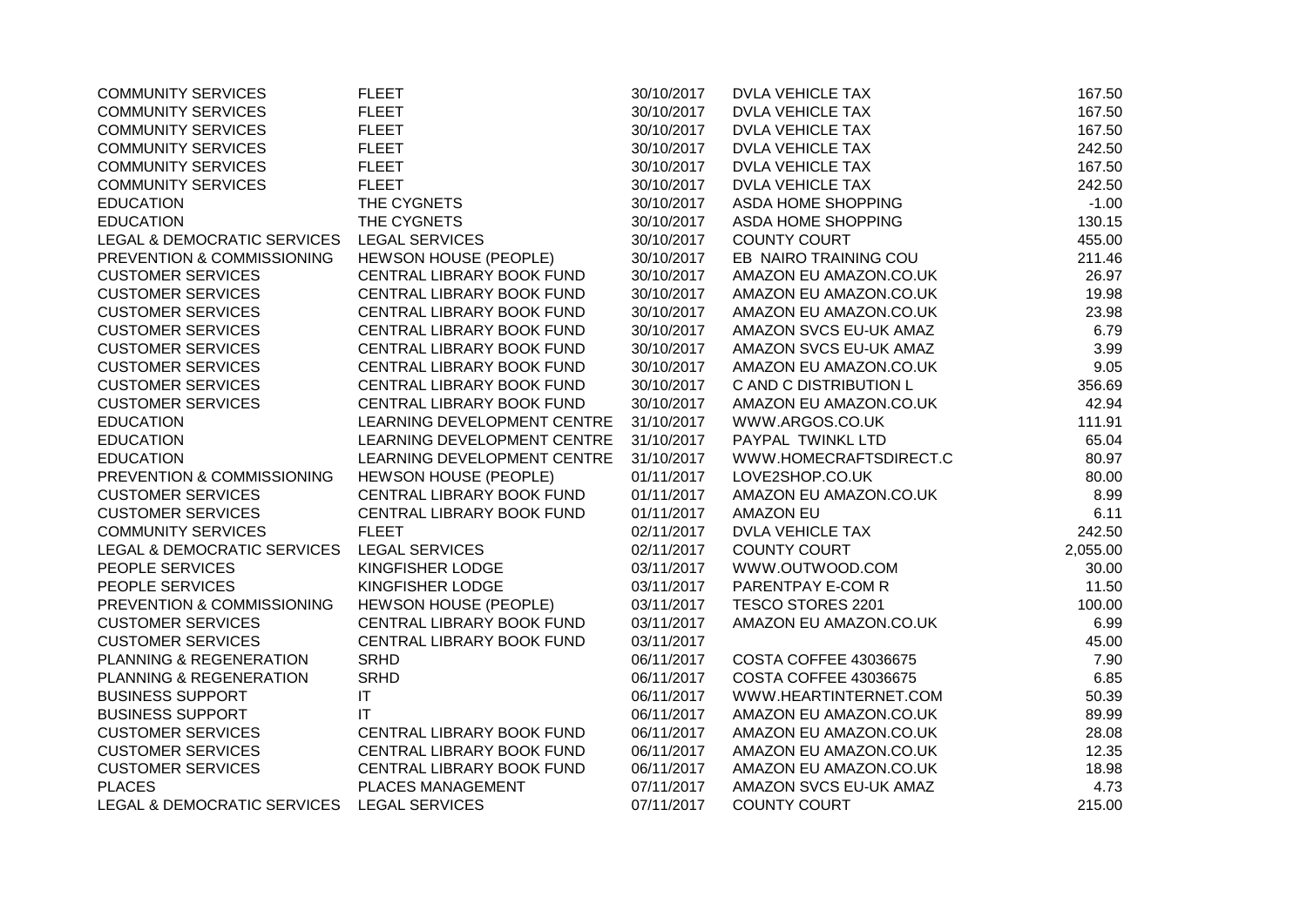| <b>CUSTOMER SERVICES</b>                   | CENTRAL LIBRARY BOOK FUND   | 07/11/2017 | AMAZON EU AMAZON.CO.UK   | 10.99    |
|--------------------------------------------|-----------------------------|------------|--------------------------|----------|
| <b>CUSTOMER SERVICES</b>                   | CENTRAL LIBRARY BOOK FUND   | 07/11/2017 | WWW.MAGICMADHOUSE.CO.U   | 69.00    |
| <b>FINANCIAL SERVICES</b>                  | <b>LOCAL TAXATION</b>       | 08/11/2017 | HMCOURTS-SERVICE.G       | 54.00    |
| <b>EDUCATION</b>                           | THE CYGNETS                 | 08/11/2017 | ASDA HOME SHOPPING       | $-4.38$  |
| <b>EDUCATION</b>                           | THE CYGNETS                 | 08/11/2017 | ASDA HOME SHOPPING       | 160.89   |
| LEGAL & DEMOCRATIC SERVICES                | <b>LEGAL SERVICES</b>       | 08/11/2017 | <b>COUNTY COURT</b>      | 215.00   |
| <b>CUSTOMER SERVICES</b>                   | CENTRAL LIBRARY BOOK FUND   | 08/11/2017 | AMAZON EU AMAZON.CO.UK   | 8.99     |
| <b>EDUCATION</b>                           | LEARNING DEVELOPMENT CENTRE | 09/11/2017 | AMAZON EU AMAZON.CO.UK   | 23.90    |
| <b>BUSINESS SUPPORT</b>                    | <b>IT</b>                   | 09/11/2017 | WWW.HEARTINTERNET.COM    | 69.04    |
| <b>CUSTOMER SERVICES</b>                   | CENTRAL LIBRARY BOOK FUND   | 09/11/2017 | AMAZON EU AMAZON.CO.UK   | 9.31     |
| <b>CUSTOMER SERVICES</b>                   | CENTRAL LIBRARY BOOK FUND   | 09/11/2017 | <b>AMAZON EU</b>         | 15.99    |
| <b>BUSINESS SUPPORT</b>                    | IT                          | 10/11/2017 | WWW.HEARTINTERNET.COM    | 34.52    |
| <b>COMMUNITY SERVICES</b>                  | <b>RESOURCE TEAM</b>        | 10/11/2017 | STATIONERY OFFICE BOOK   | 11.25    |
| LEGAL & DEMOCRATIC SERVICES                | <b>LEGAL SERVICES</b>       | 10/11/2017 | NELC INTERNET            | 10.24    |
| LEGAL & DEMOCRATIC SERVICES LEGAL SERVICES |                             | 10/11/2017 | <b>COUNTY COURT</b>      | 2,055.00 |
| LEGAL & DEMOCRATIC SERVICES                | <b>LEGAL SERVICES</b>       | 10/11/2017 | <b>COUNTY COURT</b>      | 2,055.00 |
| <b>CUSTOMER SERVICES</b>                   | CENTRAL LIBRARY BOOK FUND   | 10/11/2017 | AMAZON EU AMAZON.CO.UK   | 13.60    |
| <b>CUSTOMER SERVICES</b>                   | CENTRAL LIBRARY BOOK FUND   | 10/11/2017 | ARGOS RETAIL GROUP       | 29.00    |
| <b>CUSTOMER SERVICES</b>                   | CENTRAL LIBRARY BOOK FUND   | 10/11/2017 | ALISON HANDLING SERVIC   | 292.56   |
| <b>CUSTOMER SERVICES</b>                   | CENTRAL LIBRARY BOOK FUND   | 10/11/2017 | AMAZON SVCS EU-UK AMAZ   | 12.85    |
| <b>CUSTOMER SERVICES</b>                   | CENTRAL LIBRARY BOOK FUND   | 10/11/2017 | AMAZON EU AMAZON.CO.UK   | 37.70    |
| <b>EDUCATION</b>                           | THE CYGNETS                 | 13/11/2017 | ASDA HOME SHOPPING       | 157.91   |
| <b>BUSINESS SUPPORT</b>                    | $\mathsf{I}\mathsf{T}$      | 13/11/2017 | CSS - COMODO GROUP IN    | 423.83   |
| <b>BUSINESS SUPPORT</b>                    | $\mathsf{I}\mathsf{T}$      | 13/11/2017 | <b>QUT LIVEAGENT</b>     | 40.56    |
| LEGAL & DEMOCRATIC SERVICES                | <b>LEGAL SERVICES</b>       | 13/11/2017 | <b>COUNTY COURT</b>      | 2,055.00 |
| <b>CUSTOMER SERVICES</b>                   | CENTRAL LIBRARY BOOK FUND   | 13/11/2017 | AMAZON SVCS EU-UK AMAZ   | 44.94    |
| <b>CUSTOMER SERVICES</b>                   | CENTRAL LIBRARY BOOK FUND   | 13/11/2017 | AMAZON SVCS EU-UK AMAZ   | 3.75     |
| PEOPLE SERVICES                            | KINGFISHER LODGE            | 14/11/2017 | SPORTSDIRECT.COM         | 74.98    |
| <b>BUSINESS SUPPORT</b>                    | IT                          | 14/11/2017 | <b>WESTMINSTER FORUM</b> | 252.00   |
| <b>FINANCIAL SERVICES</b>                  | <b>LOCAL TAXATION</b>       | 15/11/2017 | HMCOURTS-SERVICE.G       | 1,878.00 |
| <b>EDUCATION</b>                           | LEARNING DEVELOPMENT CENTRE | 15/11/2017 | AMAZON EU AMAZON.CO.UK   | 49.58    |
| <b>EDUCATION</b>                           | LEARNING DEVELOPMENT CENTRE | 15/11/2017 | AMAZON SVCS EU-UK AMAZ   | 11.98    |
| <b>EDUCATION</b>                           | LEARNING DEVELOPMENT CENTRE | 15/11/2017 | <b>ASDA SUPERSTORE</b>   | 75.79    |
| <b>EDUCATION</b>                           | LEARNING DEVELOPMENT CENTRE | 15/11/2017 | CO-OP GROUP 171841       | 44.00    |
| <b>CUSTOMER SERVICES</b>                   | NORMANBY HALL               | 15/11/2017 | B & Q 1218               | 58.00    |
| <b>EDUCATION</b>                           | THE CYGNETS                 | 15/11/2017 | ASDA HOME SHOPPING       | 107.88   |
| <b>CUSTOMER SERVICES</b>                   | NORMANBY HALL               | 16/11/2017 | WWW.BDS.ORG.UK           | 13.00    |
| <b>BUSINESS SUPPORT</b>                    | IT                          | 16/11/2017 | ANDERBY DRIVING CENTRE   | 15.45    |
| LEGAL & DEMOCRATIC SERVICES                | <b>LEGAL SERVICES</b>       | 16/11/2017 | NELC INTERNET            | 10.24    |
| <b>CUSTOMER SERVICES</b>                   | CENTRAL LIBRARY BOOK FUND   | 16/11/2017 | AMAZON SVCS EU-UK AMAZ   | 13.38    |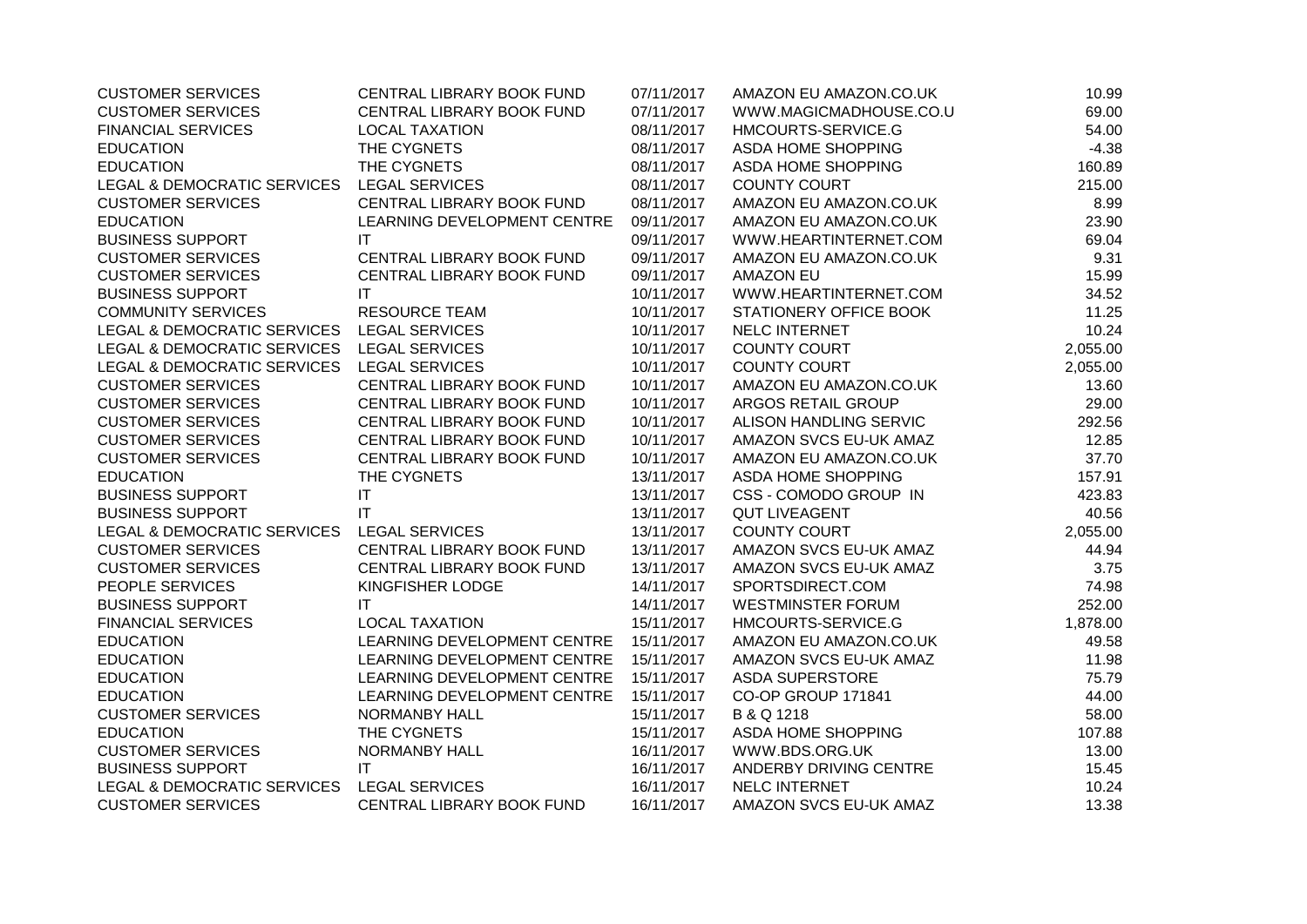| <b>CUSTOMER SERVICES</b>               | NORMANBY HALL                | 17/11/2017 | <b>B &amp; M RETAIL</b>   | 12.87  |
|----------------------------------------|------------------------------|------------|---------------------------|--------|
| <b>CUSTOMER SERVICES</b>               | NORMANBY HALL                | 17/11/2017 | <b>ASDA SUPERSTORE</b>    | 27.18  |
| <b>CUSTOMER SERVICES</b>               | CENTRAL LIBRARY BOOK FUND    | 17/11/2017 | <b>DRACCO</b>             | 279.04 |
| PEOPLE SERVICES                        | KINGFISHER LODGE             | 20/11/2017 | PARENTPAY E-COM R         | 27.00  |
| PEOPLE SERVICES                        | KINGFISHER LODGE             | 20/11/2017 | WWW.OUTWOOD.COM           | 30.00  |
| <b>CUSTOMER SERVICES</b>               | CENTRAL LIBRARY BOOK FUND    | 20/11/2017 | AMAZON SVCS EU-UK AMAZ    | 12.79  |
| <b>CUSTOMER SERVICES</b>               | CENTRAL LIBRARY BOOK FUND    | 20/11/2017 | AMAZON EU AMAZON.CO.UK    | 7.99   |
| <b>CUSTOMER SERVICES</b>               | CENTRAL LIBRARY BOOK FUND    | 20/11/2017 | AMAZON EU AMAZON.CO.UK    | 19.00  |
| <b>CUSTOMER SERVICES</b>               | CENTRAL LIBRARY BOOK FUND    | 20/11/2017 | AMAZON EU AMAZON.CO.UK    | 48.53  |
| <b>CUSTOMER SERVICES</b>               | CENTRAL LIBRARY BOOK FUND    | 21/11/2017 | AMAZON EU AMAZON.CO.UK    | 7.57   |
| <b>CUSTOMER SERVICES</b>               | CENTRAL LIBRARY BOOK FUND    | 22/11/2017 | <b>ESDEVIUM GAMES LTD</b> | 198.00 |
| <b>CUSTOMER SERVICES</b>               | CENTRAL LIBRARY BOOK FUND    | 22/11/2017 | <b>WP-KOOL KINGDOM LT</b> | 275.88 |
| PEOPLE SERVICES                        | KINGFISHER LODGE             | 23/11/2017 | WWW.GIFFGAFF.COM          | 10.00  |
| <b>EDUCATION</b>                       | THE CYGNETS                  | 23/11/2017 | ASDA HOME SHOPPING        | 115.14 |
| <b>COMMUNITY SERVICES</b>              | <b>RESOURCE TEAM</b>         | 23/11/2017 | <b>KIRKS KORNER MOTEL</b> | 220.00 |
| PREVENTION & COMMISSIONING             | <b>HEWSON HOUSE (PEOPLE)</b> | 23/11/2017 | PARCEL2GO.COM LTD         | 6.35   |
| PREVENTION & COMMISSIONING             | <b>HEWSON HOUSE (PEOPLE)</b> | 23/11/2017 | SAINSBURYS SACAT 2077     | 249.75 |
| <b>EDUCATION</b>                       | LEARNING DEVELOPMENT CENTRE  | 24/11/2017 | <b>ASDA SUPERSTORE</b>    | 34.45  |
| <b>LEGAL &amp; DEMOCRATIC SERVICES</b> | <b>LEGAL SERVICES</b>        | 24/11/2017 | <b>COUNTY COURT</b>       | 155.00 |
| <b>CUSTOMER SERVICES</b>               | CENTRAL LIBRARY BOOK FUND    | 24/11/2017 | AMAZON EU AMAZON.CO.UK    | 12.90  |
| <b>CUSTOMER SERVICES</b>               | CENTRAL LIBRARY BOOK FUND    | 24/11/2017 | <b>DRACCO</b>             | 188.77 |
| <b>COMMUNITY SERVICES</b>              | <b>FLEET</b>                 | 27/11/2017 | <b>DVLA VEHICLE TAX</b>   | 652.50 |
| <b>COMMUNITY SERVICES</b>              | <b>FLEET</b>                 | 27/11/2017 | <b>DVLA VEHICLE TAX</b>   | 167.50 |
| <b>COMMUNITY SERVICES</b>              | <b>FLEET</b>                 | 27/11/2017 | <b>DVLA VEHICLE TAX</b>   | 502.50 |
| <b>COMMUNITY SERVICES</b>              | <b>FLEET</b>                 | 27/11/2017 | <b>DVLA VEHICLE TAX</b>   | 167.50 |
| <b>COMMUNITY SERVICES</b>              | <b>FLEET</b>                 | 27/11/2017 | <b>DVLA VEHICLE TAX</b>   | 652.50 |
| <b>COMMUNITY SERVICES</b>              | <b>FLEET</b>                 | 27/11/2017 | <b>DVLA VEHICLE TAX</b>   | 167.50 |
| <b>COMMUNITY SERVICES</b>              | <b>FLEET</b>                 | 27/11/2017 | <b>DVLA VEHICLE TAX</b>   | 167.50 |
| <b>COMMUNITY SERVICES</b>              | <b>FLEET</b>                 | 27/11/2017 | <b>DVLA VEHICLE TAX</b>   | 167.50 |
| <b>COMMUNITY SERVICES</b>              | <b>FLEET</b>                 | 27/11/2017 | <b>DVLA VEHICLE TAX</b>   | 247.50 |
| <b>COMMUNITY SERVICES</b>              | <b>FLEET</b>                 | 27/11/2017 | <b>DVLA VEHICLE TAX</b>   | 332.50 |
| <b>COMMUNITY SERVICES</b>              | <b>FLEET</b>                 | 27/11/2017 | <b>DVLA VEHICLE TAX</b>   | 167.50 |
| <b>COMMUNITY SERVICES</b>              | <b>FLEET</b>                 | 27/11/2017 | <b>DVLA VEHICLE TAX</b>   | 242.50 |
| <b>COMMUNITY SERVICES</b>              | <b>FLEET</b>                 | 27/11/2017 | <b>DVLA VEHICLE TAX</b>   | 242.50 |
| <b>COMMUNITY SERVICES</b>              | <b>FLEET</b>                 | 27/11/2017 | <b>DVLA VEHICLE TAX</b>   | 192.50 |
| <b>COMMUNITY SERVICES</b>              | <b>FLEET</b>                 | 27/11/2017 | <b>DVLA VEHICLE TAX</b>   | 167.50 |
| <b>COMMUNITY SERVICES</b>              | <b>FLEET</b>                 | 27/11/2017 | <b>DVLA VEHICLE TAX</b>   | 167.50 |
| <b>COMMUNITY SERVICES</b>              | <b>FLEET</b>                 | 27/11/2017 | <b>DVLA VEHICLE TAX</b>   | 167.50 |
| <b>COMMUNITY SERVICES</b>              | <b>FLEET</b>                 | 27/11/2017 | <b>DVLA VEHICLE TAX</b>   | 242.50 |
| <b>COMMUNITY SERVICES</b>              | <b>FLEET</b>                 | 27/11/2017 | <b>DVLA VEHICLE TAX</b>   | 202.50 |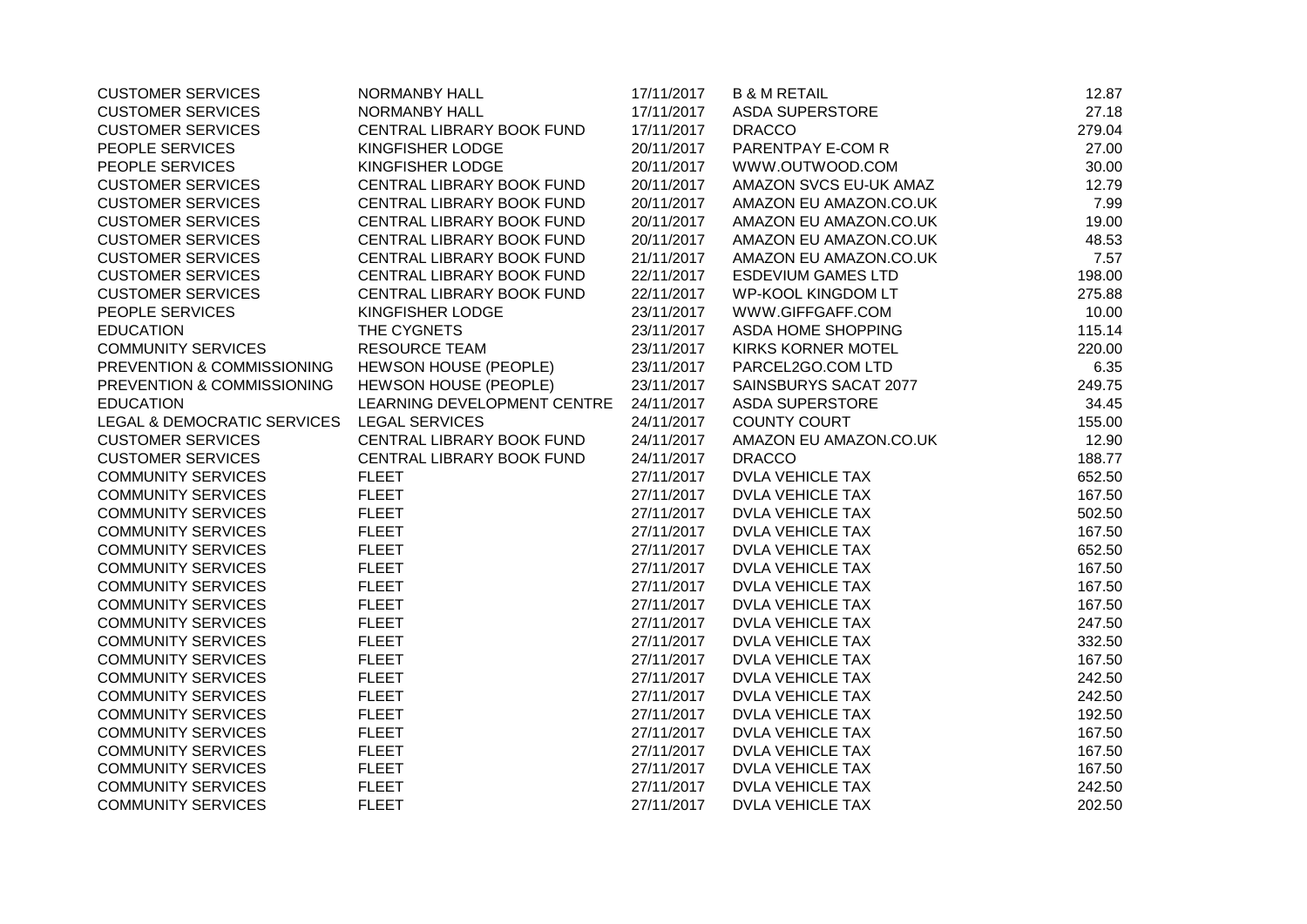| <b>COMMUNITY SERVICES</b>                  | <b>FLEET</b>                 | 27/11/2017 | <b>DVLA VEHICLE TAX</b>       | 167.50   |
|--------------------------------------------|------------------------------|------------|-------------------------------|----------|
| <b>EDUCATION</b>                           | LEARNING DEVELOPMENT CENTRE  | 27/11/2017 | WWW.ZEN.CO.UK                 | 8.39     |
| <b>EDUCATION</b>                           | THE CYGNETS                  | 27/11/2017 | ASDA HOME SHOPPING            | $-3.48$  |
| <b>EDUCATION</b>                           | THE CYGNETS                  | 27/11/2017 | ASDA HOME SHOPPING            | 112.49   |
| <b>BUSINESS SUPPORT</b>                    | IT                           | 27/11/2017 | <b>OASIS WORKFLOW PRO</b>     | 61.24    |
| <b>LEGAL &amp; DEMOCRATIC SERVICES</b>     | <b>LEGAL SERVICES</b>        | 27/11/2017 | <b>COUNTY COURT</b>           | 2,055.00 |
| <b>EDUCATION</b>                           | LEARNING DEVELOPMENT CENTRE  | 28/11/2017 | AMAZON SVCS EU-UK AMAZ        | 10.09    |
| <b>CUSTOMER SERVICES</b>                   | CENTRAL LIBRARY BOOK FUND    | 28/11/2017 | AMAZON UK RETAIL AMAZO        | 4.99     |
| <b>CUSTOMER SERVICES</b>                   | CENTRAL LIBRARY BOOK FUND    | 28/11/2017 | AMAZON UK RETAIL AMAZO        | 4.99     |
| <b>COMMUNITY SERVICES</b>                  | <b>FLEET</b>                 | 29/11/2017 | <b>TECALEMIT GARAGE EQUIP</b> | 446.40   |
| <b>EDUCATION</b>                           | THE CYGNETS                  | 29/11/2017 | ASDA HOME SHOPPING            | 99.89    |
| LEGAL & DEMOCRATIC SERVICES LEGAL SERVICES |                              | 29/11/2017 | <b>COUNTY COURT</b>           | 215.00   |
| LEGAL & DEMOCRATIC SERVICES                | <b>LEGAL SERVICES</b>        | 29/11/2017 | <b>COUNTY COURT</b>           | 155.00   |
| <b>CUSTOMER SERVICES</b>                   | CENTRAL LIBRARY BOOK FUND    | 29/11/2017 | AMAZON SVCS EU-UK AMAZ        | 19.96    |
| <b>CUSTOMER SERVICES</b>                   | CENTRAL LIBRARY BOOK FUND    | 30/11/2017 | WWW.MAGICMADHOUSE.CO.U        | 75.47    |
| <b>CUSTOMER SERVICES</b>                   | CENTRAL LIBRARY BOOK FUND    | 30/11/2017 | <b>CPC</b>                    | 40.68    |
| <b>FINANCIAL SERVICES</b>                  | <b>LOCAL TAXATION</b>        | 01/12/2017 |                               | 45.00    |
| <b>EDUCATION</b>                           | LEARNING DEVELOPMENT CENTRE  | 01/12/2017 | AMAZON UK MARKETPLACE         | 24.68    |
| <b>CUSTOMER SERVICES</b>                   | <b>NORMANBY HALL</b>         | 01/12/2017 | SAINSBURYS SACAT 2077         | 18.15    |
| <b>CUSTOMER SERVICES</b>                   | NORMANBY HALL                | 01/12/2017 | LIDL UK                       | 3.98     |
| <b>CUSTOMER SERVICES</b>                   | NORMANBY HALL                | 01/12/2017 | <b>BOOKER LIMITED SCUNTHO</b> | 17.99    |
| PEOPLE SERVICES                            | KINGFISHER LODGE             | 01/12/2017 | <b>ENTS 24 TICKETS</b>        | 46.68    |
| <b>PLACES</b>                              | PLACES MANAGEMENT            | 01/12/2017 |                               | 45.00    |
| PREVENTION & COMMISSIONING                 | <b>HEWSON HOUSE (PEOPLE)</b> | 01/12/2017 | <b>BITEABLE PTY LTD</b>       | 75.98    |
| <b>CUSTOMER SERVICES</b>                   | CENTRAL LIBRARY BOOK FUND    | 01/12/2017 | <b>WP-KOOL KINGDOM LT</b>     | 244.22   |
| <b>CUSTOMER SERVICES</b>                   | CENTRAL LIBRARY BOOK FUND    | 01/12/2017 | AMAZON UK RETAIL AMAZO        | 21.98    |
| <b>COMMUNITY SERVICES</b>                  | <b>FLEET</b>                 | 04/12/2017 | DVSA MOT COMP 2               | 410.00   |
| <b>CUSTOMER SERVICES</b>                   | <b>NORMANBY HALL</b>         | 04/12/2017 | <b>BOOKER LIMITED SCUNTHO</b> | 14.98    |
| PEOPLE SERVICES                            | KINGFISHER LODGE             | 04/12/2017 | WWW.FOOTASYLUM.COM            | 53.94    |
| PEOPLE SERVICES                            | KINGFISHER LODGE             | 04/12/2017 | <b>TICKETMASTER UK</b>        | 42.75    |
| PREVENTION & COMMISSIONING                 | <b>HEWSON HOUSE (PEOPLE)</b> | 04/12/2017 | <b>AMAZON EU</b>              | 175.89   |
| PREVENTION & COMMISSIONING                 | <b>HEWSON HOUSE (PEOPLE)</b> | 04/12/2017 | <b>AMAZON EU</b>              | 143.91   |
| PREVENTION & COMMISSIONING                 | <b>HEWSON HOUSE (PEOPLE)</b> | 04/12/2017 | <b>AMAZON EU</b>              | 50.94    |
| <b>CUSTOMER SERVICES</b>                   | CENTRAL LIBRARY BOOK FUND    | 04/12/2017 | AMAZON UK RETAIL AMAZO        | 8.25     |
| <b>CUSTOMER SERVICES</b>                   | CENTRAL LIBRARY BOOK FUND    | 04/12/2017 | <b>AMAZON EU</b>              | 11.38    |
| <b>BUSINESS SUPPORT</b>                    | IT                           | 05/12/2017 | WWW.HEARTINTERNET.COM         | 50.39    |
| <b>CUSTOMER SERVICES</b>                   | CENTRAL LIBRARY BOOK FUND    | 05/12/2017 | AMAZON UK MARKETPLACE         | 25.99    |
| <b>FINANCIAL SERVICES</b>                  | <b>LOCAL TAXATION</b>        | 06/12/2017 | HMCOURTS-SERVICE.G            | 153.00   |
| <b>CUSTOMER SERVICES</b>                   | NORMANBY HALL                | 06/12/2017 | MARKS&SPENCER PLC SACA        | 10.05    |
| <b>LEGAL &amp; DEMOCRATIC SERVICES</b>     | <b>LEGAL SERVICES</b>        | 06/12/2017 | <b>COUNTY COURT</b>           | 155.00   |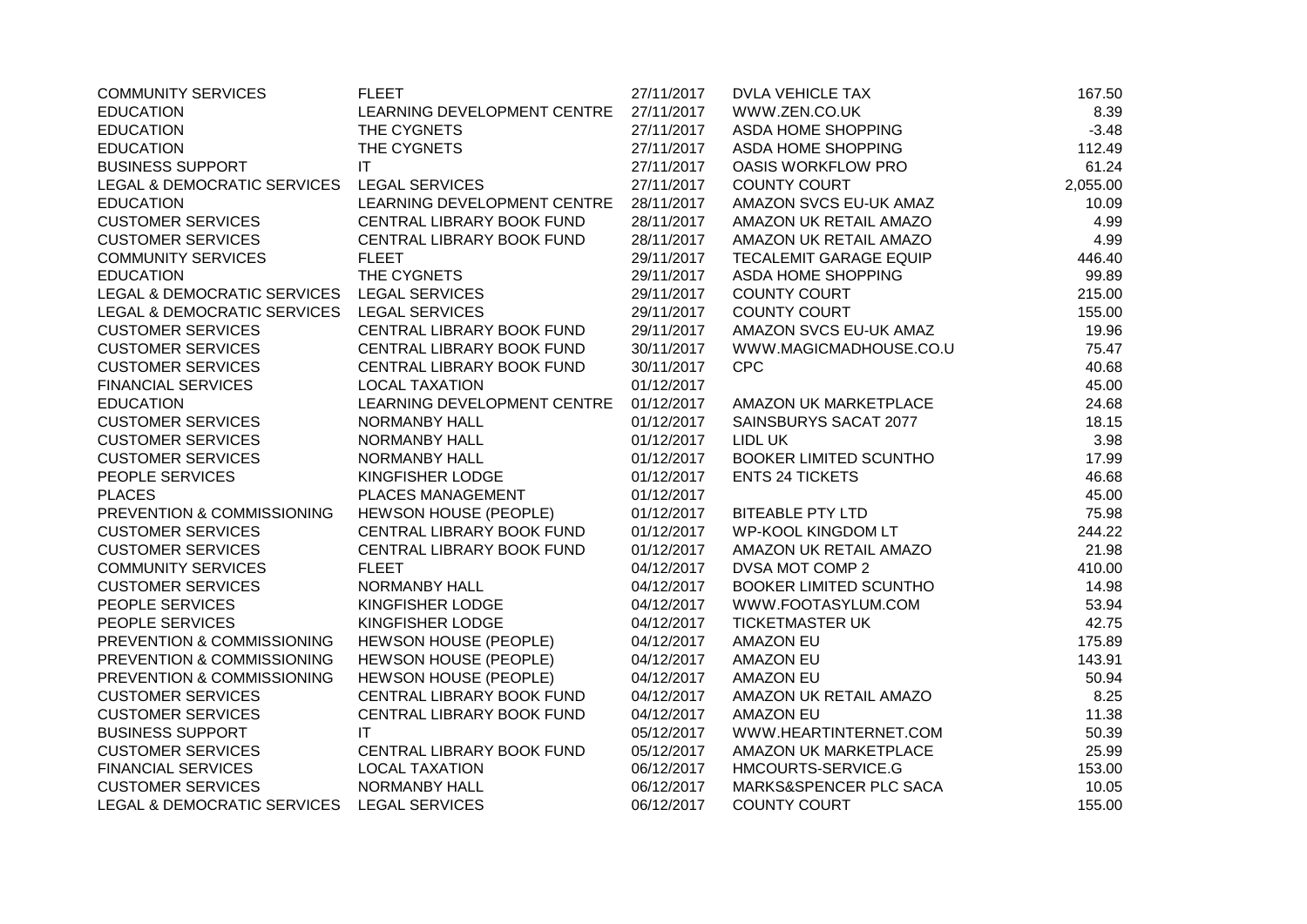| <b>CUSTOMER SERVICES</b>    | CENTRAL LIBRARY BOOK FUND   | 06/12/2017 | 4IMPRINT                      | 218.34    |
|-----------------------------|-----------------------------|------------|-------------------------------|-----------|
| <b>CUSTOMER SERVICES</b>    | NORMANBY HALL               | 07/12/2017 | <b>BOOKER LIMITED SCUNTHO</b> | 107.41    |
| <b>EDUCATION</b>            | THE CYGNETS                 | 07/12/2017 | ASDA HOME SHOPPING            | $-2.00$   |
| <b>EDUCATION</b>            | THE CYGNETS                 | 07/12/2017 | ASDA HOME SHOPPING            | 177.23    |
| <b>COMMUNITY SERVICES</b>   | <b>RESOURCE TEAM</b>        | 07/12/2017 | WWW.PANDJKITCHENS.CO.U        | 289.00    |
| <b>BUSINESS SUPPORT</b>     | IT                          | 08/12/2017 | AMAZON UK MARKETPLACE         | 72.00     |
| LEGAL & DEMOCRATIC SERVICES | <b>LEGAL SERVICES</b>       | 08/12/2017 | HMCOURTS-SERVICE.G            | 226.00    |
| <b>CUSTOMER SERVICES</b>    | CENTRAL LIBRARY BOOK FUND   | 08/12/2017 | <b>DRACCO</b>                 | 295.08    |
| <b>CUSTOMER SERVICES</b>    | NORMANBY HALL               | 11/12/2017 | <b>ASDA SUPERSTORE</b>        | 14.16     |
| <b>CUSTOMER SERVICES</b>    | NORMANBY HALL               | 11/12/2017 | SAINSBURYS SACAT 2077         | 5.00      |
| <b>EDUCATION</b>            | THE CYGNETS                 | 11/12/2017 | ASDA HOME SHOPPING            | 87.70     |
| <b>CUSTOMER SERVICES</b>    | CENTRAL LIBRARY BOOK FUND   | 11/12/2017 | AMAZON EU AMAZON.CO.UK        | 12.06     |
| <b>CUSTOMER SERVICES</b>    | NORMANBY HALL               | 12/12/2017 | <b>BOOKER LIMITED SCUNTHO</b> | 7.99      |
| <b>BUSINESS SUPPORT</b>     | IT                          | 12/12/2017 | <b>QUT LIVEAGENT</b>          | 40.40     |
| LEGAL & DEMOCRATIC SERVICES | <b>LEGAL SERVICES</b>       | 12/12/2017 | <b>COUNTY COURT</b>           | 2,055.00  |
| <b>CUSTOMER SERVICES</b>    | CENTRAL LIBRARY BOOK FUND   | 12/12/2017 | <b>ESDEVIUM GAMES LTD</b>     | 192.00    |
| <b>CUSTOMER SERVICES</b>    | CENTRAL LIBRARY BOOK FUND   | 12/12/2017 | AMAZON UK RETAIL AMAZO        | 19.41     |
| <b>FINANCIAL SERVICES</b>   | <b>LOCAL TAXATION</b>       | 13/12/2017 | HMCOURTS-SERVICE.G            | 2,259.00  |
| <b>EDUCATION</b>            | THE CYGNETS                 | 13/12/2017 | ASDA HOME SHOPPING            | $-24$     |
| <b>EDUCATION</b>            | THE CYGNETS                 | 13/12/2017 | ASDA HOME SHOPPING            | 162.33    |
| <b>CUSTOMER SERVICES</b>    | NORMANBY HALL               | 14/12/2017 | <b>ASDA SUPERSTORE</b>        | 11.72     |
| <b>BUSINESS SUPPORT</b>     | IT                          | 14/12/2017 | MICROSOFT OFFICE 36           | 79.99     |
| <b>COMMUNITY SERVICES</b>   | <b>RESOURCE TEAM</b>        | 14/12/2017 | WWW.APEA.ORG.UK               | 50.00     |
| <b>CUSTOMER SERVICES</b>    | CENTRAL LIBRARY BOOK FUND   | 14/12/2017 | AMAZON SVCS EU-UK AMAZ        | 17.99     |
| <b>CUSTOMER SERVICES</b>    | CENTRAL LIBRARY BOOK FUND   | 14/12/2017 | AMAZON UK MARKETPLACE         | 9.55      |
| PEOPLE SERVICES             | KINGFISHER LODGE            | 15/12/2017 | WWW.OUTWOOD.COM               | 9.20      |
| <b>BUSINESS SUPPORT</b>     | IT                          | 15/12/2017 | CSS - COMODO GROUP, IN        | 212.92    |
| <b>CUSTOMER SERVICES</b>    | CENTRAL LIBRARY BOOK FUND   | 15/12/2017 | AMAZON SVCS EU-UK AMAZ        | 9.35      |
| <b>EDUCATION</b>            | LEARNING DEVELOPMENT CENTRE | 18/12/2017 | <b>RENSHAW &amp; SONS</b>     | 20.98     |
| <b>CUSTOMER SERVICES</b>    | NORMANBY HALL               | 18/12/2017 | <b>ICELAND</b>                | 5.05      |
| <b>CUSTOMER SERVICES</b>    | NORMANBY HALL               | 18/12/2017 | SAINSBURYS 2077               | 15.90     |
| <b>CUSTOMER SERVICES</b>    | CENTRAL LIBRARY BOOK FUND   | 18/12/2017 | AMAZON UK MARKETPLACE         | 3.78      |
| <b>BUSINESS SUPPORT</b>     | <b>IT</b>                   | 19/12/2017 | AMAZON UK MARKETPLACE         | 104.51    |
| LEGAL & DEMOCRATIC SERVICES | <b>LEGAL SERVICES</b>       | 19/12/2017 | <b>COUNTY COURT</b>           | 2,055.00  |
| <b>CUSTOMER SERVICES</b>    | NORMANBY HALL               | 20/12/2017 | <b>BOOKER LIMITED SCUNTHO</b> | 25.59     |
| <b>EDUCATION</b>            | THE CYGNETS                 | 20/12/2017 | ASDA HOME SHOPPING            | 142.23    |
| LEGAL & DEMOCRATIC SERVICES | <b>LEGAL SERVICES</b>       | 20/12/2017 | <b>COUNTY COURT</b>           | 215.00    |
| LEGAL & DEMOCRATIC SERVICES | <b>LEGAL SERVICES</b>       | 20/12/2017 | <b>COUNTY COURT</b>           | 155.00    |
| <b>BUSINESS SUPPORT</b>     | IT                          | 21/12/2017 | <b>WP-INSTANTSSL CERTIFIC</b> | 1,137.00  |
| <b>BUSINESS SUPPORT</b>     | $\mathsf{I}\mathsf{T}$      | 21/12/2017 | CSS - COMODO GROUP, IN        | $-213.15$ |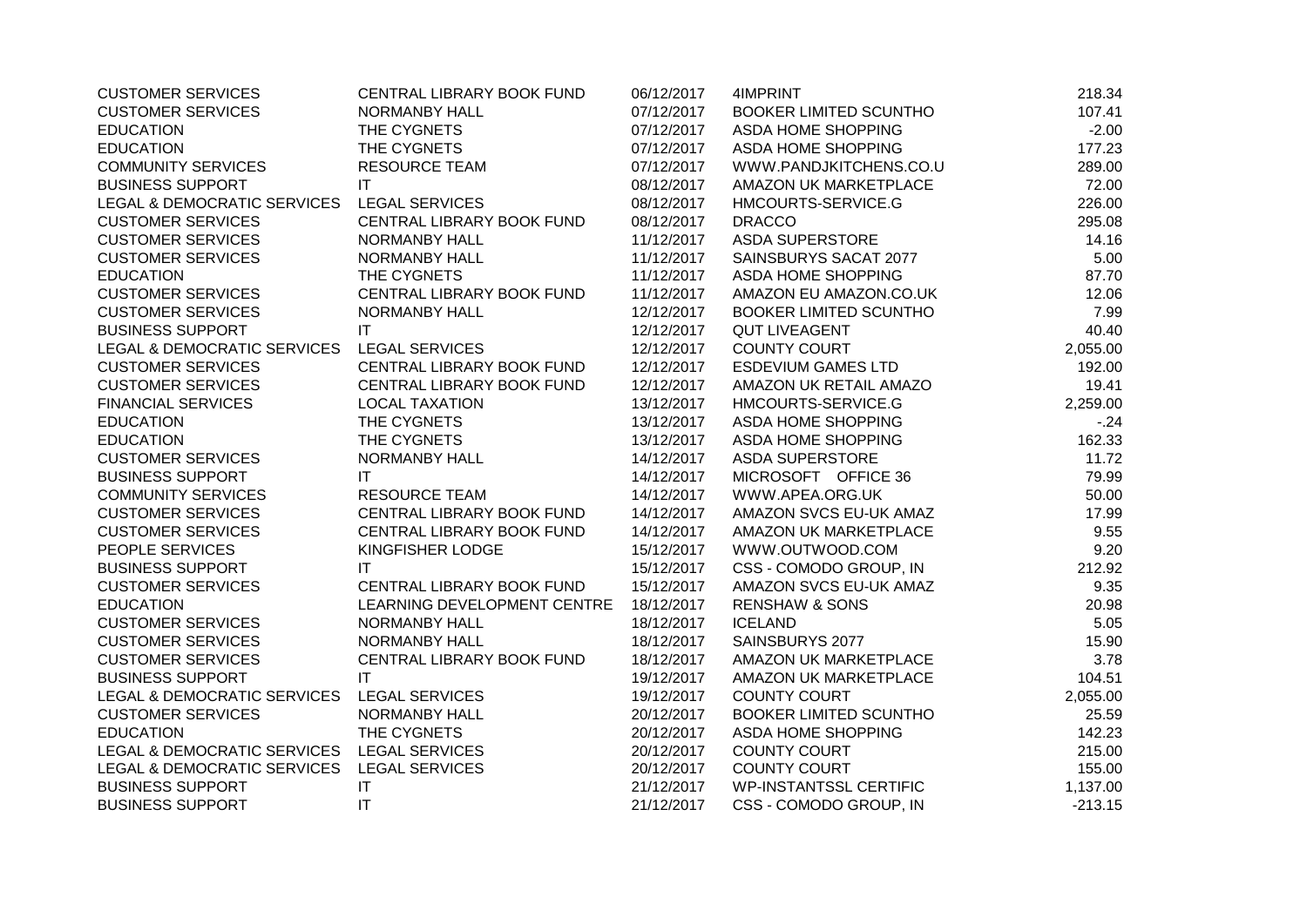| <b>COMMUNITY SERVICES</b>                  | <b>RESOURCE TEAM</b>      | 21/12/2017 | <b>KIRKS KORNER MOTEL</b> | 392.00 |
|--------------------------------------------|---------------------------|------------|---------------------------|--------|
| LEGAL & DEMOCRATIC SERVICES                | LEGAL SERVICES            | 21/12/2017 | <b>COUNTY COURT</b>       | 155.00 |
| <b>CUSTOMER SERVICES</b>                   | CENTRAL LIBRARY BOOK FUND | 21/12/2017 | AMAZON EU AMAZON.CO.UK    | 11.99  |
| <b>CUSTOMER SERVICES</b>                   | <b>NORMANBY HALL</b>      | 22/12/2017 | SAINSBURYS SACAT 2077     | 17.36  |
| PREVENTION & COMMISSIONING                 | HEWSON HOUSE (PEOPLE)     | 22/12/2017 | AMAZON UK MARKETPLACE     | 15.98  |
| <b>COMMUNITY SERVICES</b>                  | <b>FLEET</b>              | 26/12/2017 | <b>DVLA VEHICLE TAX</b>   | 167.50 |
| <b>COMMUNITY SERVICES</b>                  | <b>FLEET</b>              | 26/12/2017 | <b>DVLA VEHICLE TAX</b>   | 652.50 |
| <b>COMMUNITY SERVICES</b>                  | <b>FLEET</b>              | 26/12/2017 | <b>DVLA VEHICLE TAX</b>   | 247.50 |
| <b>COMMUNITY SERVICES</b>                  | <b>FLEET</b>              | 26/12/2017 | <b>DVLA VEHICLE TAX</b>   | 167.50 |
| <b>COMMUNITY SERVICES</b>                  | <b>FLEET</b>              | 26/12/2017 | <b>DVLA VEHICLE TAX</b>   | 652.50 |
| <b>COMMUNITY SERVICES</b>                  | <b>FLEET</b>              | 26/12/2017 | <b>DVLA VEHICLE TAX</b>   | 652.50 |
| <b>COMMUNITY SERVICES</b>                  | <b>FLEET</b>              | 26/12/2017 | <b>DVLA VEHICLE TAX</b>   | 652.50 |
| <b>COMMUNITY SERVICES</b>                  | <b>FLEET</b>              | 26/12/2017 | <b>DVLA VEHICLE TAX</b>   | 242.50 |
| <b>COMMUNITY SERVICES</b>                  | <b>FLEET</b>              | 26/12/2017 | <b>DVLA VEHICLE TAX</b>   | 652.50 |
| <b>COMMUNITY SERVICES</b>                  | <b>FLEET</b>              | 26/12/2017 | <b>DVLA VEHICLE TAX</b>   | 652.50 |
| <b>COMMUNITY SERVICES</b>                  | <b>FLEET</b>              | 26/12/2017 | <b>DVLA VEHICLE TAX</b>   | 652.50 |
| <b>COMMUNITY SERVICES</b>                  | <b>FLEET</b>              | 26/12/2017 | <b>DVLA VEHICLE TAX</b>   | 167.50 |
| <b>COMMUNITY SERVICES</b>                  | <b>FLEET</b>              | 26/12/2017 | DVLA VEHICLE TAX          | 167.50 |
| <b>COMMUNITY SERVICES</b>                  | <b>FLEET</b>              | 26/12/2017 | <b>DVLA VEHICLE TAX</b>   | 167.50 |
| <b>COMMUNITY SERVICES</b>                  | <b>FLEET</b>              | 26/12/2017 | <b>DVLA VEHICLE TAX</b>   | 242.50 |
| <b>COMMUNITY SERVICES</b>                  | <b>FLEET</b>              | 26/12/2017 | <b>DVLA VEHICLE TAX</b>   | 652.50 |
| <b>COMMUNITY SERVICES</b>                  | <b>FLEET</b>              | 26/12/2017 | <b>DVLA VEHICLE TAX</b>   | 652.50 |
| <b>COMMUNITY SERVICES</b>                  | <b>FLEET</b>              | 26/12/2017 | <b>DVLA VEHICLE TAX</b>   | 167.50 |
| <b>COMMUNITY SERVICES</b>                  | <b>FLEET</b>              | 26/12/2017 | <b>DVLA VEHICLE TAX</b>   | 167.50 |
| <b>COMMUNITY SERVICES</b>                  | <b>FLEET</b>              | 26/12/2017 | <b>DVLA VEHICLE TAX</b>   | 167.50 |
| <b>COMMUNITY SERVICES</b>                  | <b>FLEET</b>              | 26/12/2017 | <b>DVLA VEHICLE TAX</b>   | 167.50 |
| <b>COMMUNITY SERVICES</b>                  | <b>FLEET</b>              | 26/12/2017 | <b>DVLA VEHICLE TAX</b>   | 167.50 |
| <b>COMMUNITY SERVICES</b>                  | <b>FLEET</b>              | 26/12/2017 | <b>DVLA VEHICLE TAX</b>   | 167.50 |
| <b>COMMUNITY SERVICES</b>                  | <b>FLEET</b>              | 26/12/2017 | <b>DVLA VEHICLE TAX</b>   | 167.50 |
| <b>COMMUNITY SERVICES</b>                  | <b>FLEET</b>              | 26/12/2017 | <b>DVLA VEHICLE TAX</b>   | 167.50 |
| <b>COMMUNITY SERVICES</b>                  | <b>FLEET</b>              | 26/12/2017 | <b>DVLA VEHICLE TAX</b>   | 167.50 |
| <b>COMMUNITY SERVICES</b>                  | <b>FLEET</b>              | 26/12/2017 | <b>DVLA VEHICLE TAX</b>   | 167.50 |
| <b>COMMUNITY SERVICES</b>                  | <b>FLEET</b>              | 26/12/2017 | <b>DVLA VEHICLE TAX</b>   | 167.50 |
| <b>COMMUNITY SERVICES</b>                  | <b>FLEET</b>              | 26/12/2017 | <b>DVLA VEHICLE TAX</b>   | 167.50 |
| PEOPLE SERVICES                            | KINGFISHER LODGE          | 26/12/2017 | <b>GIFFGAFF</b>           | 10.00  |
| LEGAL & DEMOCRATIC SERVICES LEGAL SERVICES |                           | 26/12/2017 | <b>COUNTY COURT</b>       | 100.00 |
| <b>CUSTOMER SERVICES</b>                   | CENTRAL LIBRARY BOOK FUND | 26/12/2017 | AMAZON UK MARKETPLACE     | 6.80   |
| <b>CUSTOMER SERVICES</b>                   | CENTRAL LIBRARY BOOK FUND | 26/12/2017 | AMAZON SVCS EU-UK AMAZ    | 11.70  |
| <b>CUSTOMER SERVICES</b>                   | CENTRAL LIBRARY BOOK FUND | 26/12/2017 | AMAZON EU AMAZON.CO.UK    | 6.99   |
| <b>CUSTOMER SERVICES</b>                   | CENTRAL LIBRARY BOOK FUND | 26/12/2017 | WWW.MAGICMADHOUSE.CO.U    | 54.14  |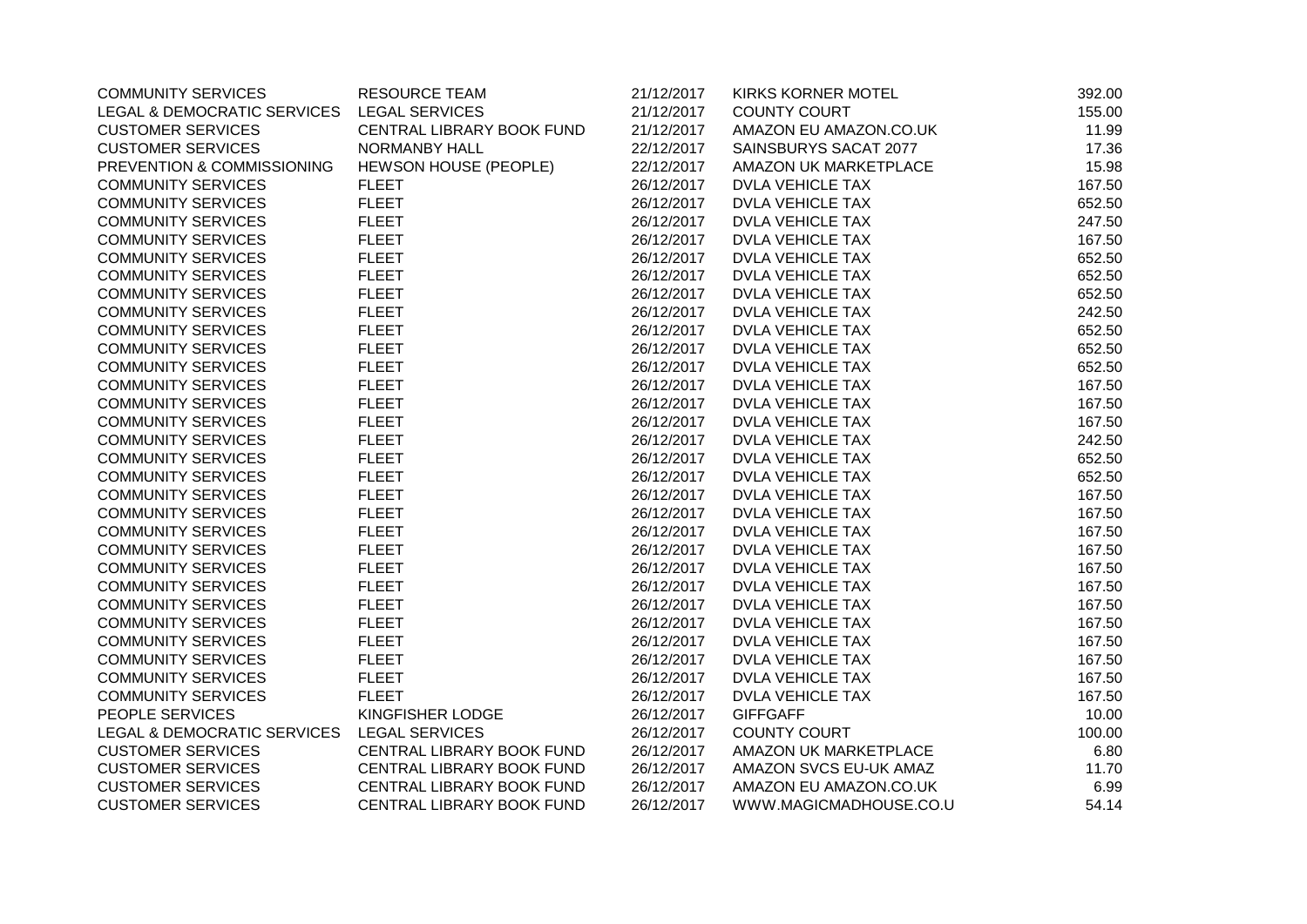| <b>EDUCATION</b>           | THE CYGNETS                  | 28/12/2017 | ASDA HOME SHOPPING     | 73.35  |
|----------------------------|------------------------------|------------|------------------------|--------|
| <b>CUSTOMER SERVICES</b>   | CENTRAL LIBRARY BOOK FUND    | 28/12/2017 | AMAZON EU AMAZON.CO.UK | 14.08  |
| <b>CUSTOMER SERVICES</b>   | CENTRAL LIBRARY BOOK FUND    | 28/12/2017 | <b>AMAZON EU</b>       | 15.99  |
| <b>CUSTOMER SERVICES</b>   | CENTRAL LIBRARY BOOK FUND    | 28/12/2017 | <b>AMAZON EU</b>       | 20.35  |
| <b>CUSTOMER SERVICES</b>   | CENTRAL LIBRARY BOOK FUND    | 29/12/2017 | AMAZON EU AMAZON.CO.UK | 6.99   |
| <b>CUSTOMER SERVICES</b>   | CENTRAL LIBRARY BOOK FUND    | 29/12/2017 | AMAZON EU AMAZON.CO.UK | 17.98  |
| <b>CUSTOMER SERVICES</b>   | CENTRAL LIBRARY BOOK FUND    | 29/12/2017 | WWW.FILMSTORE.BFI.ORG  | 15.49  |
| <b>CUSTOMER SERVICES</b>   | CENTRAL LIBRARY BOOK FUND    | 29/12/2017 | AMAZON EU AMAZON.CO.UK | 34.48  |
| <b>CUSTOMER SERVICES</b>   | CENTRAL LIBRARY BOOK FUND    | 01/01/2018 | AMAZON EU AMAZON.CO.UK | 8.99   |
| <b>CUSTOMER SERVICES</b>   | CENTRAL LIBRARY BOOK FUND    | 01/01/2018 | <b>TESCO DIRECT</b>    | 667.00 |
| <b>CUSTOMER SERVICES</b>   | CENTRAL LIBRARY BOOK FUND    | 01/01/2018 | AMAZON EU AMAZON.CO.UK | 6.07   |
| <b>CUSTOMER SERVICES</b>   | CENTRAL LIBRARY BOOK FUND    | 01/01/2018 | <b>CEX</b>             | 8.00   |
| <b>CUSTOMER SERVICES</b>   | CENTRAL LIBRARY BOOK FUND    | 01/01/2018 | Amazon UK Marketplace  | 3.25   |
| <b>CUSTOMER SERVICES</b>   | <b>NORMANBY HALL</b>         | 01/01/2018 | BOOKER LIMITED SCUNTHO | 19.47  |
| <b>CUSTOMER SERVICES</b>   | CENTRAL LIBRARY BOOK FUND    | 03/01/2018 | Amazon UK Marketplace  | 12.86  |
| <b>CUSTOMER SERVICES</b>   | CENTRAL LIBRARY BOOK FUND    | 03/01/2018 | AMAZON EU AMAZON.CO.UK | 18.98  |
| <b>EDUCATION</b>           | <b>CYGNETS</b>               | 03/01/2018 | ASDA HOME SHOPPING     | (6.40) |
| <b>EDUCATION</b>           | <b>CYGNETS</b>               | 03/01/2018 | ASDA HOME SHOPPING     | 117.34 |
| <b>EDUCATION</b>           | <b>CYGNETS</b>               | 03/01/2018 | ASDA HOME SHOPPING     | (1.45) |
| <b>BUSINESS SUPPORT</b>    | IT.                          | 03/01/2018 | <b>SLACK</b>           | 5.87   |
| PEOPLE SERVICES            | KINGFISHER LODGE             | 03/01/2018 | WWW.OUTWOOD.COM        | 67.20  |
| <b>CUSTOMER SERVICES</b>   | CENTRAL LIBRARY BOOK FUND    | 04/01/2018 | Amazon UK Marketplace  | 44.27  |
| <b>CUSTOMER SERVICES</b>   | CENTRAL LIBRARY BOOK FUND    | 04/01/2018 | Amazon EU              | 17.72  |
| <b>CUSTOMER SERVICES</b>   | CENTRAL LIBRARY BOOK FUND    | 04/01/2018 | PAYPAL BODHIBOOKPR     | 12.00  |
| <b>CUSTOMER SERVICES</b>   | CENTRAL LIBRARY BOOK FUND    | 05/01/2018 | <b>DRACCO</b>          | 191.34 |
| <b>CUSTOMER SERVICES</b>   | CENTRAL LIBRARY BOOK FUND    | 05/01/2018 | Amazon UK Marketplace  | 20.15  |
| <b>CUSTOMER SERVICES</b>   | CENTRAL LIBRARY BOOK FUND    | 05/01/2018 | AMAZON EU AMAZON.CO.UK | 13.99  |
| <b>CUSTOMER SERVICES</b>   | CENTRAL LIBRARY BOOK FUND    | 05/01/2018 | AMAZON EU AMAZON.CO.UK | 10.50  |
| <b>BUSINESS SUPPORT</b>    | IT.                          | 05/01/2018 | WWW.HEARTINTERNET.COM  | 50.39  |
| <b>EDUCATION</b>           | LEARNING DEVELOPMENT CENTRE  | 05/01/2018 | AMAZON EU AMAZON.CO.UK | 26.25  |
| <b>CUSTOMER SERVICES</b>   | CENTRAL LIBRARY BOOK FUND    | 08/01/2018 | Amazon EU              | 15.98  |
| <b>CUSTOMER SERVICES</b>   | CENTRAL LIBRARY BOOK FUND    | 08/01/2018 | Amazon EU              | 12.99  |
| <b>CUSTOMER SERVICES</b>   | CENTRAL LIBRARY BOOK FUND    | 08/01/2018 | AMAZON SVCS EU-UK AMAZ | 5.27   |
| <b>COMMUNITY SERVICES</b>  | <b>FLEET</b>                 | 08/01/2018 | <b>DSA</b>             | 230.00 |
| <b>COMMUNITY SERVICES</b>  | <b>FLEET</b>                 | 08/01/2018 | <b>DSA</b>             | 55.00  |
| <b>COMMUNITY SERVICES</b>  | <b>FLEET</b>                 | 08/01/2018 | <b>DSA</b>             | 55.00  |
| PREVENTION & COMMISSIONING | <b>HEWSON HOUSE (PEOPLE)</b> | 08/01/2018 | Amazon EU              | 19.10  |
| <b>EDUCATION</b>           | LEARNING DEVELOPMENT CENTRE  | 08/01/2018 | AMAZON SVCS EU-UK AMAZ | 25.93  |
| <b>EDUCATION</b>           | LEARNING DEVELOPMENT CENTRE  | 08/01/2018 | AMAZON EU AMAZON.CO.UK | 20.74  |
| <b>CUSTOMER SERVICES</b>   | CENTRAL LIBRARY BOOK FUND    | 09/01/2018 | SAINSBURYS SACAT 2077  | 24.05  |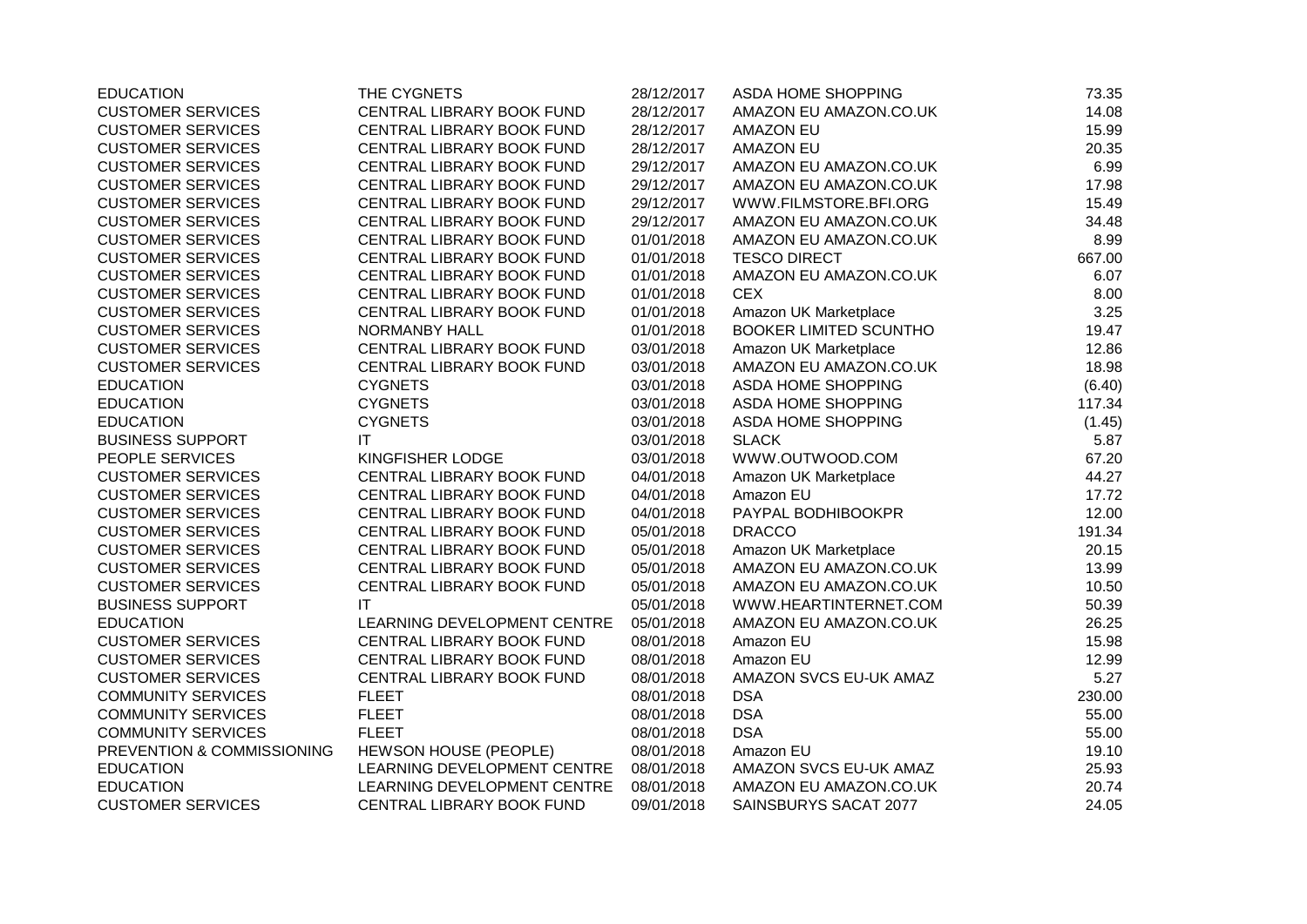| <b>CUSTOMER SERVICES</b>   | CENTRAL LIBRARY BOOK FUND   | 09/01/2018 | Amazon EU                   | 19.98   |
|----------------------------|-----------------------------|------------|-----------------------------|---------|
| <b>CUSTOMER SERVICES</b>   | CENTRAL LIBRARY BOOK FUND   | 09/01/2018 | Amazon EU                   | 23.62   |
| <b>CUSTOMER SERVICES</b>   | CENTRAL LIBRARY BOOK FUND   | 09/01/2018 | Amazon EU                   | 14.99   |
| <b>EDUCATION</b>           | <b>CYGNETS</b>              | 09/01/2018 | ASDA HOME SHOPPING          | (0.24)  |
| <b>EDUCATION</b>           | <b>CYGNETS</b>              | 09/01/2018 | ASDA HOME SHOPPING          | 119.02  |
| <b>EDUCATION</b>           | <b>CYGNETS</b>              | 09/01/2018 | ASDA HOME SHOPPING          | (10.60) |
| <b>EDUCATION</b>           | LEARNING DEVELOPMENT CENTRE | 09/01/2018 | PAYPAL NEYTCO CIC           | 12.49   |
| <b>CUSTOMER SERVICES</b>   | CENTRAL LIBRARY BOOK FUND   | 10/01/2018 | LINCOLNSHIRE HERITAGE       | 82.00   |
| <b>EDUCATION</b>           | <b>CYGNETS</b>              | 10/01/2018 | ASDA HOME SHOPPING          | 92.55   |
| <b>COMMUNITY SERVICES</b>  | <b>FLEET</b>                | 10/01/2018 | <b>NCS VUE WAMITAB TEST</b> | 135.00  |
| <b>BUSINESS SUPPORT</b>    | IT                          | 10/01/2018 | WWW.HEARTINTERNET.COM       | 25.90   |
| <b>CUSTOMER SERVICES</b>   | CENTRAL LIBRARY BOOK FUND   | 11/01/2018 | Amazon UK Marketplace       | 34.77   |
| <b>EDUCATION</b>           | LEARNING DEVELOPMENT CENTRE | 11/01/2018 | ARGOS RETAIL GROUP          | 23.98   |
| <b>EDUCATION</b>           | LEARNING DEVELOPMENT CENTRE | 11/01/2018 | WILKO.COM                   | 90.00   |
| <b>EDUCATION</b>           | LEARNING DEVELOPMENT CENTRE | 11/01/2018 | WWW.THEWORKS.CO.UK          | 4.99    |
| <b>CUSTOMER SERVICES</b>   | NORMANBY HALL               | 11/01/2018 | FACEBK TVC2TDJV82           | 9.60    |
| <b>BUSINESS SUPPORT</b>    | <b>IT</b>                   | 12/01/2018 | <b>QUT LIVEAGENT</b>        | 40.73   |
| <b>EDUCATION</b>           | LEARNING DEVELOPMENT CENTRE | 12/01/2018 | Amazon EU                   | 32.09   |
| <b>CUSTOMER SERVICES</b>   | CENTRAL LIBRARY BOOK FUND   | 15/01/2018 | Amazon UK Marketplace       | 22.20   |
| <b>COMMUNITY SERVICES</b>  | <b>RESOURCE TEAM</b>        | 15/01/2018 | Amazon UK Marketplace       | 22.98   |
| PREVENTION & COMMISSIONING | HEWSON HOUSE (PEOPLE)       | 15/01/2018 | Amazon UK Marketplace       | 25.99   |
| PLANNING & REGENERATION    | <b>SRHD</b>                 | 15/01/2018 | <b>GURU</b>                 | 1.20    |
| PLANNING & REGENERATION    | <b>SRHD</b>                 | 15/01/2018 | SMUGMUG ONLINE PHOTOS       | 65.57   |
| <b>CUSTOMER SERVICES</b>   | CENTRAL LIBRARY BOOK FUND   | 16/01/2018 | AMAZON SVCS EU-UK AMAZ      | 12.58   |
| PREVENTION & COMMISSIONING | HEWSON HOUSE (PEOPLE)       | 16/01/2018 | EB SEMINAR WORKING AN       | 329.94  |
| <b>CUSTOMER SERVICES</b>   | CENTRAL LIBRARY BOOK FUND   | 17/01/2018 | <b>DRACCO</b>               | 189.96  |
| <b>CUSTOMER SERVICES</b>   | CENTRAL LIBRARY BOOK FUND   | 17/01/2018 | <b>ESDEVIUM GAMES LTD</b>   | 184.66  |
| <b>EDUCATION</b>           | <b>CYGNETS</b>              | 17/01/2018 | ASDA HOME SHOPPING          | 129.26  |
| <b>EDUCATION</b>           | LEARNING DEVELOPMENT CENTRE | 17/01/2018 | AMAZON SVCS EU-UK AMAZ      | (23.93) |
| <b>EDUCATION</b>           | LEARNING DEVELOPMENT CENTRE | 17/01/2018 | Amazon UK Marketplace       | 36.73   |
| PLANNING & REGENERATION    | <b>SRHD</b>                 | 17/01/2018 | <b>GURU</b>                 | 6.00    |
| <b>COMMUNITY SERVICES</b>  | <b>FLEET</b>                | 18/01/2018 | <b>DVLA VEHICLE TAX</b>     | 652.50  |
| <b>COMMUNITY SERVICES</b>  | <b>FLEET</b>                | 18/01/2018 | <b>DVLA VEHICLE TAX</b>     | 652.50  |
| <b>COMMUNITY SERVICES</b>  | <b>FLEET</b>                | 18/01/2018 | <b>DVLA VEHICLE TAX</b>     | 192.50  |
| <b>COMMUNITY SERVICES</b>  | <b>FLEET</b>                | 18/01/2018 | <b>DVLA VEHICLE TAX</b>     | 242.50  |
| <b>COMMUNITY SERVICES</b>  | <b>FLEET</b>                | 18/01/2018 | <b>DVLA VEHICLE TAX</b>     | 652.50  |
| <b>COMMUNITY SERVICES</b>  | <b>FLEET</b>                | 18/01/2018 | <b>DVLA VEHICLE TAX</b>     | 652.50  |
| <b>COMMUNITY SERVICES</b>  | <b>FLEET</b>                | 18/01/2018 | <b>DVLA VEHICLE TAX</b>     | 242.50  |
| <b>COMMUNITY SERVICES</b>  | <b>FLEET</b>                | 18/01/2018 | <b>DVLA VEHICLE TAX</b>     | 652.50  |
| <b>COMMUNITY SERVICES</b>  | <b>FLEET</b>                | 18/01/2018 | <b>DVLA VEHICLE TAX</b>     | 652.50  |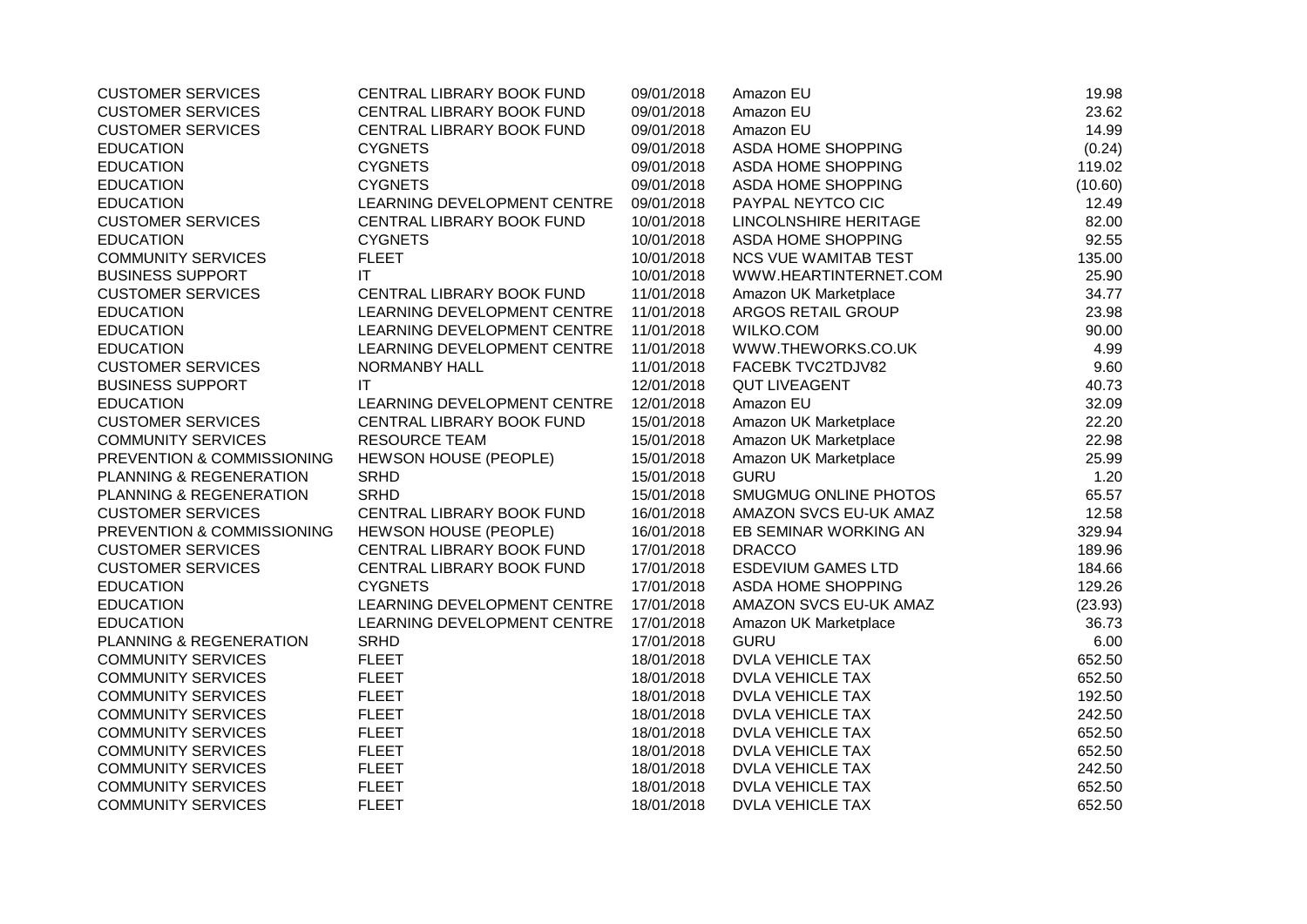| <b>COMMUNITY SERVICES</b>  | <b>FLEET</b>                | 18/01/2018 | <b>DVLA VEHICLE TAX</b>     | 242.50  |
|----------------------------|-----------------------------|------------|-----------------------------|---------|
| <b>COMMUNITY SERVICES</b>  | <b>FLEET</b>                | 18/01/2018 | <b>DVLA VEHICLE TAX</b>     | 167.50  |
| <b>COMMUNITY SERVICES</b>  | <b>FLEET</b>                | 18/01/2018 | DVLA VEHICLE TAX            | 167.50  |
| <b>COMMUNITY SERVICES</b>  | <b>FLEET</b>                | 18/01/2018 | <b>DVLA VEHICLE TAX</b>     | 652.50  |
| <b>COMMUNITY SERVICES</b>  | <b>FLEET</b>                | 18/01/2018 | DVLA VEHICLE TAX            | 167.50  |
| <b>COMMUNITY SERVICES</b>  | <b>FLEET</b>                | 18/01/2018 | <b>DVLA VEHICLE TAX</b>     | 167.50  |
| <b>COMMUNITY SERVICES</b>  | <b>FLEET</b>                | 18/01/2018 | <b>DVLA VEHICLE TAX</b>     | 222.50  |
| <b>COMMUNITY SERVICES</b>  | <b>FLEET</b>                | 18/01/2018 | <b>DVLA VEHICLE TAX</b>     | 167.50  |
| PREVENTION & COMMISSIONING | HEWSON HOUSE (PEOPLE)       | 18/01/2018 | AMAZON SVCS EU-UK AMAZ      | 22.98   |
| <b>CUSTOMER SERVICES</b>   | CENTRAL LIBRARY BOOK FUND   | 19/01/2018 | <b>DRACCO</b>               | 181.66  |
| <b>BUSINESS SUPPORT</b>    | <b>IT</b>                   | 19/01/2018 | QUICKTAPSURVEY              | 365.28  |
| PEOPLE SERVICES            | KINGFISHER LODGE            | 19/01/2018 | <b>ACTIVITYBOOKERCOM</b>    | 51.99   |
| <b>CUSTOMER SERVICES</b>   | CENTRAL LIBRARY BOOK FUND   | 22/01/2018 | Amazon EU                   | 19.16   |
| <b>CUSTOMER SERVICES</b>   | CENTRAL LIBRARY BOOK FUND   | 22/01/2018 | Amazon EU                   | 19.98   |
| <b>COMMUNITY SERVICES</b>  | <b>FLEET</b>                | 22/01/2018 | <b>DSA</b>                  | 55.00   |
| <b>COMMUNITY SERVICES</b>  | <b>FLEET</b>                | 22/01/2018 | <b>DSA</b>                  | 55.00   |
| <b>COMMUNITY SERVICES</b>  | <b>FLEET</b>                | 22/01/2018 | <b>DSA</b>                  | (55.00) |
| <b>CUSTOMER SERVICES</b>   | CENTRAL LIBRARY BOOK FUND   | 23/01/2018 | Amazon EU                   | 10.81   |
| <b>CUSTOMER SERVICES</b>   | CENTRAL LIBRARY BOOK FUND   | 23/01/2018 | Amazon UK Marketplace       | 3.78    |
| <b>CUSTOMER SERVICES</b>   | CENTRAL LIBRARY BOOK FUND   | 23/01/2018 | Amazon EU                   | 7.99    |
| <b>CUSTOMER SERVICES</b>   | CENTRAL LIBRARY BOOK FUND   | 23/01/2018 | Amazon EU                   | 44.87   |
| <b>CUSTOMER SERVICES</b>   | CENTRAL LIBRARY BOOK FUND   | 24/01/2018 | <b>DRACCO</b>               | 333.96  |
| <b>EDUCATION</b>           | <b>CYGNETS</b>              | 24/01/2018 | ASDA HOME SHOPPING          | 150.71  |
| <b>EDUCATION</b>           | <b>CYGNETS</b>              | 24/01/2018 | ASDA HOME SHOPPING          | (2.18)  |
| <b>EDUCATION</b>           | LEARNING DEVELOPMENT CENTRE | 24/01/2018 | WWW.ARGOS.CO.UK             | 68.94   |
| <b>CUSTOMER SERVICES</b>   | CENTRAL LIBRARY BOOK FUND   | 25/01/2018 | AMAZON SVCS EU-UK AMAZ      | 10.64   |
| <b>CUSTOMER SERVICES</b>   | CENTRAL LIBRARY BOOK FUND   | 25/01/2018 | <b>CHAOS CARDS</b>          | 212.74  |
| PREVENTION & COMMISSIONING | HEWSON HOUSE (PEOPLE)       | 25/01/2018 | Amazon UK Marketplace       | 21.90   |
| PEOPLE SERVICES            | KINGFISHER LODGE            | 25/01/2018 | WWW.OUTWOOD.COM             | 48.00   |
| <b>BUSINESS SUPPORT</b>    | IT                          | 26/01/2018 | WWW.HEARTINTERNET.COM       | 19.18   |
| <b>CUSTOMER SERVICES</b>   | CENTRAL LIBRARY BOOK FUND   | 29/01/2018 | AMAZON UK RETAIL AMAZO      | 6.99    |
| <b>COMMUNITY SERVICES</b>  | <b>RESOURCE TEAM</b>        | 29/01/2018 | <b>CIEH</b>                 | 189.00  |
| <b>COMMUNITY SERVICES</b>  | <b>FLEET</b>                | 29/01/2018 | NCS VUE WAMITAB TEST        | 135.00  |
| <b>COMMUNITY SERVICES</b>  | <b>FLEET</b>                | 29/01/2018 | <b>FOX COVERT</b>           | 78.00   |
| <b>COMMUNITY SERVICES</b>  | <b>FLEET</b>                | 29/01/2018 | <b>NCS VUE WAMITAB TEST</b> | 135.00  |
| PREVENTION & COMMISSIONING | HEWSON HOUSE (PEOPLE)       | 29/01/2018 | Amazon UK Marketplace       | 12.14   |
| <b>EDUCATION</b>           | LEARNING DEVELOPMENT CENTRE | 29/01/2018 | AMAZON SVCS EU-UK AMAZ      | 12.42   |
| <b>EDUCATION</b>           | LEARNING DEVELOPMENT CENTRE | 29/01/2018 | Amazon EU                   | 19.55   |
| <b>CUSTOMER SERVICES</b>   | CENTRAL LIBRARY BOOK FUND   | 30/01/2018 | Amazon EU                   | 8.99    |
| <b>CUSTOMER SERVICES</b>   | CENTRAL LIBRARY BOOK FUND   | 30/01/2018 | Amazon EU                   | 28.41   |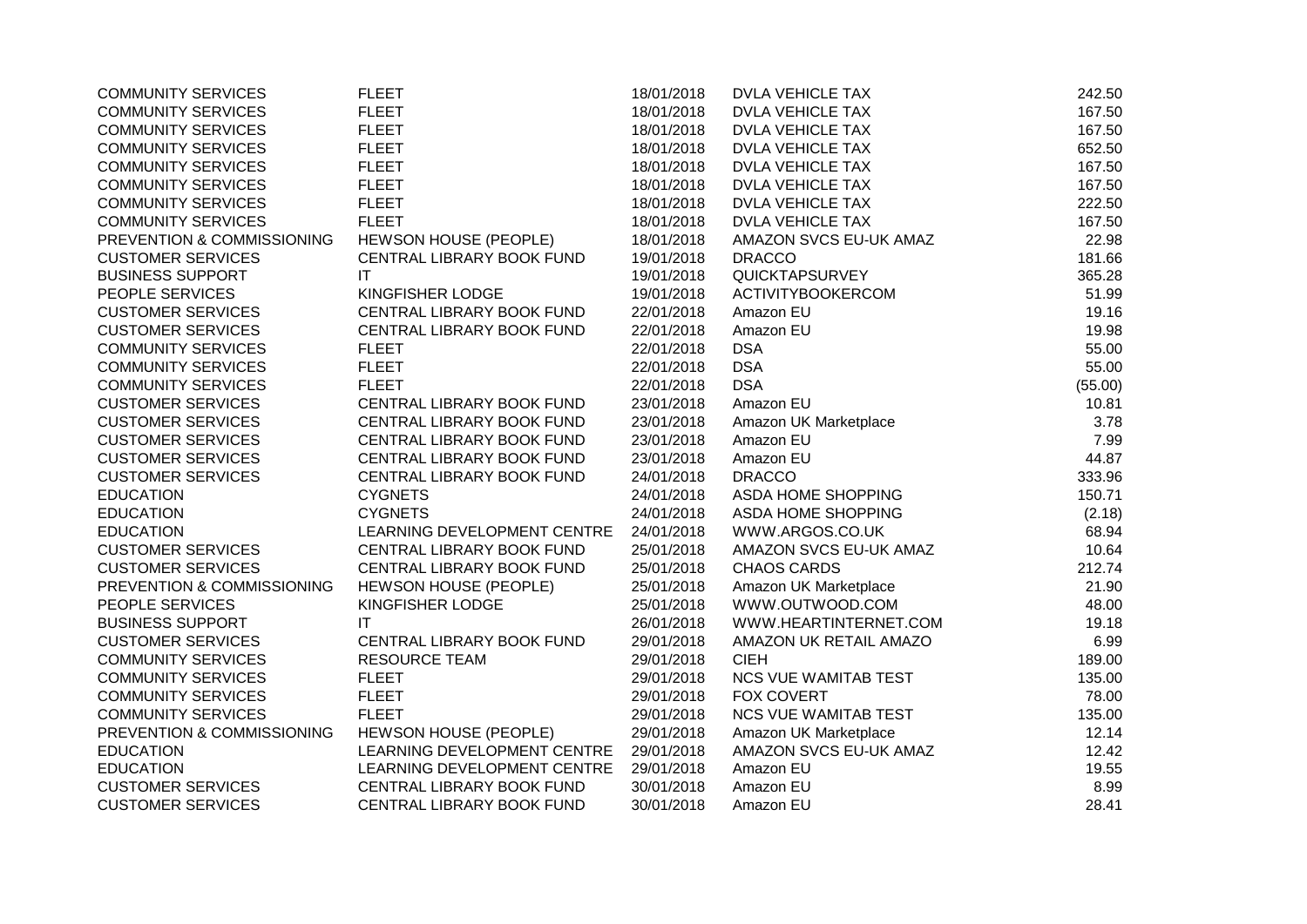| <b>CUSTOMER SERVICES</b>   | CENTRAL LIBRARY BOOK FUND    | 30/01/2018 | Amazon EU                 | 18.83  |
|----------------------------|------------------------------|------------|---------------------------|--------|
| <b>CUSTOMER SERVICES</b>   | CENTRAL LIBRARY BOOK FUND    | 30/01/2018 | Amazon EU                 | 20.99  |
| <b>CUSTOMER SERVICES</b>   | CENTRAL LIBRARY BOOK FUND    | 30/01/2018 | Amazon EU                 | 33.09  |
| PREVENTION & COMMISSIONING | HEWSON HOUSE (PEOPLE)        | 30/01/2018 | AMAZON EU AMAZON.CO.UK    | 52.10  |
| <b>CUSTOMER SERVICES</b>   | CENTRAL LIBRARY BOOK FUND    | 31/01/2018 | Amazon EU                 | 48.97  |
| <b>EDUCATION</b>           | <b>CYGNETS</b>               | 31/01/2018 | ASDA HOME SHOPPING        | (1.07) |
| <b>EDUCATION</b>           | <b>CYGNETS</b>               | 31/01/2018 | TVLICENSING.CO.UK         | 147.00 |
| <b>EDUCATION</b>           | <b>CYGNETS</b>               | 31/01/2018 | ASDA HOME SHOPPING        | 153.17 |
| <b>COMMUNITY SERVICES</b>  | <b>FLEET</b>                 | 31/01/2018 | <b>DVLA VEHICLE TAX</b>   | 167.50 |
| <b>COMMUNITY SERVICES</b>  | <b>FLEET</b>                 | 31/01/2018 | <b>DVLA VEHICLE TAX</b>   | 242.50 |
| PEOPLE SERVICES            | KINGFISHER LODGE             | 31/01/2018 | <b>WILKO.COM</b>          | 29.99  |
| PEOPLE SERVICES            | KINGFISHER LODGE             | 31/01/2018 | WILKO.COM                 | 29.99  |
| PLANNING & REGENERATION    | <b>SRHD</b>                  | 31/01/2018 | <b>FOREST PINES HOTEL</b> | 9.75   |
| <b>CUSTOMER SERVICES</b>   | CENTRAL LIBRARY BOOK FUND    | 01/02/2018 | AMAZON SVCS EU-UK AMAZ    | 42.48  |
| <b>CUSTOMER SERVICES</b>   | CENTRAL LIBRARY BOOK FUND    | 01/02/2018 | AMAZON EU AMAZON.CO.UK    | 7.21   |
| <b>CUSTOMER SERVICES</b>   | CENTRAL LIBRARY BOOK FUND    | 01/02/2018 | Amazon EU                 | 16.44  |
| <b>CUSTOMER SERVICES</b>   | CENTRAL LIBRARY BOOK FUND    | 01/02/2018 | AMAZON EU AMAZON.CO.UK    | 13.36  |
| PREVENTION & COMMISSIONING | <b>HEWSON HOUSE (PEOPLE)</b> | 01/02/2018 | PARCEL2GO.COM LTD         | 7.19   |
| PEOPLE SERVICES            | KINGFISHER LODGE             | 01/02/2018 | TVLICENSING.CO.UK         | 147.00 |
| <b>CUSTOMER SERVICES</b>   | CENTRAL LIBRARY BOOK FUND    | 02/02/2018 | Amazon EU                 | 24.92  |
| <b>CUSTOMER SERVICES</b>   | CENTRAL LIBRARY BOOK FUND    | 02/02/2018 | Amazon UK Marketplace     | 12.76  |
| PREVENTION & COMMISSIONING | <b>HEWSON HOUSE (PEOPLE)</b> | 02/02/2018 | EB NATIONAL AMHP LEAD     | 50.00  |
| <b>EDUCATION</b>           | LEARNING DEVELOPMENT CENTRE  | 02/02/2018 | Amazon UK Marketplace     | 8.65   |
| PLANNING & REGENERATION    | <b>SRHD</b>                  | 02/02/2018 | <b>GURU</b>               | 178.80 |
| <b>CUSTOMER SERVICES</b>   | CENTRAL LIBRARY BOOK FUND    | 05/02/2018 | Amazon UK Marketplace     | 8.23   |
| <b>CUSTOMER SERVICES</b>   | CENTRAL LIBRARY BOOK FUND    | 05/02/2018 | Amazon EU                 | 29.98  |
| <b>CUSTOMER SERVICES</b>   | CENTRAL LIBRARY BOOK FUND    | 05/02/2018 | AMAZON EU AMAZON.CO.UK    | 11.37  |
| <b>EDUCATION</b>           | <b>CYGNETS</b>               | 05/02/2018 | <b>ASDA HOME SHOPPING</b> | (4.50) |
| <b>EDUCATION</b>           | <b>CYGNETS</b>               | 05/02/2018 | ASDA HOME SHOPPING        | 151.15 |
| PREVENTION & COMMISSIONING | HEWSON HOUSE (PEOPLE)        | 05/02/2018 | WWW.ARIALTRAIL.CO.UK      | 156.00 |
| <b>BUSINESS SUPPORT</b>    | $\mathsf{I}\mathsf{T}$       | 05/02/2018 | WWW.HEARTINTERNET.COM     | 50.39  |
| <b>EDUCATION</b>           | LEARNING DEVELOPMENT CENTRE  | 05/02/2018 | Amazon UK Marketplace     | 20.17  |
| <b>EDUCATION</b>           | LEARNING DEVELOPMENT CENTRE  | 05/02/2018 | AMAZON EU AMAZON.CO.UK    | 14.67  |
| <b>EDUCATION</b>           | LEARNING DEVELOPMENT CENTRE  | 05/02/2018 | Amazon UK Marketplace     | 105.75 |
| <b>CUSTOMER SERVICES</b>   | CENTRAL LIBRARY BOOK FUND    | 06/02/2018 | Amazon EU                 | 28.80  |
| <b>CUSTOMER SERVICES</b>   | CENTRAL LIBRARY BOOK FUND    | 06/02/2018 | AMAZON EU AMAZON.CO.UK    | 9.09   |
| <b>CUSTOMER SERVICES</b>   | CENTRAL LIBRARY BOOK FUND    | 06/02/2018 | <b>DRACCO</b>             | 187.68 |
| <b>CUSTOMER SERVICES</b>   | CENTRAL LIBRARY BOOK FUND    | 07/02/2018 | Amazon EU                 | 17.55  |
| <b>CUSTOMER SERVICES</b>   | CENTRAL LIBRARY BOOK FUND    | 07/02/2018 | Amazon EU                 | 34.77  |
| <b>EDUCATION</b>           | <b>CYGNETS</b>               | 07/02/2018 | ASDA HOME SHOPPING        | 85.63  |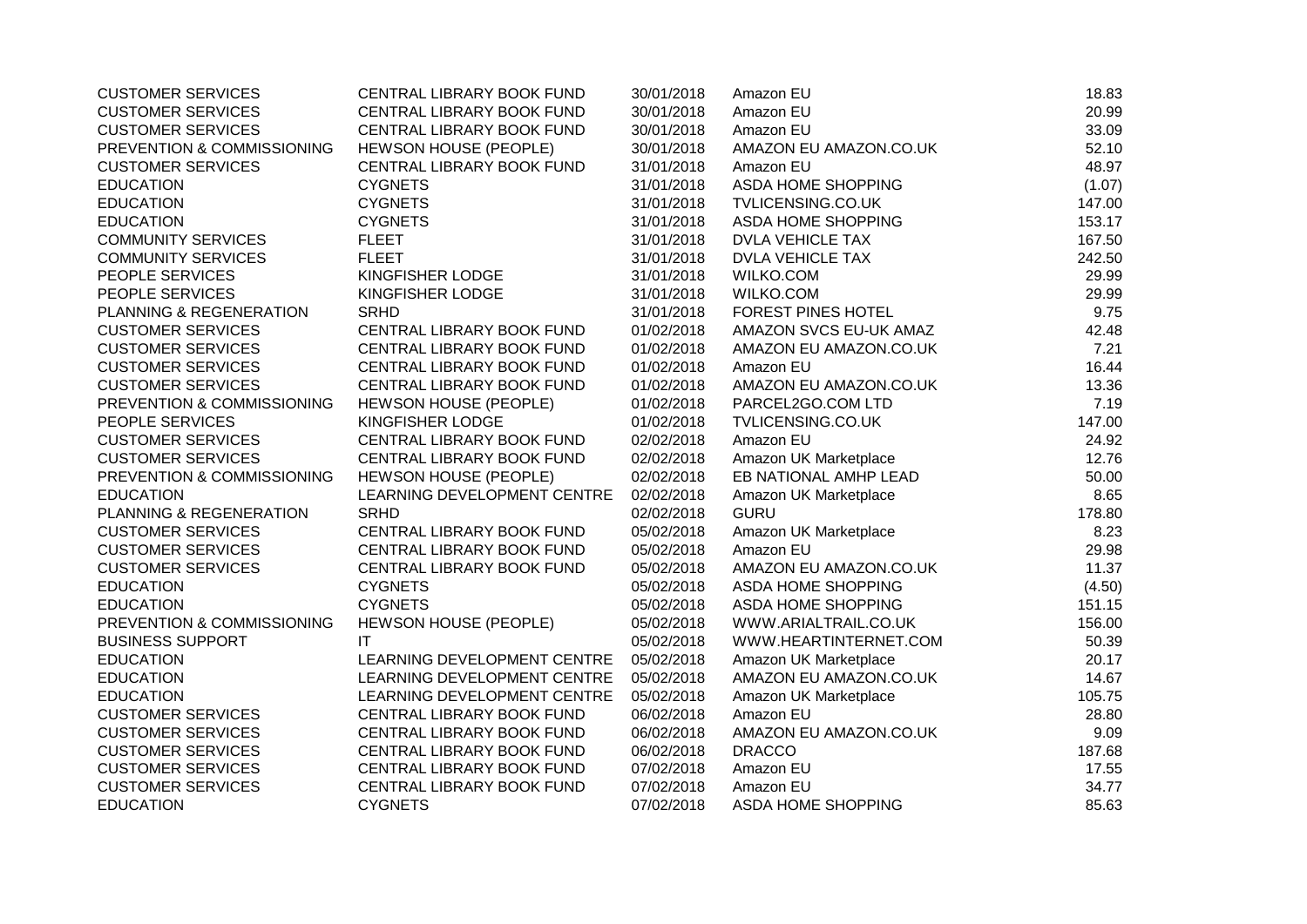| <b>BUSINESS SUPPORT</b>                    | $\mathsf{I}\mathsf{T}$      | 07/02/2018 | WWW.HEARTINTERNET.COM     | 25.89    |
|--------------------------------------------|-----------------------------|------------|---------------------------|----------|
| <b>EDUCATION</b>                           | LEARNING DEVELOPMENT CENTRE | 07/02/2018 | <b>WP-THE BRITISH ASS</b> | 54.00    |
| LEGAL & DEMOCRATIC SERVICES                | <b>LEGAL SERVICES</b>       | 07/02/2018 | <b>COUNTY COURT</b>       | 155.00   |
| LEGAL & DEMOCRATIC SERVICES LEGAL SERVICES |                             | 07/02/2018 | COUNTY COURT              | 50.00    |
| LEGAL & DEMOCRATIC SERVICES                | <b>LEGAL SERVICES</b>       | 07/02/2018 | COUNTY COURT              | 2,055.00 |
| LEGAL & DEMOCRATIC SERVICES                | <b>LEGAL SERVICES</b>       | 07/02/2018 | <b>COUNTY COURT</b>       | 155.00   |
| LEGAL & DEMOCRATIC SERVICES                | <b>LEGAL SERVICES</b>       | 07/02/2018 | <b>COUNTY COURT</b>       | 50.00    |
| LEGAL & DEMOCRATIC SERVICES                | <b>LEGAL SERVICES</b>       | 07/02/2018 | COUNTY COURT              | 2,055.00 |
| <b>FINANCIAL SERVICES</b>                  | <b>LOCAL TAXATION</b>       | 07/02/2018 | HMCOURTS-SERVICE.G        | 144.00   |
| <b>BUSINESS SUPPORT</b>                    | IT                          | 08/02/2018 | <b>SLACK</b>              | 562.02   |
| <b>EDUCATION</b>                           | LEARNING DEVELOPMENT CENTRE | 08/02/2018 | Amazon UK Marketplace     | 11.05    |
| LEGAL & DEMOCRATIC SERVICES                | <b>LEGAL SERVICES</b>       | 08/02/2018 | <b>COUNTY COURT</b>       | 455.00   |
| <b>LEGAL &amp; DEMOCRATIC SERVICES</b>     | <b>LEGAL SERVICES</b>       | 08/02/2018 | <b>COUNTY COURT</b>       | 455.00   |
| LEGAL & DEMOCRATIC SERVICES                | <b>LEGAL SERVICES</b>       | 08/02/2018 | <b>COUNTY COURT</b>       | 455.00   |
| <b>CUSTOMER SERVICES</b>                   | CENTRAL LIBRARY BOOK FUND   | 09/02/2018 | Amazon EU                 | 12.91    |
| PREVENTION & COMMISSIONING                 | HEWSON HOUSE (PEOPLE)       | 09/02/2018 | Amazon UK Marketplace     | 29.99    |
| PREVENTION & COMMISSIONING                 | HEWSON HOUSE (PEOPLE)       | 09/02/2018 | Amazon EU                 | 39.92    |
| PEOPLE SERVICES                            | KINGFISHER LODGE            | 09/02/2018 | <b>WILKO RETAIL LIMIT</b> | (29.99)  |
| LEGAL & DEMOCRATIC SERVICES                | <b>LEGAL SERVICES</b>       | 09/02/2018 | <b>COUNTY COURT</b>       | 215.00   |
| <b>CUSTOMER SERVICES</b>                   | CENTRAL LIBRARY BOOK FUND   | 12/02/2018 | REALLY USEFUL PROD        | 150.42   |
| <b>CUSTOMER SERVICES</b>                   | CENTRAL LIBRARY BOOK FUND   | 12/02/2018 | WWW.MAGICMADHOUSE.CO.U    | 181.95   |
| <b>CUSTOMER SERVICES</b>                   | CENTRAL LIBRARY BOOK FUND   | 12/02/2018 | <b>WP-KOOL KINGDOM LT</b> | 202.22   |
| <b>CUSTOMER SERVICES</b>                   | CENTRAL LIBRARY BOOK FUND   | 12/02/2018 | AMAZON EU AMAZON.CO.UK    | 32.96    |
| <b>CUSTOMER SERVICES</b>                   | CENTRAL LIBRARY BOOK FUND   | 12/02/2018 | Toys R Us                 | 57.74    |
| <b>CUSTOMER SERVICES</b>                   | CENTRAL LIBRARY BOOK FUND   | 12/02/2018 | AMAZON EU AMAZON.CO.UK    | 20.14    |
| <b>CUSTOMER SERVICES</b>                   | CENTRAL LIBRARY BOOK FUND   | 12/02/2018 | PAYPAL KEN                | 85.00    |
| PREVENTION & COMMISSIONING                 | HEWSON HOUSE (PEOPLE)       | 12/02/2018 | MAILCHIMP PAYASYOUG       | 109.43   |
| PREVENTION & COMMISSIONING                 | HEWSON HOUSE (PEOPLE)       | 12/02/2018 | Amazon EU                 | 51.84    |
| PREVENTION & COMMISSIONING                 | HEWSON HOUSE (PEOPLE)       | 12/02/2018 | Amazon EU                 | 80.00    |
| <b>BUSINESS SUPPORT</b>                    | IT                          | 12/02/2018 | WWW.HEARTINTERNET.COM     | 17.26    |
| <b>BUSINESS SUPPORT</b>                    | IT                          | 12/02/2018 | <b>QUT LIVEAGENT</b>      | 40.58    |
| <b>BUSINESS SUPPORT</b>                    | IT                          | 12/02/2018 | MICROSOFT ANSWER DE       | 238.80   |
| <b>EDUCATION</b>                           | LEARNING DEVELOPMENT CENTRE | 12/02/2018 | Amazon UK Marketplace     | 5.99     |
| <b>CUSTOMER SERVICES</b>                   | CENTRAL LIBRARY BOOK FUND   | 13/02/2018 | Amazon EU                 | 4.95     |
| <b>CUSTOMER SERVICES</b>                   | CENTRAL LIBRARY BOOK FUND   | 13/02/2018 | Amazon EU                 | 6.90     |
| <b>CUSTOMER SERVICES</b>                   | CENTRAL LIBRARY BOOK FUND   | 13/02/2018 | <b>ESDEVIUM GAMES LTD</b> | 182.64   |
| <b>CUSTOMER SERVICES</b>                   | CENTRAL LIBRARY BOOK FUND   | 13/02/2018 | AMAZON EU AMAZON.CO.UK    | 41.25    |
| <b>BUSINESS SUPPORT</b>                    | IT                          | 13/02/2018 | WWW.HEARTINTERNET.COM     | 86.30    |
| <b>CUSTOMER SERVICES</b>                   | CENTRAL LIBRARY BOOK FUND   | 14/02/2018 | Amazon EU                 | 31.97    |
| <b>EDUCATION</b>                           | <b>CYGNETS</b>              | 14/02/2018 | <b>ASDA HOME SHOPPING</b> | (0.02)   |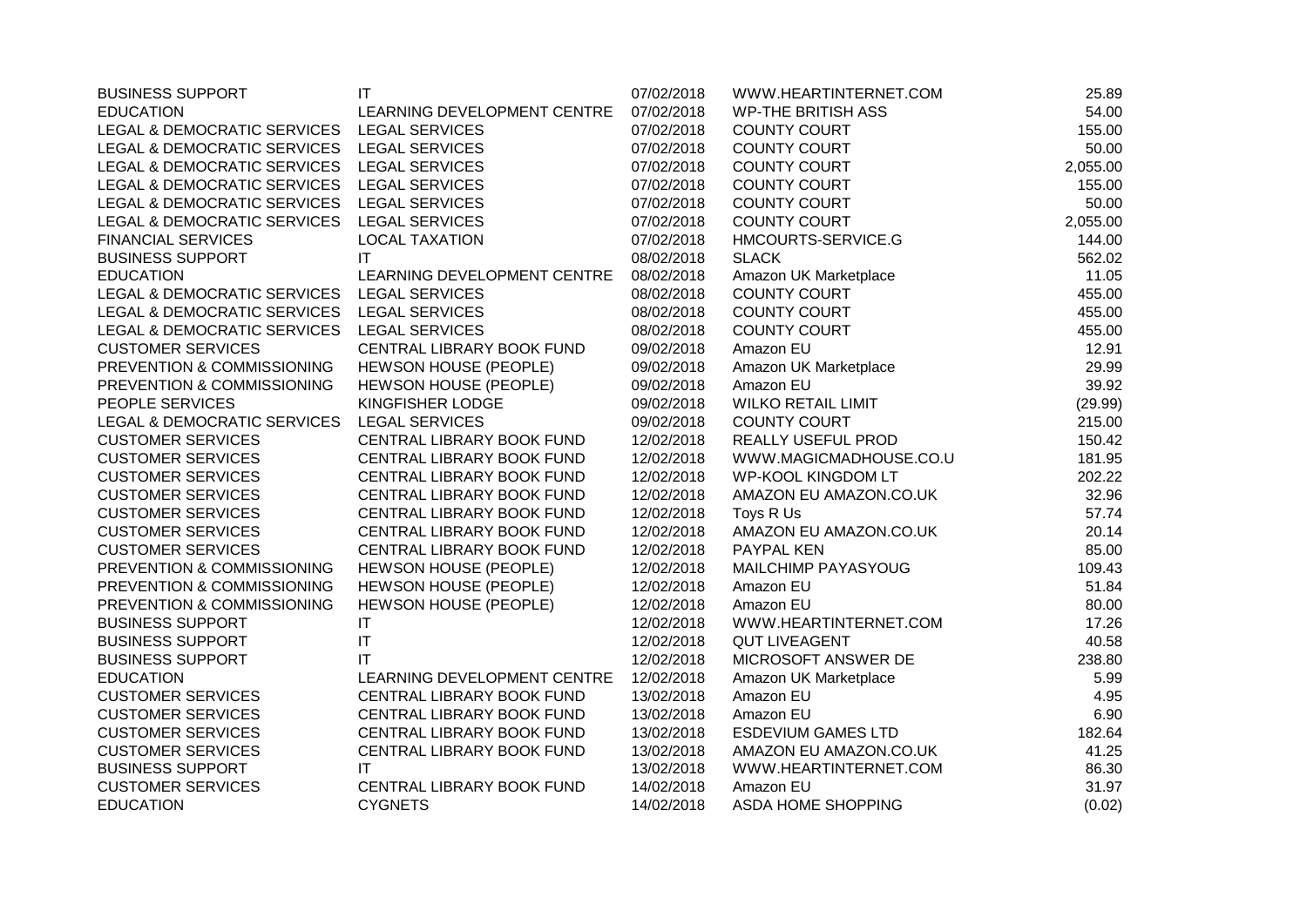| <b>EDUCATION</b>                       | <b>CYGNETS</b>              | 14/02/2018 | ASDA HOME SHOPPING            | 183.87   |
|----------------------------------------|-----------------------------|------------|-------------------------------|----------|
| <b>EDUCATION</b>                       | LEARNING DEVELOPMENT CENTRE | 14/02/2018 | WWW.BABIPUR.CO.UK             | 155.33   |
| <b>FINANCIAL SERVICES</b>              | <b>LOCAL TAXATION</b>       | 14/02/2018 | HMCOURTS-SERVICE.G            | 3,411.00 |
| <b>CUSTOMER SERVICES</b>               | CENTRAL LIBRARY BOOK FUND   | 15/02/2018 | Amazon UK Marketplace         | 3.55     |
| <b>CUSTOMER SERVICES</b>               | CENTRAL LIBRARY BOOK FUND   | 15/02/2018 | AMAZON SVCS EU-UK AMAZ        | 32.79    |
| <b>CUSTOMER SERVICES</b>               | CENTRAL LIBRARY BOOK FUND   | 15/02/2018 | Amazon UK Marketplace         | 9.67     |
| <b>COMMUNITY SERVICES</b>              | <b>FLEET</b>                | 15/02/2018 | <b>DSA</b>                    | 110.00   |
| <b>COMMUNITY SERVICES</b>              | <b>FLEET</b>                | 15/02/2018 | <b>DSA</b>                    | (115.00) |
| <b>CUSTOMER SERVICES</b>               | CENTRAL LIBRARY BOOK FUND   | 16/02/2018 | AMAZON EU AMAZON.CO.UK        | 7.99     |
| <b>CUSTOMER SERVICES</b>               | CENTRAL LIBRARY BOOK FUND   | 16/02/2018 | AMAZON EU AMAZON.CO.UK        | 4.99     |
| <b>CUSTOMER SERVICES</b>               | CENTRAL LIBRARY BOOK FUND   | 16/02/2018 | AMAZON EU AMAZON.CO.UK        | 9.95     |
| <b>CUSTOMER SERVICES</b>               | CENTRAL LIBRARY BOOK FUND   | 16/02/2018 | AMAZON EU AMAZON.CO.UK        | 15.69    |
| <b>EDUCATION</b>                       | LEARNING DEVELOPMENT CENTRE | 16/02/2018 | Amazon UK Marketplace         | 26.74    |
| <b>LEGAL &amp; DEMOCRATIC SERVICES</b> | <b>LEGAL SERVICES</b>       | 16/02/2018 | <b>COUNTY COURT</b>           | 2,055.00 |
| <b>CUSTOMER SERVICES</b>               | CENTRAL LIBRARY BOOK FUND   | 19/02/2018 | Amazon UK Marketplace         | 7.12     |
| <b>CUSTOMER SERVICES</b>               | CENTRAL LIBRARY BOOK FUND   | 19/02/2018 | Amazon EU                     | 17.00    |
| <b>EDUCATION</b>                       | <b>CYGNETS</b>              | 19/02/2018 | ASDA HOME SHOPPING            | (1.60)   |
| <b>EDUCATION</b>                       | <b>CYGNETS</b>              | 19/02/2018 | ASDA HOME SHOPPING            | 86.87    |
| <b>BUSINESS SUPPORT</b>                | IT                          | 19/02/2018 | 123-REG.CO.UK                 | 11.99    |
| PEOPLE SERVICES                        | KINGFISHER LODGE            | 19/02/2018 | WWW.OUTWOOD.COM               | 27.00    |
| <b>EDUCATION</b>                       | LEARNING DEVELOPMENT CENTRE | 19/02/2018 | AMAZON EU AMAZON.CO.UK        | 31.95    |
| <b>CUSTOMER SERVICES</b>               | NORMANBY HALL               | 19/02/2018 | SAINSBURYS SACAT 2077         | 5.66     |
| <b>CUSTOMER SERVICES</b>               | NORMANBY HALL               | 19/02/2018 | <b>BOOKER LIMITED SCUNTHO</b> | 35.98    |
| <b>CUSTOMER SERVICES</b>               | <b>NORMANBY HALL</b>        | 19/02/2018 | SAINSBURYS SACAT 2077         | 9.55     |
| <b>CUSTOMER SERVICES</b>               | <b>NORMANBY HALL</b>        | 19/02/2018 | <b>ASDA SUPERSTORE</b>        | 18.90    |
| <b>CUSTOMER SERVICES</b>               | CENTRAL LIBRARY BOOK FUND   | 20/02/2018 | AMAZON SVCS EU-UK AMAZ        | 59.50    |
| <b>CUSTOMER SERVICES</b>               | CENTRAL LIBRARY BOOK FUND   | 20/02/2018 | Amazon EU                     | 8.99     |
| <b>CUSTOMER SERVICES</b>               | CENTRAL LIBRARY BOOK FUND   | 20/02/2018 | <b>DRACCO</b>                 | 352.26   |
| <b>EDUCATION</b>                       | <b>CYGNETS</b>              | 20/02/2018 | ASDA HOME SHOPPING            | 95.66    |
| <b>EDUCATION</b>                       | <b>CYGNETS</b>              | 20/02/2018 | ASDA HOME SHOPPING            | (1.19)   |
| LEGAL & DEMOCRATIC SERVICES            | <b>LEGAL SERVICES</b>       | 20/02/2018 | <b>COUNTY COURT</b>           | 215.00   |
| <b>CUSTOMER SERVICES</b>               | CENTRAL LIBRARY BOOK FUND   | 21/02/2018 | AMAZON EU AMAZON.CO.UK        | 14.46    |
| <b>CUSTOMER SERVICES</b>               | CENTRAL LIBRARY BOOK FUND   | 21/02/2018 | AMAZON EU AMAZON.CO.UK        | 14.71    |
| <b>CUSTOMER SERVICES</b>               | CENTRAL LIBRARY BOOK FUND   | 21/02/2018 | AMAZON EU AMAZON.CO.UK        | 12.02    |
| <b>EDUCATION</b>                       | <b>CYGNETS</b>              | 21/02/2018 | ASDA HOME SHOPPING            | 48.17    |
| <b>COMMUNITY SERVICES</b>              | <b>FLEET</b>                | 21/02/2018 | <b>DVLA VEHICLE TAX</b>       | 242.50   |
| <b>COMMUNITY SERVICES</b>              | <b>FLEET</b>                | 21/02/2018 | <b>DVLA VEHICLE TAX</b>       | 242.50   |
| <b>COMMUNITY SERVICES</b>              | <b>FLEET</b>                | 21/02/2018 | <b>DVLA VEHICLE TAX</b>       | 242.50   |
| <b>COMMUNITY SERVICES</b>              | <b>FLEET</b>                | 21/02/2018 | <b>DVLA VEHICLE TAX</b>       | 167.50   |
| <b>COMMUNITY SERVICES</b>              | <b>FLEET</b>                | 21/02/2018 | <b>DVLA VEHICLE TAX</b>       | 242.50   |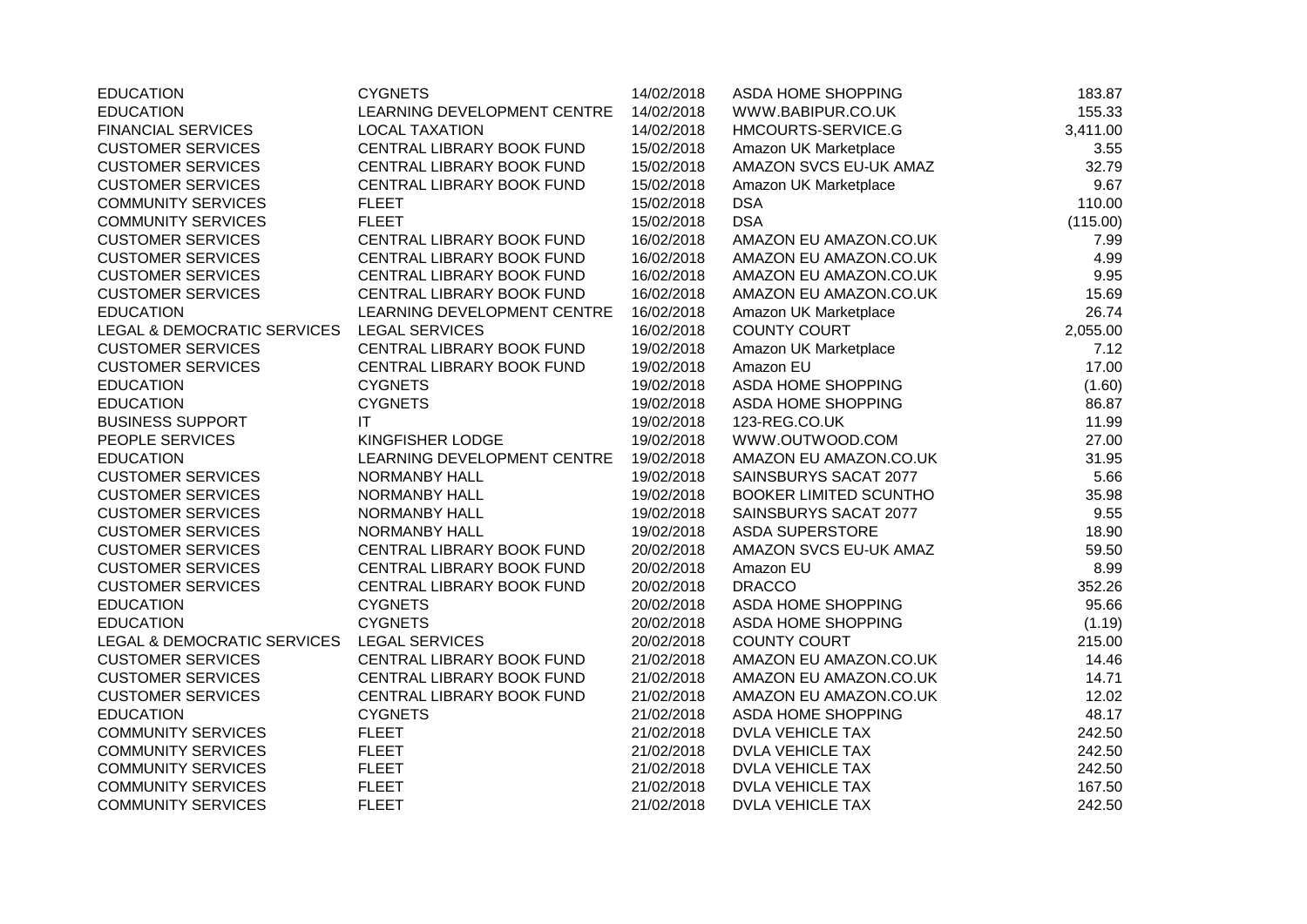| <b>COMMUNITY SERVICES</b>   | <b>FLEET</b>                 | 21/02/2018 | <b>DVLA VEHICLE TAX</b>       | 242.50   |
|-----------------------------|------------------------------|------------|-------------------------------|----------|
| <b>COMMUNITY SERVICES</b>   | <b>FLEET</b>                 | 21/02/2018 | <b>DVLA VEHICLE TAX</b>       | 242.50   |
| <b>COMMUNITY SERVICES</b>   | <b>FLEET</b>                 | 21/02/2018 | <b>DVLA VEHICLE TAX</b>       | 242.50   |
| <b>COMMUNITY SERVICES</b>   | <b>FLEET</b>                 | 21/02/2018 | <b>DVLA VEHICLE TAX</b>       | 242.50   |
| <b>COMMUNITY SERVICES</b>   | <b>FLEET</b>                 | 21/02/2018 | DVLA VEHICLE TAX              | 242.50   |
| <b>COMMUNITY SERVICES</b>   | <b>FLEET</b>                 | 21/02/2018 | <b>DVLA VEHICLE TAX</b>       | 242.50   |
| <b>COMMUNITY SERVICES</b>   | <b>FLEET</b>                 | 21/02/2018 | <b>DVLA VEHICLE TAX</b>       | 242.50   |
| <b>COMMUNITY SERVICES</b>   | <b>FLEET</b>                 | 21/02/2018 | <b>DVLA VEHICLE TAX</b>       | 167.50   |
| <b>COMMUNITY SERVICES</b>   | <b>FLEET</b>                 | 21/02/2018 | <b>DVLA VEHICLE TAX</b>       | 242.50   |
| <b>COMMUNITY SERVICES</b>   | <b>FLEET</b>                 | 21/02/2018 | <b>DVLA VEHICLE TAX</b>       | 242.50   |
| <b>COMMUNITY SERVICES</b>   | <b>FLEET</b>                 | 21/02/2018 | <b>DVLA VEHICLE TAX</b>       | 242.50   |
| <b>COMMUNITY SERVICES</b>   | <b>FLEET</b>                 | 21/02/2018 | <b>DVLA VEHICLE TAX</b>       | 167.50   |
| <b>COMMUNITY SERVICES</b>   | <b>FLEET</b>                 | 21/02/2018 | <b>DVLA VEHICLE TAX</b>       | 242.50   |
| <b>COMMUNITY SERVICES</b>   | <b>FLEET</b>                 | 21/02/2018 | <b>DVLA VEHICLE TAX</b>       | 242.50   |
| <b>COMMUNITY SERVICES</b>   | <b>FLEET</b>                 | 21/02/2018 | <b>DSA</b>                    | 115.00   |
| <b>COMMUNITY SERVICES</b>   | <b>FLEET</b>                 | 21/02/2018 | <b>DVLA VEHICLE TAX</b>       | 242.50   |
| <b>EDUCATION</b>            | LEARNING DEVELOPMENT CENTRE  | 21/02/2018 | WWW.KATHYBRODIE.COM           | 10.00    |
| <b>CUSTOMER SERVICES</b>    | CENTRAL LIBRARY BOOK FUND    | 22/02/2018 | AMAZON EU AMAZON.CO.UK        | 12.20    |
| <b>CUSTOMER SERVICES</b>    | CENTRAL LIBRARY BOOK FUND    | 22/02/2018 | Amazon UK Marketplace         | 47.70    |
| PREVENTION & COMMISSIONING  | <b>HEWSON HOUSE (PEOPLE)</b> | 22/02/2018 | AMZ Amazon.co.uk              | (40.00)  |
| <b>BUSINESS SUPPORT</b>     | IT                           | 22/02/2018 | Amazon EU                     | 197.15   |
| <b>BUSINESS SUPPORT</b>     | IT                           | 23/02/2018 | Amazon EU                     | 96.18    |
| <b>EDUCATION</b>            | LEARNING DEVELOPMENT CENTRE  | 23/02/2018 | AMAZON EU AMAZON.CO.UK        | 11.98    |
| <b>CUSTOMER SERVICES</b>    | NORMANBY HALL                | 23/02/2018 | <b>BOOKER LIMITED SCUNTHO</b> | 31.90    |
| <b>CUSTOMER SERVICES</b>    | <b>NORMANBY HALL</b>         | 23/02/2018 | <b>ASDA SUPERSTORE</b>        | 29.83    |
| <b>CUSTOMER SERVICES</b>    | CENTRAL LIBRARY BOOK FUND    | 26/02/2018 | Amazon UK Marketplace         | 39.99    |
| <b>CUSTOMER SERVICES</b>    | CENTRAL LIBRARY BOOK FUND    | 26/02/2018 | AMAZON EU AMAZON.CO.UK        | 9.88     |
| <b>EDUCATION</b>            | LEARNING DEVELOPMENT CENTRE  | 26/02/2018 | POUNDWORLD RETAIL             | 10.00    |
| LEGAL & DEMOCRATIC SERVICES | <b>LEGAL SERVICES</b>        | 26/02/2018 | <b>COUNTY COURT</b>           | 2,055.00 |
| <b>CUSTOMER SERVICES</b>    | CENTRAL LIBRARY BOOK FUND    | 27/02/2018 | <b>CREDIT ADJUSTMENT</b>      | (356.69) |
| <b>CUSTOMER SERVICES</b>    | CENTRAL LIBRARY BOOK FUND    | 27/02/2018 | WWW.MAGICMADHOUSE.CO.U        | 173.45   |
| <b>CUSTOMER SERVICES</b>    | CENTRAL LIBRARY BOOK FUND    | 27/02/2018 | AMAZON SVCS EU-UK AMAZ        | 26.96    |
| <b>CUSTOMER SERVICES</b>    | CENTRAL LIBRARY BOOK FUND    | 27/02/2018 | AMAZON SVCS EU-UK AMAZ        | 5.98     |
| <b>CUSTOMER SERVICES</b>    | CENTRAL LIBRARY BOOK FUND    | 27/02/2018 | AMAZON EU AMAZON.CO.UK        | 8.99     |
| <b>CUSTOMER SERVICES</b>    | CENTRAL LIBRARY BOOK FUND    | 27/02/2018 | AMAZON EU AMAZON.CO.UK        | 7.16     |
| <b>CUSTOMER SERVICES</b>    | CENTRAL LIBRARY BOOK FUND    | 28/02/2018 | Amazon UK Marketplace         | 14.92    |
| <b>CUSTOMER SERVICES</b>    | CENTRAL LIBRARY BOOK FUND    | 28/02/2018 | AMAZON EU AMAZON.CO.UK        | 13.19    |
| <b>CUSTOMER SERVICES</b>    | CENTRAL LIBRARY BOOK FUND    | 28/02/2018 | AMAZON EU AMAZON.CO.UK        | 52.99    |
| <b>CUSTOMER SERVICES</b>    | CENTRAL LIBRARY BOOK FUND    | 28/02/2018 | <b>DRACCO</b>                 | 332.96   |
| <b>CUSTOMER SERVICES</b>    | CENTRAL LIBRARY BOOK FUND    | 28/02/2018 | Amazon UK Marketplace         | 6.99     |
|                             |                              |            |                               |          |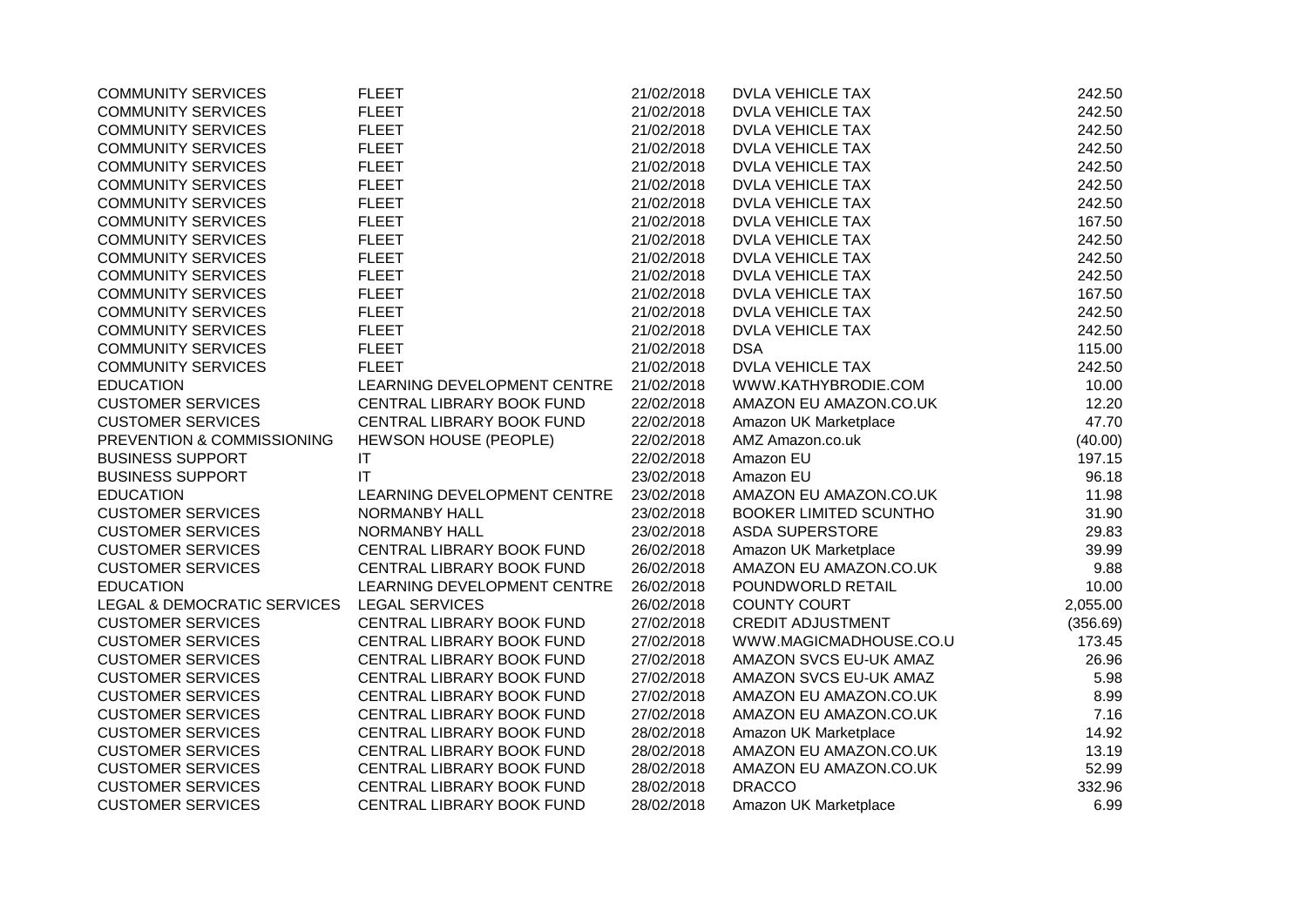| <b>CUSTOMER SERVICES</b>   | CENTRAL LIBRARY BOOK FUND    | 28/02/2018 | WWW.MAGICMADHOUSE.CO.U        | 89.40  |
|----------------------------|------------------------------|------------|-------------------------------|--------|
| <b>EDUCATION</b>           | <b>CYGNETS</b>               | 28/02/2018 | ASDA HOME SHOPPING            | 106.89 |
| <b>EDUCATION</b>           | <b>CYGNETS</b>               | 28/02/2018 | ASDA HOME SHOPPING            | (0.24) |
| <b>COMMUNITY SERVICES</b>  | <b>FLEET</b>                 | 28/02/2018 | <b>DVLA VEHICLE TAX</b>       | 652.50 |
| <b>COMMUNITY SERVICES</b>  | <b>FLEET</b>                 | 28/02/2018 | <b>DVLA VEHICLE TAX</b>       | 242.50 |
| <b>COMMUNITY SERVICES</b>  | <b>FLEET</b>                 | 28/02/2018 | <b>DVLA VEHICLE TAX</b>       | 242.50 |
| <b>COMMUNITY SERVICES</b>  | <b>FLEET</b>                 | 28/02/2018 | <b>DVLA VEHICLE TAX</b>       | 242.50 |
| <b>COMMUNITY SERVICES</b>  | <b>FLEET</b>                 | 28/02/2018 | <b>DVLA VEHICLE TAX</b>       | 652.50 |
| <b>COMMUNITY SERVICES</b>  | <b>FLEET</b>                 | 28/02/2018 | <b>DVLA VEHICLE TAX</b>       | 167.50 |
| <b>COMMUNITY SERVICES</b>  | <b>FLEET</b>                 | 28/02/2018 | <b>DVLA VEHICLE TAX</b>       | 242.50 |
| <b>COMMUNITY SERVICES</b>  | <b>FLEET</b>                 | 28/02/2018 | <b>DVLA VEHICLE TAX</b>       | 242.50 |
| <b>COMMUNITY SERVICES</b>  | <b>FLEET</b>                 | 28/02/2018 | DVLA VEHICLE TAX              | 167.50 |
| <b>COMMUNITY SERVICES</b>  | <b>FLEET</b>                 | 28/02/2018 | <b>DVLA VEHICLE TAX</b>       | 242.50 |
| <b>COMMUNITY SERVICES</b>  | <b>FLEET</b>                 | 28/02/2018 | <b>DVLA VEHICLE TAX</b>       | 167.50 |
| <b>COMMUNITY SERVICES</b>  | <b>FLEET</b>                 | 28/02/2018 | <b>DVLA VEHICLE TAX</b>       | 167.50 |
| <b>COMMUNITY SERVICES</b>  | <b>FLEET</b>                 | 28/02/2018 | <b>DVLA VEHICLE TAX</b>       | 242.50 |
| <b>COMMUNITY SERVICES</b>  | <b>FLEET</b>                 | 28/02/2018 | <b>DVLA VEHICLE TAX</b>       | 167.50 |
| <b>COMMUNITY SERVICES</b>  | <b>FLEET</b>                 | 28/02/2018 | <b>DVLA VEHICLE TAX</b>       | 167.50 |
| <b>COMMUNITY SERVICES</b>  | <b>FLEET</b>                 | 28/02/2018 | <b>DVLA VEHICLE TAX</b>       | 242.50 |
| <b>COMMUNITY SERVICES</b>  | <b>FLEET</b>                 | 28/02/2018 | <b>DVLA VEHICLE TAX</b>       | 242.50 |
| <b>COMMUNITY SERVICES</b>  | <b>FLEET</b>                 | 28/02/2018 | <b>DVLA VEHICLE TAX</b>       | 652.50 |
| <b>CUSTOMER SERVICES</b>   | CENTRAL LIBRARY BOOK FUND    | 01/03/2018 | Amazon UK Marketplace         | 13.65  |
| PREVENTION & COMMISSIONING | HEWSON HOUSE (PEOPLE)        | 01/03/2018 | Amazon UK Marketplace         | 9.30   |
| PREVENTION & COMMISSIONING | <b>HEWSON HOUSE (PEOPLE)</b> | 01/03/2018 | Amazon UK Marketplace         | 6.99   |
| <b>EDUCATION</b>           | LEARNING DEVELOPMENT CENTRE  | 01/03/2018 | Amazon UK Marketplace         | 3.04   |
| <b>EDUCATION</b>           | LEARNING DEVELOPMENT CENTRE  | 01/03/2018 | Amazon UK Marketplace         | 40.73  |
| <b>EDUCATION</b>           | LEARNING DEVELOPMENT CENTRE  | 01/03/2018 | Amazon UK Marketplace         | 9.99   |
| <b>EDUCATION</b>           | LEARNING DEVELOPMENT CENTRE  | 01/03/2018 | Amazon UK Marketplace         | 17.80  |
| <b>EDUCATION</b>           | LEARNING DEVELOPMENT CENTRE  | 01/03/2018 | Amazon UK Marketplace         | 22.96  |
| <b>COMMUNITY SERVICES</b>  | <b>RESOURCE TEAM</b>         | 02/03/2018 | <b>CARD FEE</b>               | 45.00  |
| PREVENTION & COMMISSIONING | <b>HEWSON HOUSE (PEOPLE)</b> | 02/03/2018 | Amazon EU                     | 22.25  |
| <b>BUSINESS SUPPORT</b>    | IT                           | 02/03/2018 | WWW.HEARTINTERNET.COM         | 250.67 |
| <b>EDUCATION</b>           | LEARNING DEVELOPMENT CENTRE  | 02/03/2018 | Amazon UK Marketplace         | 33.49  |
| <b>CUSTOMER SERVICES</b>   | CENTRAL LIBRARY BOOK FUND    | 05/03/2018 | AMAZON EU AMAZON.CO.UK        | 37.00  |
| PREVENTION & COMMISSIONING | HEWSON HOUSE (PEOPLE)        | 05/03/2018 | Amazon UK Marketplace         | 7.98   |
| <b>BUSINESS SUPPORT</b>    | IT.                          | 05/03/2018 | WWW.HEARTINTERNET.COM         | 50.39  |
| <b>EDUCATION</b>           | LEARNING DEVELOPMENT CENTRE  | 05/03/2018 | Amazon UK Marketplace         | 50.65  |
| <b>CUSTOMER SERVICES</b>   | <b>NORMANBY HALL</b>         | 05/03/2018 | <b>BOOKER LIMITED SCUNTHO</b> | 83.98  |
| <b>EDUCATION</b>           | <b>CYGNETS</b>               | 06/03/2018 | ASDA GROCERIES ONLINE         | 73.48  |
| <b>EDUCATION</b>           | LEARNING DEVELOPMENT CENTRE  | 06/03/2018 | POUNDWORLD RETAIL             | 54.00  |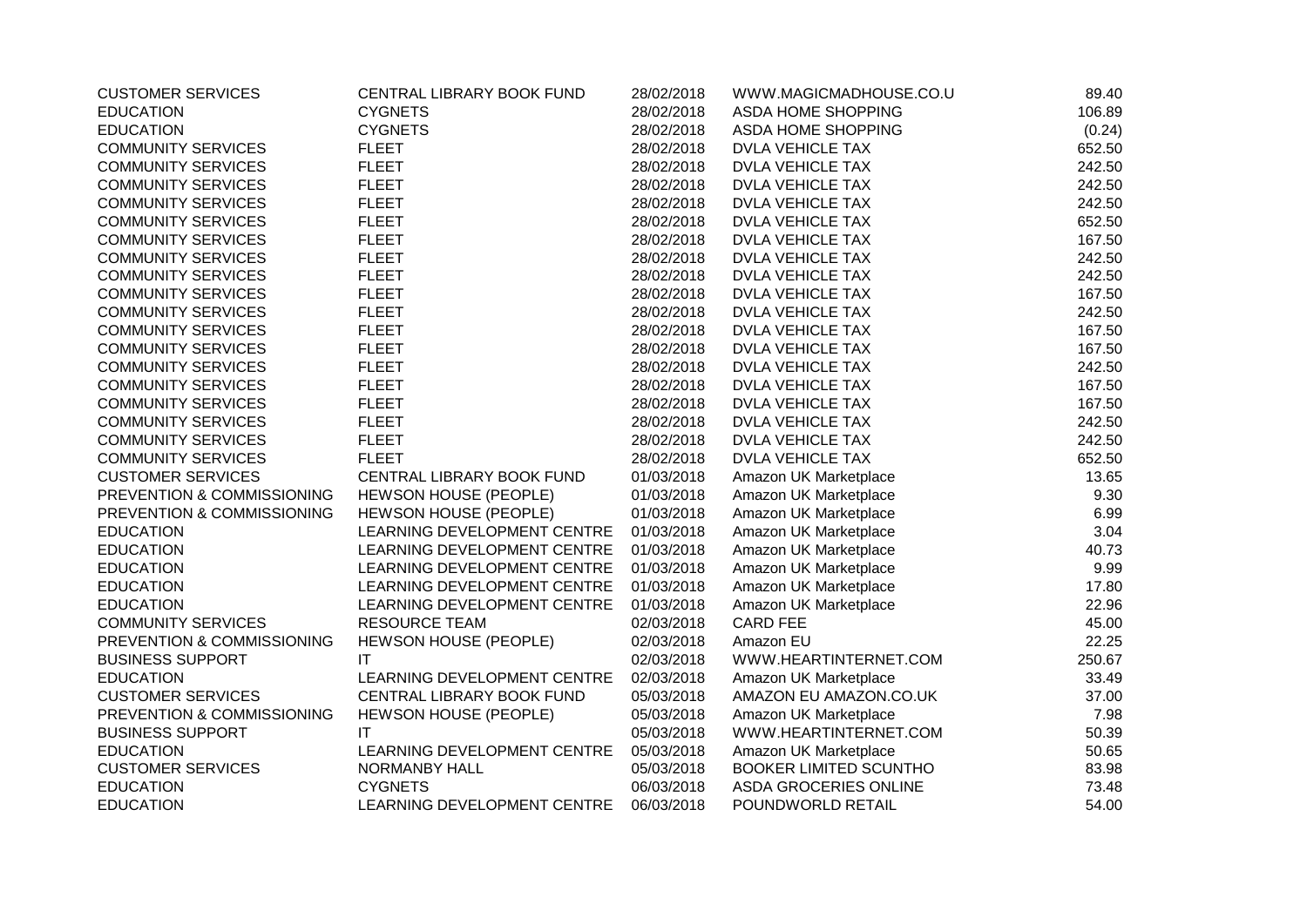| <b>EDUCATION</b>            | LEARNING DEVELOPMENT CENTRE  | 06/03/2018 | Amazon UK Marketplace         | 3.94     |
|-----------------------------|------------------------------|------------|-------------------------------|----------|
| <b>EDUCATION</b>            | LEARNING DEVELOPMENT CENTRE  | 06/03/2018 | Amazon UK Marketplace         | 1.99     |
| <b>EDUCATION</b>            | LEARNING DEVELOPMENT CENTRE  | 06/03/2018 | Amazon UK Marketplace         | 6.99     |
| <b>CUSTOMER SERVICES</b>    | CENTRAL LIBRARY BOOK FUND    | 07/03/2018 | Amazon UK Marketplace         | 33.47    |
| <b>EDUCATION</b>            | LEARNING DEVELOPMENT CENTRE  | 07/03/2018 | Amazon UK Marketplace         | 3.81     |
| <b>EDUCATION</b>            | LEARNING DEVELOPMENT CENTRE  | 07/03/2018 | <b>FABRICLANDB</b>            | 17.93    |
| <b>EDUCATION</b>            | LEARNING DEVELOPMENT CENTRE  | 07/03/2018 | PUPPETS BY POST               | 11.00    |
| <b>EDUCATION</b>            | LEARNING DEVELOPMENT CENTRE  | 07/03/2018 | Amazon UK Marketplace         | 5.80     |
| <b>EDUCATION</b>            | LEARNING DEVELOPMENT CENTRE  | 07/03/2018 | PUPPETS BY POST               | 28.00    |
| <b>EDUCATION</b>            | LEARNING DEVELOPMENT CENTRE  | 07/03/2018 | <b>RSPB SALES LTD</b>         | 39.95    |
| <b>EDUCATION</b>            | <b>CYGNETS</b>               | 09/03/2018 | ASDA GROCERIES ONLINE         | 90.82    |
| <b>CUSTOMER SERVICES</b>    | CENTRAL LIBRARY BOOK FUND    | 12/03/2018 | <b>DRACCO</b>                 | 326.40   |
| <b>COMMUNITY SERVICES</b>   | <b>RESOURCE TEAM</b>         | 12/03/2018 | <b>CIEH</b>                   | 378.00   |
| PREVENTION & COMMISSIONING  | <b>HEWSON HOUSE (PEOPLE)</b> | 12/03/2018 | WWW.CHANGEPEOPLE.CO.UK        | 176.20   |
| <b>BUSINESS SUPPORT</b>     | IT                           | 12/03/2018 | <b>QUT LIVEAGENT</b>          | 40.80    |
| <b>EDUCATION</b>            | LEARNING DEVELOPMENT CENTRE  | 12/03/2018 | THE RANGE                     | 8.00     |
| <b>EDUCATION</b>            | LEARNING DEVELOPMENT CENTRE  | 12/03/2018 | POUNDWORLD RETAIL             | 36.00    |
| <b>EDUCATION</b>            | LEARNING DEVELOPMENT CENTRE  | 12/03/2018 | Amazon UK Marketplace         | 46.01    |
| <b>EDUCATION</b>            | LEARNING DEVELOPMENT CENTRE  | 12/03/2018 | Amazon UK Marketplace         | 6.96     |
| LEGAL & DEMOCRATIC SERVICES | <b>LEGAL SERVICES</b>        | 12/03/2018 | <b>COUNTY COURT</b>           | 50.00    |
| <b>FINANCIAL SERVICES</b>   | <b>LOCAL TAXATION</b>        | 13/03/2018 | HMCOURTS-SERVICE.G            | 96.00    |
| <b>CUSTOMER SERVICES</b>    | CENTRAL LIBRARY BOOK FUND    | 14/03/2018 | Amazon EU                     | 18.98    |
| <b>EDUCATION</b>            | <b>CYGNETS</b>               | 14/03/2018 | ASDA GROCERIES ONLINE         | 67.93    |
| <b>EDUCATION</b>            | <b>CYGNETS</b>               | 14/03/2018 | ASDA GROCERIES ONLINE         | (0.24)   |
| <b>COMMUNITY SERVICES</b>   | <b>FLEET</b>                 | 14/03/2018 | <b>DSA</b>                    | 115.00   |
| <b>COMMUNITY SERVICES</b>   | <b>FLEET</b>                 | 14/03/2018 | <b>DSA</b>                    | 115.00   |
| PREVENTION & COMMISSIONING  | HEWSON HOUSE (PEOPLE)        | 14/03/2018 | WWW.CIPS.ORG                  | 101.00   |
| <b>EDUCATION</b>            | LEARNING DEVELOPMENT CENTRE  | 14/03/2018 | WWW.BABIPUR.CO.UK             | 276.57   |
| <b>EDUCATION</b>            | LEARNING DEVELOPMENT CENTRE  | 14/03/2018 | EB EARLY YEARS MUSIC          | 25.00    |
| <b>CUSTOMER SERVICES</b>    | CENTRAL LIBRARY BOOK FUND    | 15/03/2018 | <b>DRACCO</b>                 | 203.58   |
| <b>BUSINESS SUPPORT</b>     | IT                           | 15/03/2018 | UPDRAFTPLUS.COM 267675        | 66.60    |
| PEOPLE SERVICES             | KINGFISHER LODGE             | 15/03/2018 | WWW.OUTWOOD.COM               | 30.00    |
| LEGAL & DEMOCRATIC SERVICES | <b>LEGAL SERVICES</b>        | 15/03/2018 | <b>COUNTY COURT</b>           | 2,055.00 |
| <b>CUSTOMER SERVICES</b>    | NORMANBY HALL                | 15/03/2018 | <b>BOOKER LIMITED SCUNTHO</b> | 37.16    |
| <b>CUSTOMER SERVICES</b>    | NORMANBY HALL                | 15/03/2018 | SAINSBURYS SACAT 2077         | 8.45     |
| <b>CUSTOMER SERVICES</b>    | CENTRAL LIBRARY BOOK FUND    | 16/03/2018 | Amazon Prime                  | 79.00    |
| <b>CUSTOMER SERVICES</b>    | CENTRAL LIBRARY BOOK FUND    | 16/03/2018 | Amazon EU                     | 36.99    |
| <b>CUSTOMER SERVICES</b>    | CENTRAL LIBRARY BOOK FUND    | 16/03/2018 | Amazon EU                     | 19.95    |
| <b>BUSINESS SUPPORT</b>     | $\mathsf{I}\mathsf{T}$       | 16/03/2018 | <b>SCREAMING FROG LTD</b>     | 357.60   |
| LEGAL & DEMOCRATIC SERVICES | <b>LEGAL SERVICES</b>        | 16/03/2018 | <b>COUNTY COURT</b>           | 2,055.00 |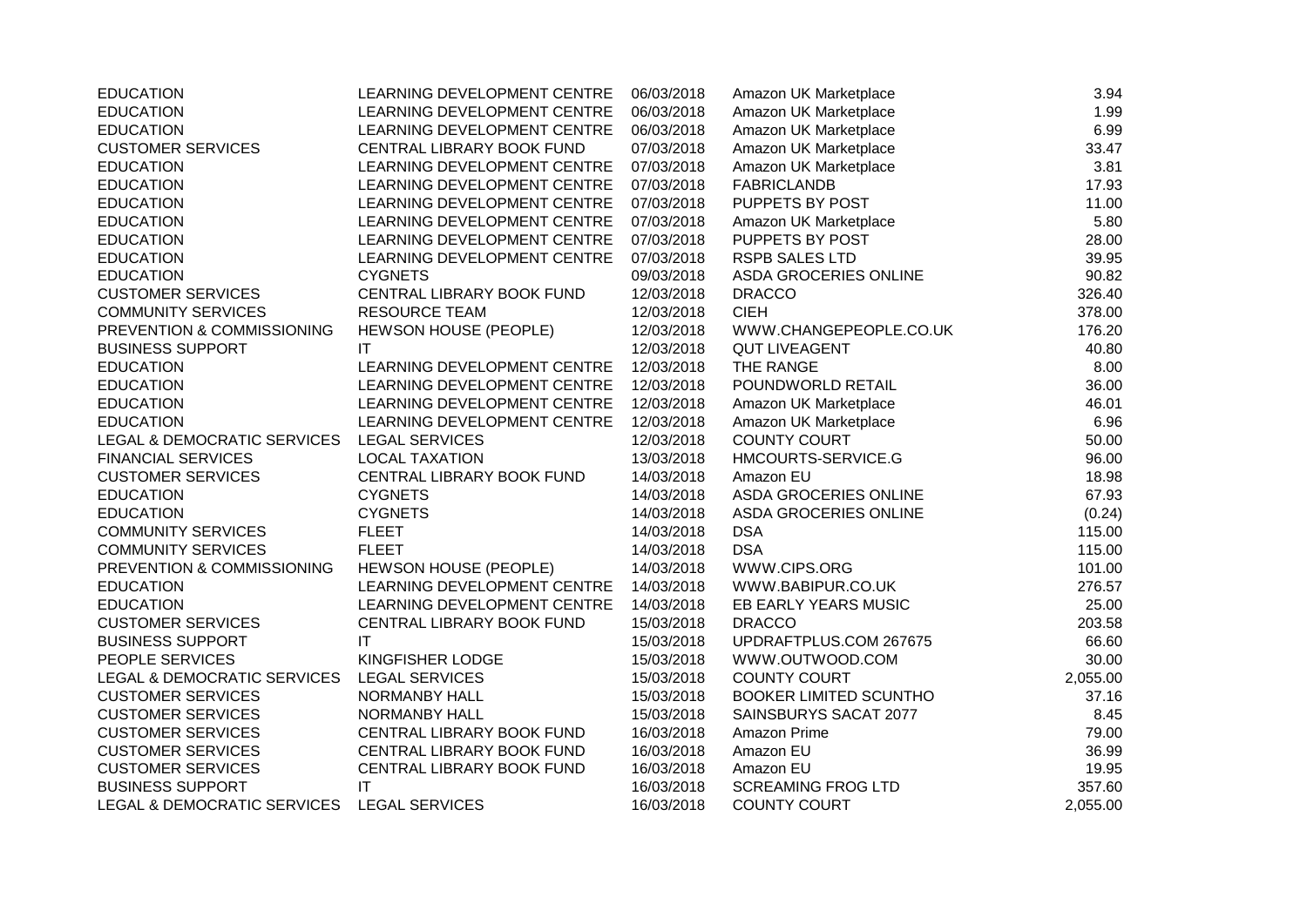| <b>CUSTOMER SERVICES</b>                   | CENTRAL LIBRARY BOOK FUND   | 19/03/2018 | AMAZON EU AMAZON.CO.UK       | (37.00)  |
|--------------------------------------------|-----------------------------|------------|------------------------------|----------|
| <b>CUSTOMER SERVICES</b>                   | CENTRAL LIBRARY BOOK FUND   | 19/03/2018 | Amazon UK Marketplace        | 12.37    |
| <b>CUSTOMER SERVICES</b>                   | CENTRAL LIBRARY BOOK FUND   | 19/03/2018 | Amazon EU                    | 34.93    |
| <b>CUSTOMER SERVICES</b>                   | CENTRAL LIBRARY BOOK FUND   | 19/03/2018 | Amazon EU                    | 7.99     |
| <b>CUSTOMER SERVICES</b>                   | CENTRAL LIBRARY BOOK FUND   | 19/03/2018 | Amazon EU                    | 17.23    |
| <b>CUSTOMER SERVICES</b>                   | CENTRAL LIBRARY BOOK FUND   | 19/03/2018 | Amazon EU                    | 7.21     |
| <b>CUSTOMER SERVICES</b>                   | CENTRAL LIBRARY BOOK FUND   | 19/03/2018 | Amazon EU                    | 22.53    |
| <b>CUSTOMER SERVICES</b>                   | CENTRAL LIBRARY BOOK FUND   | 19/03/2018 | Amazon EU                    | 7.67     |
| <b>CUSTOMER SERVICES</b>                   | CENTRAL LIBRARY BOOK FUND   | 19/03/2018 | Amazon EU                    | 22.53    |
| <b>EDUCATION</b>                           | <b>CYGNETS</b>              | 19/03/2018 | ASDA GROCERIES ONLINE        | (0.02)   |
| <b>EDUCATION</b>                           | <b>CYGNETS</b>              | 19/03/2018 | ASDA GROCERIES ONLINE        | 101.59   |
| <b>COMMUNITY SERVICES</b>                  | <b>RESOURCE TEAM</b>        | 20/03/2018 | PAYPAL SOCIETYBROW           | 10.00    |
| <b>EDUCATION</b>                           | LEARNING DEVELOPMENT CENTRE | 20/03/2018 | EB TEACHING AND LEARN        | 50.00    |
| <b>FINANCIAL SERVICES</b>                  | <b>LOCAL TAXATION</b>       | 20/03/2018 | HMCOURTS-SERVICE.G           | 1,548.00 |
| <b>CUSTOMER SERVICES</b>                   | CENTRAL LIBRARY BOOK FUND   | 21/03/2018 | Amazon EU                    | 8.48     |
| <b>CUSTOMER SERVICES</b>                   | CENTRAL LIBRARY BOOK FUND   | 21/03/2018 | Amazon EU                    | 11.16    |
| <b>EDUCATION</b>                           | <b>CYGNETS</b>              | 21/03/2018 | <b>ASDA GROCERIES ONLINE</b> | 112.42   |
| PREVENTION & COMMISSIONING                 | HEWSON HOUSE (PEOPLE)       | 21/03/2018 | EB SEMINAR WORKING AN        | (329.94) |
| <b>EDUCATION</b>                           | LEARNING DEVELOPMENT CENTRE | 21/03/2018 | <b>GOOGLE Ripl</b>           | 77.99    |
| <b>EDUCATION</b>                           | LEARNING DEVELOPMENT CENTRE | 21/03/2018 | Amazon UK Marketplace        | 11.92    |
| <b>EDUCATION</b>                           | LEARNING DEVELOPMENT CENTRE | 21/03/2018 | Amazon EU                    | 41.48    |
| <b>CUSTOMER SERVICES</b>                   | <b>NORMANBY HALL</b>        | 21/03/2018 | WWW.WOOLMANS.COM             | 75.60    |
| <b>CUSTOMER SERVICES</b>                   | NORMANBY HALL               | 21/03/2018 | WWW.JERSEYPLANTSDIRECT       | 51.97    |
| <b>CUSTOMER SERVICES</b>                   | CENTRAL LIBRARY BOOK FUND   | 22/03/2018 | <b>DRACCO</b>                | 279.00   |
| <b>COMMUNITY SERVICES</b>                  | <b>FLEET</b>                | 22/03/2018 | <b>DSA THEORY TEST</b>       | 11.00    |
| <b>COMMUNITY SERVICES</b>                  | <b>FLEET</b>                | 22/03/2018 | <b>DSA THEORY TEST</b>       | 37.00    |
| <b>COMMUNITY SERVICES</b>                  | <b>FLEET</b>                | 22/03/2018 | <b>DSA THEORY TEST</b>       | 26.00    |
| <b>COMMUNITY SERVICES</b>                  | <b>FLEET</b>                | 22/03/2018 | DVSA MOT COMP 2              | 410.00   |
| <b>EDUCATION</b>                           | LEARNING DEVELOPMENT CENTRE | 22/03/2018 | <b>B&amp;M RETAIL</b>        | 44.88    |
| <b>COMMUNITY SERVICES</b>                  | <b>RESOURCE TEAM</b>        | 23/03/2018 | HOTELS.COM146516714869       | 195.00   |
| <b>COMMUNITY SERVICES</b>                  | <b>RESOURCE TEAM</b>        | 23/03/2018 | HOTELS.COM146516902935       | 38.80    |
| LEGAL & DEMOCRATIC SERVICES LEGAL SERVICES |                             | 23/03/2018 | <b>COUNTY COURT</b>          | 2,055.00 |
| LEGAL & DEMOCRATIC SERVICES                | <b>LEGAL SERVICES</b>       | 23/03/2018 | <b>COUNTY COURT</b>          | 2,055.00 |
| LEGAL & DEMOCRATIC SERVICES                | <b>LEGAL SERVICES</b>       | 23/03/2018 | <b>COUNTY COURT</b>          | 2,055.00 |
| PLANNING & REGENERATION                    | <b>SRHD</b>                 | 23/03/2018 | Vimeo PRO                    | 190.80   |
| <b>CUSTOMER SERVICES</b>                   | CENTRAL LIBRARY BOOK FUND   | 26/03/2018 | Amazon EU                    | 89.66    |
| <b>CUSTOMER SERVICES</b>                   | CENTRAL LIBRARY BOOK FUND   | 26/03/2018 | Amazon UK Marketplace        | 7.75     |
| PREVENTION & COMMISSIONING                 | HEWSON HOUSE (PEOPLE)       | 26/03/2018 | WWW.CIPS.ORG                 | 124.00   |
| <b>CUSTOMER SERVICES</b>                   | CENTRAL LIBRARY BOOK FUND   | 27/03/2018 | <b>DRACCO</b>                | 283.38   |
| <b>CUSTOMER SERVICES</b>                   | CENTRAL LIBRARY BOOK FUND   | 27/03/2018 | Amazon UK Marketplace        | 5.85     |